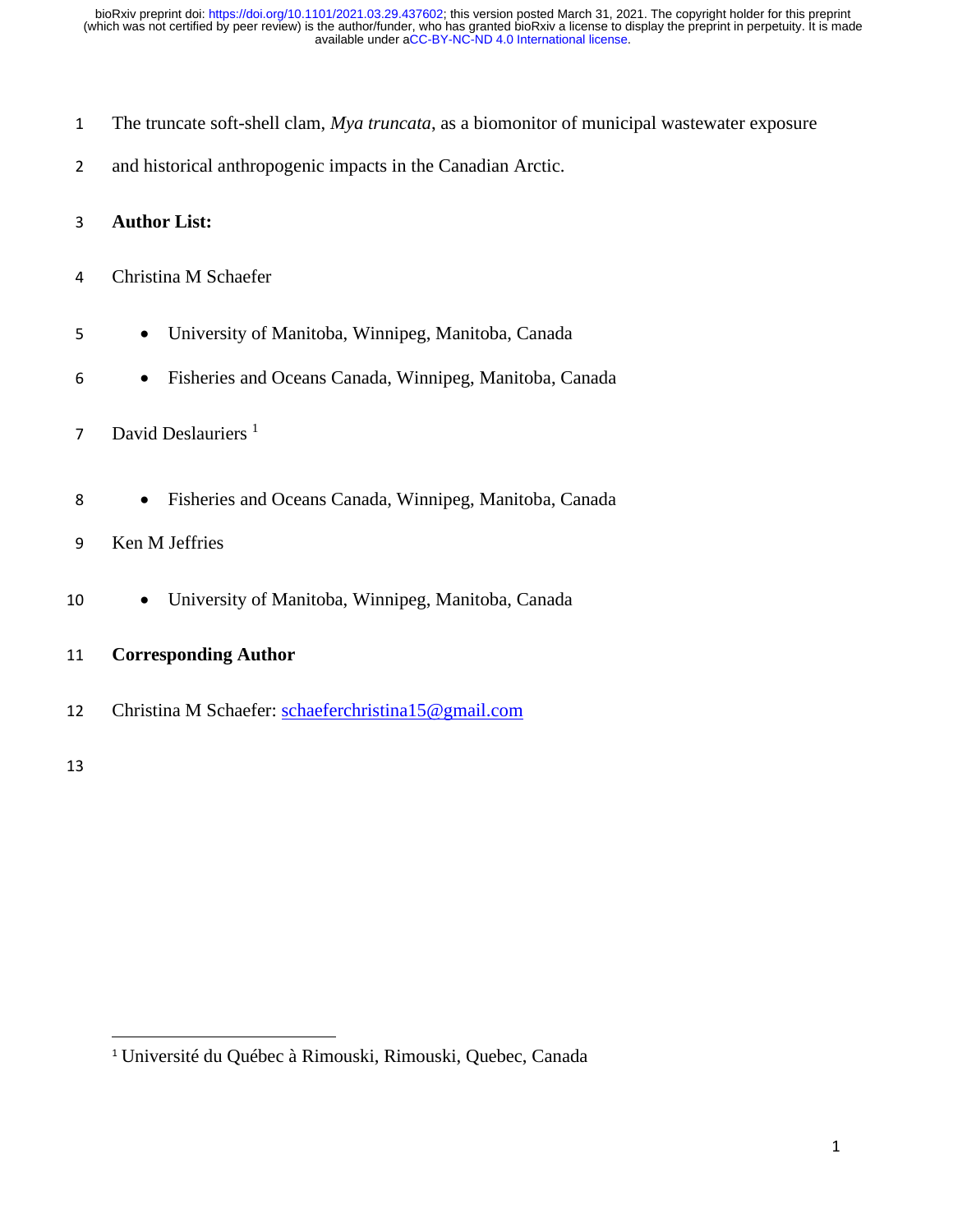#### **Abstract**

 Municipal wastewater is a large source of pollution to Canadian waters, yet its effects on Arctic marine ecosystems remains relatively unknown. We characterized the impacts of municipal wastewater from a growing northern community, Iqaluit, Nunavut on the Arctic truncate soft-shell clam, *Mya truncata*. Clams were sampled from six locations that varied in proximity to the wastewater treatment plant and shell biogeochemical analysis revealed that clams nearest the wastewater treatment plant had slower growth rates, lower carbon and oxygen stable isotope ratios, and elevated concentrations of copper and lead. A parallel analysis on mRNA expression profiles characterized *M. truncata*'s physiological response to wastewater effluent. Clams nearest the wastewater treatment plant had significantly lower mRNA expression of genes associated with metabolism, antioxidants, molecular chaperones, and phase I and II detoxification, but had heightened mRNA expression in genes coding for enzymes that bind and remove contaminants. These results demonstrated a biological response to Iqaluit's wastewater effluent and highlight *M. truncata*'s potential to act as a biomonitor of municipal wastewater along Canadian Arctic coastlines.

 **Keywords:** Frobisher Bay, Bivalve growth, Sclerochronology, Trace element, Stable Isotope, mRNA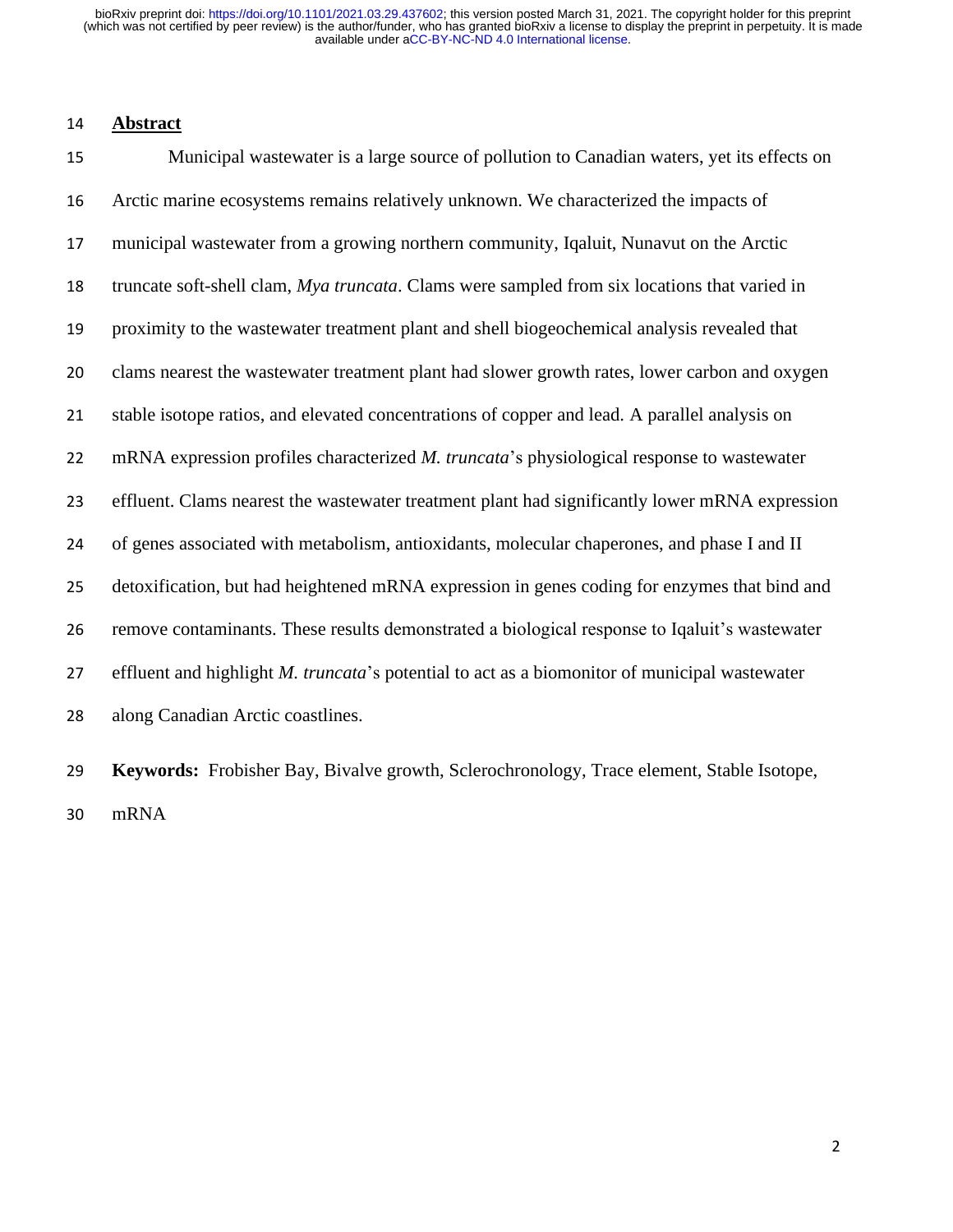#### **Introduction**

 The discharge of municipal wastewater into aquatic ecosystems is a global practice and despite increasingly strict governmental guidelines, wastewater effluent contains a myriad of substances that may impact aquatic organisms (Gunnarsdóttir et al., 2013). Wastewater management is even more challenging in the Arctic as the harsh environment dictates the design, accessibility, construction, and operation of wastewater treatment plants (WWTP) (Daley et al., 2015). Local wastewater contamination in the Arctic has received little attention relative to long- range contaminants, but recent studies have shown that low water temperatures can reduce the breakdown of contaminants and deteriorate the quality of an already fragile coastal environment (Gunnarsdóttir et al., 2013). Wastewater effluent often consists of a high input of organic matter, detergents, pharmaceuticals, personal care products, polycyclic aromatic hydrocarbons (PAHs), surfactants, and trace metals; which could have strong influences on primary production, salinity, water temperature, and the overall structure of the coastal Arctic marine ecosystem (Falfushynska et al., 2014; Medeiros et al., 2008). Conventional monitoring of wastewater impacts on aquatic systems remains inadequate in the Arctic and this necessitates the use of environmental proxies like biomonitors to quantify the bioavailability of contaminants and assess the significance of contaminant exposure within the aquatic environment (Hatje, 2016; Phillips and Segar, 1986).

 The Arctic truncate soft-shell clam, *Mya truncata*, has a wide northern distribution range and is long-lived, sessile, filter-feeding, and typically abundant in northern benthic communities (Sleight et al., 2018, 2016). These characteristics highlight the potential to establish this clam species as a biomonitor for investigating environmental variability in remote Arctic ecosystems. Moreover, this clam's capability for contaminant accumulation is of great concern as these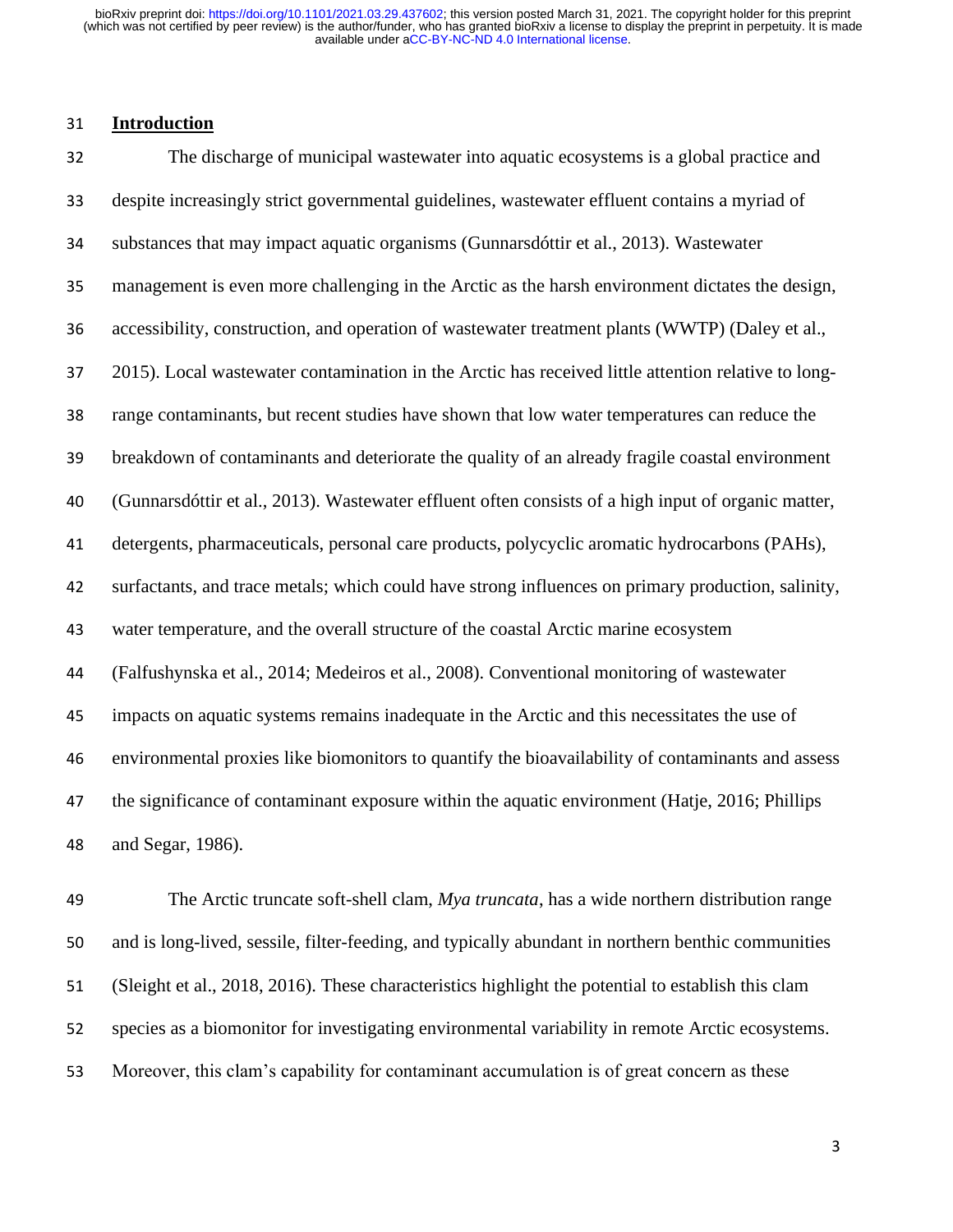bivalves are recreationally harvested and serve as a culturally important natural food for northern Indigenous peoples (AMAP, 1998; Wakegijig et al., 2013).

 The shells of the truncate soft-shell clam, and bivalves in general, retain an ontogenetic record of growth in the form of concentric growth lines that form in equal duration in undisturbed conditions (Schöne and Surge, 2012). As these bivalves grow, their shells increase in size and thickness by means of calcium carbonate deposition onto the organic matrix, a process termed biomineralization (Schöne and Surge, 2012). In addition to the building blocks required for biomineralization (i.e., calcium, bicarbonate, organic molecules), trace elements and stable isotopes present in the ambient water at the time of growth are also incorporated into the shell (Gillikin et al., 2005). As a result, the long lifespan of these clams provides a medium to track historical changes in environmental conditions through growth patterns, stable isotopes, and trace element signatures in the shell. This information is beneficial in remote ecological systems where historical records are not readily available and can be used to interpret spatial and temporal temperature, salinity, ocean productivity, and contamination patterns during the periods of growth (Jones and Quitmyer, 1996).

 Molecular biomarkers (i.e., messenger RNA (mRNA) transcripts) can provide sensitive expression profiles to assess the shorter-term physiological impacts of pollutants from wastewater effluent on organisms (Li et al., 2013). Heat shock proteins (HSPs) are a highly conserved family of molecular chaperones, typically recruited as first responders to cellular stress (Fabbri et al., 2008). These HSP mRNA transcripts are induced by a variety of stimuli within wastewater effluent, rendering them indicators of the general health condition for the organism (Fabbri et al., 2008). Wastewater contaminants have also been shown to impact the metabolic rate of organisms and previous studies have observed changes in enzymes involved in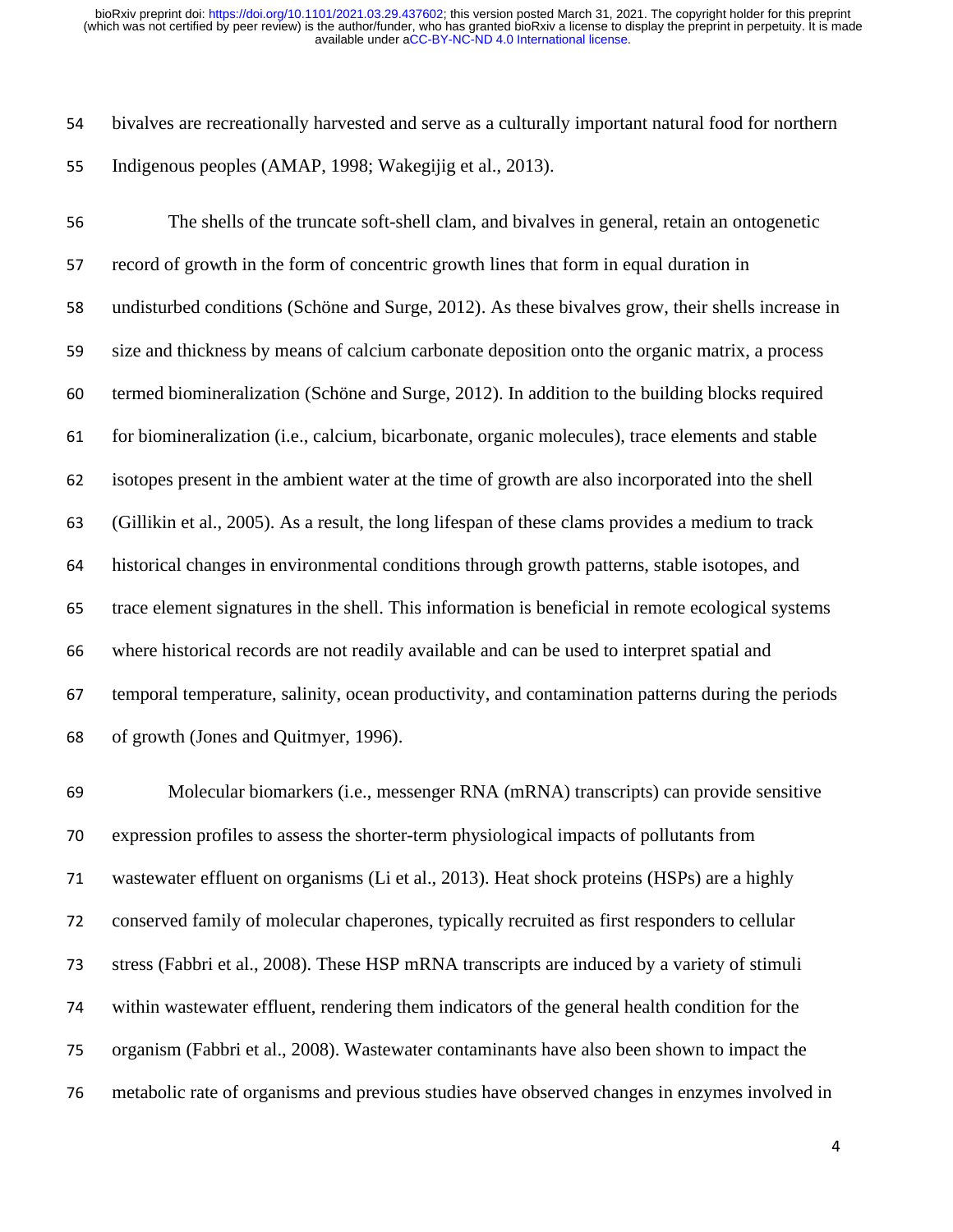| 77 | ATP production under anaerobic conditions (i.e., lactate dehydrogenase (LDH)) as well as         |
|----|--------------------------------------------------------------------------------------------------|
| 78 | enzymes involved in ATP production under aerobic conditions (i.e., citrate synthase (CS))        |
| 79 | (Ransberry et al., 2015; Sifi and Soltani, 2019). Both of these metabolic enzymes, LDH and CS,   |
| 80 | have been used as biomarkers of the general physiological condition and used to evaluate the     |
| 81 | impacts of oxidative stress on organisms (Ransberry et al., 2015; Sifi and Soltani, 2019).       |
| 82 | Likewise, manganese superoxide dismutase (MnSOD) can provide another measure for                 |
| 83 | estimating responses to hypoxic environmental conditions (Veldhoen et al., 2009). Prolonged      |
| 84 | hypoxia could induce the production of reactive oxygen species (ROS) leading to cellular         |
| 85 | damage, oxidative stress, and impaired energy production (Veldhoen et al., 2009). Accordingly,   |
| 86 | MnSOD acts as an antioxidant, recruited to inhibit the production of ROS (Meistertzheim et al.,  |
| 87 | 2007).                                                                                           |
| 88 | Wastewater contamination has also been shown to induce the xenobiotic response in                |
| 89 | invertebrates and typically acts in a phased response pattern (Lüdeking and Köhler, 2002). The   |
| 90 | first phase (phase I) involves biotransformation enzymes like Cytochrome P450's (e.g.,           |
| 91 | CYP1A1) that modify contaminants by adding a functional group ensuring that the xenobiotics      |
| 92 | are more hydrophilic and are more easily biotransformed by phase II enzymes (Goksøyr, 1995;      |
| 93 | Morel et al., 1999). Phase II involves biotransformation enzymes like glutathione-S-transferases |
| 94 | (GST) and glutamine synthetase (GS) that catalyze the binding of xenobiotics with endogenous     |
| 95 | substrates. The GST enzymes are highly conserved and not specific in binding electrophilic       |
| 96 | xenobiotics and organic contaminants, while GS specifically binds to nitrogen and ammonia and    |
| 97 | is highly regulated during xenobiotic exposure (Bao et al. 2013; Bonnafé et al. 2015). The final |
| 98 | phase III biotransformation is crucial to the excretion of xenobiotics and prevents xenobiotics  |
| 99 | from entering the cytoplasm of a cell (Lüdeking and Köhler 2002; Bonnafé et al. 2015).           |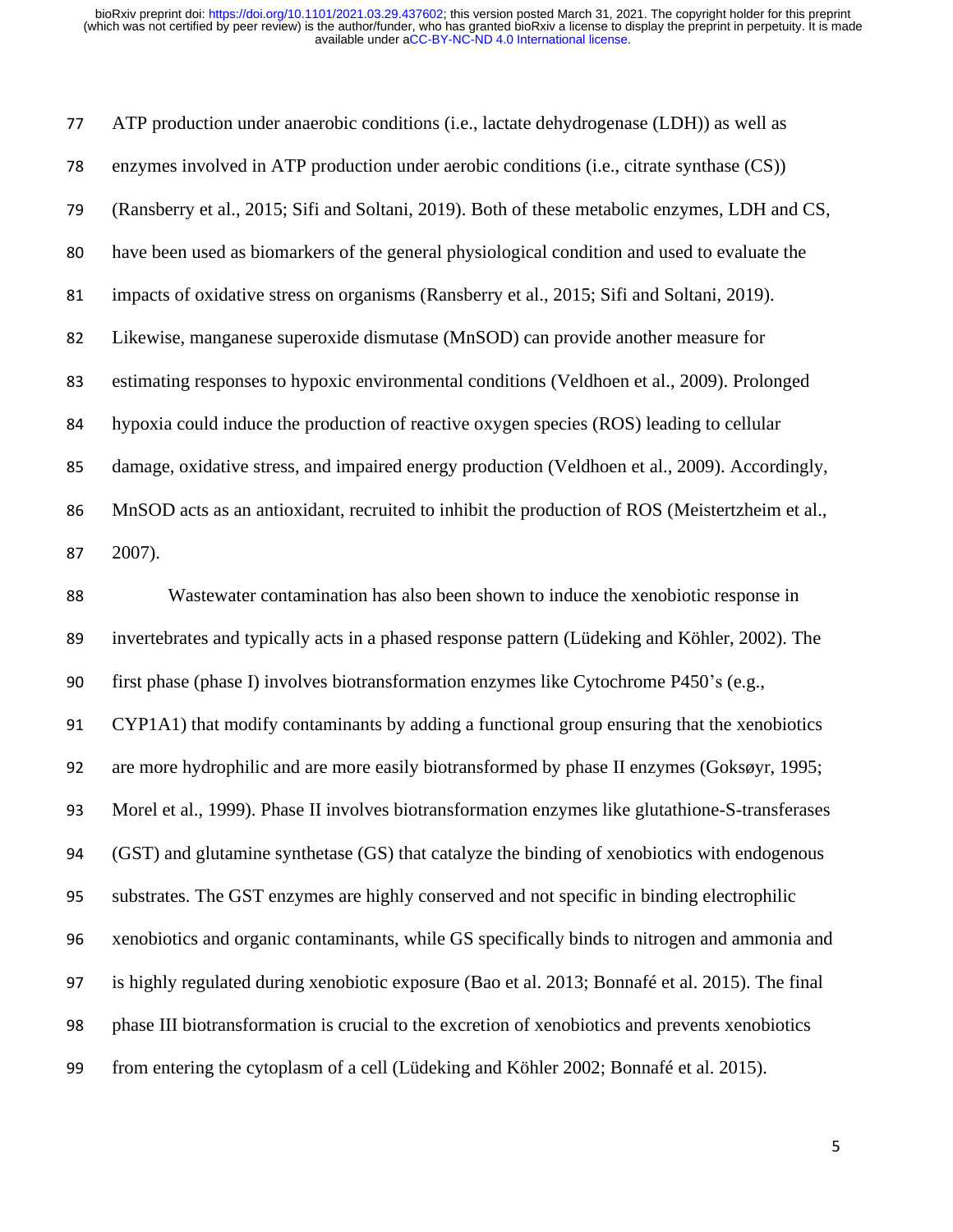Therefore, phase III transporters like the ATP-binding cassette (ABC) proteins and the multidrug resistance proteins (MDRP) are often used as biomarkers of exposure to xenobiotics (Lüdeking and Köhler 2002; Bonnafé et al. 2015). Changes in the expression patterns of these mRNA transcripts can be a result of a physiological response to an environmental stressor and subsequently, can provide a relative measure of contamination from the WWTP and act as an early warning system against prospective environmental changes (Etteieb et al., 2019; Kültz, 2005).

 The results of climate change are causing people to aggregate in larger cities in northern regions, and as a result, there will be a greater impact of municipal wastewater effluent on Arctic marine systems in the future. In this study, we investigated the effects of primary treated municipal wastewater on the Arctic truncate soft-shell clam using a combination of endpoints including growth metrics, biogeochemical records (i.e., trace elements and stable isotopes), and mRNA expression profiles measured along a gradient in proximity to Iqaluit's WWTP in Frobisher Bay, Nunavut, Canada. As the largest city in the Eastern Canadian Arctic, the impacts of wastewater effluent on marine organisms will likely be greatest near Iqaluit. The objective of this study was to determine the potential for the truncate soft-shell clam as a biomonitor for wastewater impacts in Arctic ecosystems by integrating long- and short-term physiological responses through sclerochronology and mRNA expression profiles. We hypothesized that continuous effluent from the WWTP would be a significant source of contamination to the Arctic ecosystem causing the truncate soft-shell clam to physiologically respond to the effluent, supporting its potential use as a biomonitor of wastewater in Northern Canada. **Material and methods**

**Sampling**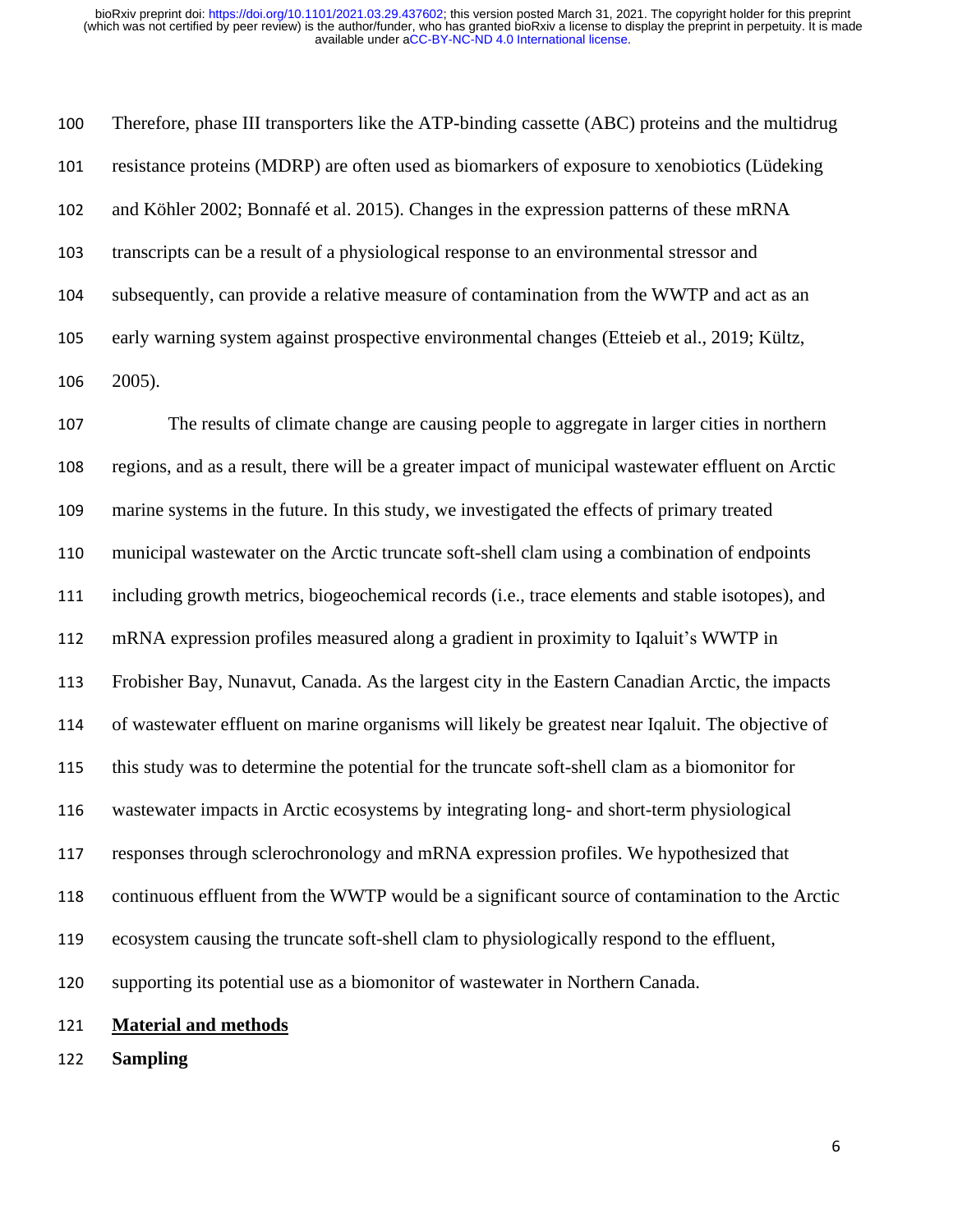| 123 | A total of 292 M. truncata specimens were hand-collected from six sampling sites (Fig.               |
|-----|------------------------------------------------------------------------------------------------------|
| 124 | 1) in August 2019, using trowels during extreme low tide $(<1 m)$ from Inner Frobisher Bay (63°      |
| 125 | 42' 36" N, 68° 30' 0" W). All collections were done with the support of the Amaruq Hunters and       |
| 126 | Trappers Association and under a license approved by Fisheries and Oceans Canada (Licence            |
| 127 | No: S-19/20-1040-NU). Each sampling site was chosen for its proximity to the WWTP (Fig. 1).          |
| 128 | Study sites included the WWTP, Tundra Ridge (3 km away from the WWTP), Apex (5 km away               |
| 129 | from the WWTP), Monument Island (5 km from the WWTP), Aupalajat (5 km away from the                  |
| 130 | WWTP), and Kituriaqannigituq (15 km away from the WWTP). The WWTP collection site is                 |
| 131 | located on the tidal flats and receives primary treated, year-round continuous municipal             |
| 132 | wastewater discharge. Aupalajat and Kituriaqannigituq were chosen as sites out of direct             |
| 133 | exposure from the wastewater outflow, protected by geographic barriers (i.e., Peterhead Inlet)       |
|     |                                                                                                      |
| 134 | and distance from the community (e.g., 15 km southwest), respectively.                               |
| 135 | Shell length measurements were taken upon collection and were considered the                         |
| 136 | maximum anterior – posterior dimension and measured with a pair of digital calipers (0.01mm;         |
| 137 | Mastercraft, Vonore, USA). Individuals chosen for sclerochronological sampling $(n = 189)$ were      |
| 138 | placed in 4°C temperature controlled 30L holding tanks for a maximum of 3 days with a                |
| 139 | recirculating artificial saltwater system at 100 gallons per hour before soft tissue was excised and |
| 140 | shells were cleaned, air-dried, and weighed to the nearest gram (Instant Ocean Sea Salt;             |
| 141 | AquaClear Power Filter; Blacksburg, USA). These clams were held in tanks to allow for time           |
| 142 | sensitive mRNA samples to be processed. Seventy clams were also sampled for tissue specific          |
| 143 | mRNA patterns. Clams were opened by slicing their anterior and posterior adductor muscles and        |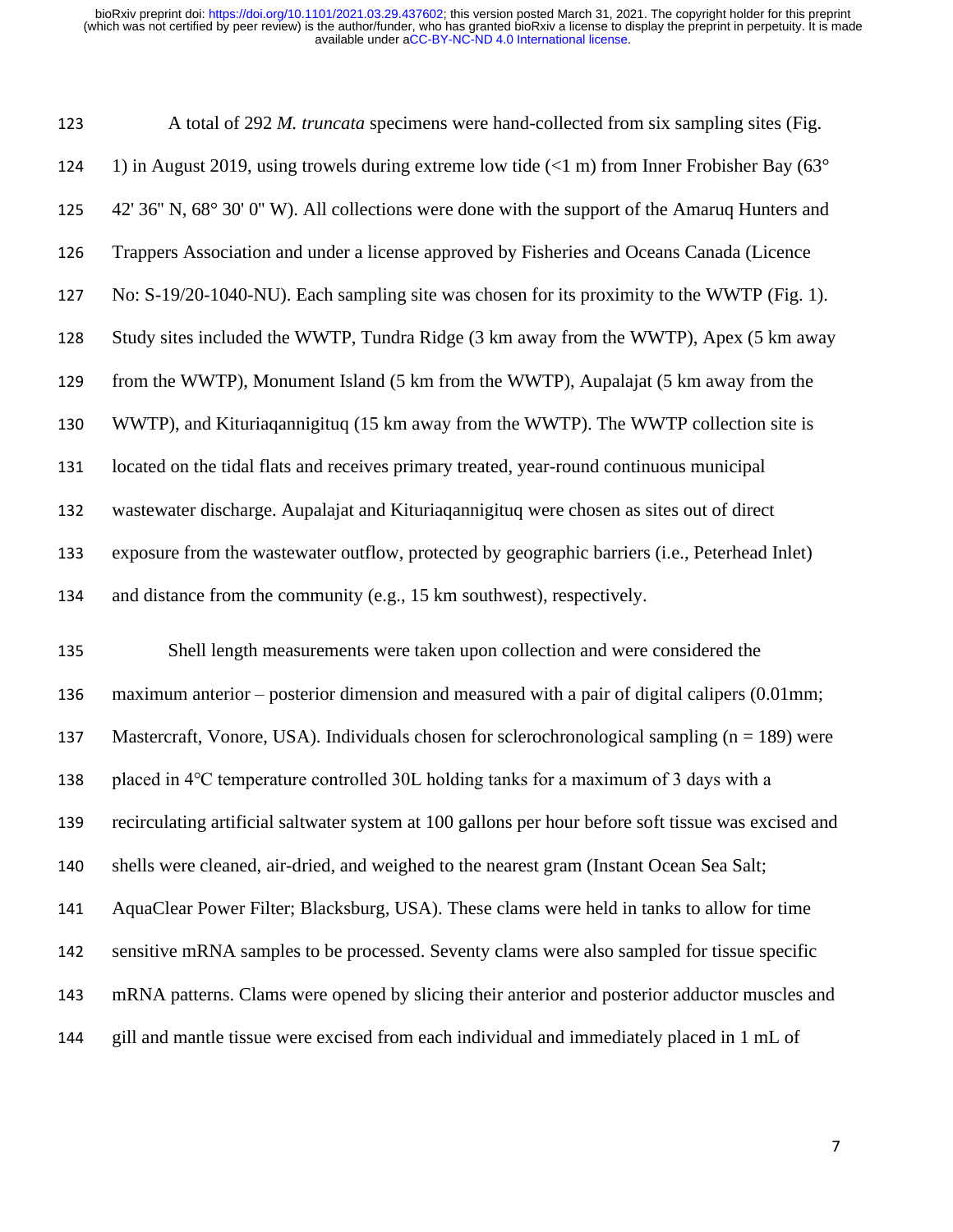RNA*later* (ThermoFisher, Waltham, USA). Tissues were stored and transported at -20℃ from Iqaluit, NU to the University of Manitoba, Winnipeg, MB where they were stored at -80℃.

**Growth pattern analysis** 

 The age and internal growth bands in the shell were measured on the left chondrophore, a cavity that supports the internal hinge and yields the most distinct bands in *Mya* spp. An annual periodicity was assumed based on a previous study by MacDonald and Thomas (1980). Left shells were filled with epoxy resin (Varathane, Vernon Hills, USA) and sectioned from the umbo to the shell margin along the axis of maximal growth with a low-speed precision diamond saw continuously cooled in deionized water (Buehler, Uzwil, Switzerland). Once cut in half, the side of the valve containing the nucleus of the umbo was re-embedded in a thin layer of resin. The embedded halves were then ground and polished using a standard lapidary wheel (CrystalMaster, Green Meadows, USA) with a sequence of 350-, 600-, 1200- grit silicon carbide wet-table paper and finished with a polishing pad coated in 0.3 µm alumina suspension (MicroPolish, Buehler, Uzwil, Switzerland). The cross sections were etched and stained using a 100:100:1 mixture of 25% glutaraldehyde, 10% acetic acid, and amido black stain and left for 10 min before extracting the shells and rinsing three times in deionized water and air drying (Sigma Aldrich, St. Louis, USA).

 To analyze the growth patterns, the chondrophores were imaged using a digital camera mounted on a dissecting microscope (Leica EZ4W, Wetzlar, Germany). The widths of the growth bands were measured digitally using the software Image J (Abràmoff et al., 2004). Band widths were measured independently by two people. Any disagreement between the two measurements was consistently due to pseudo growth bands grouped closely together. In the rare instance that both readers could not agree, the annual readings were discarded.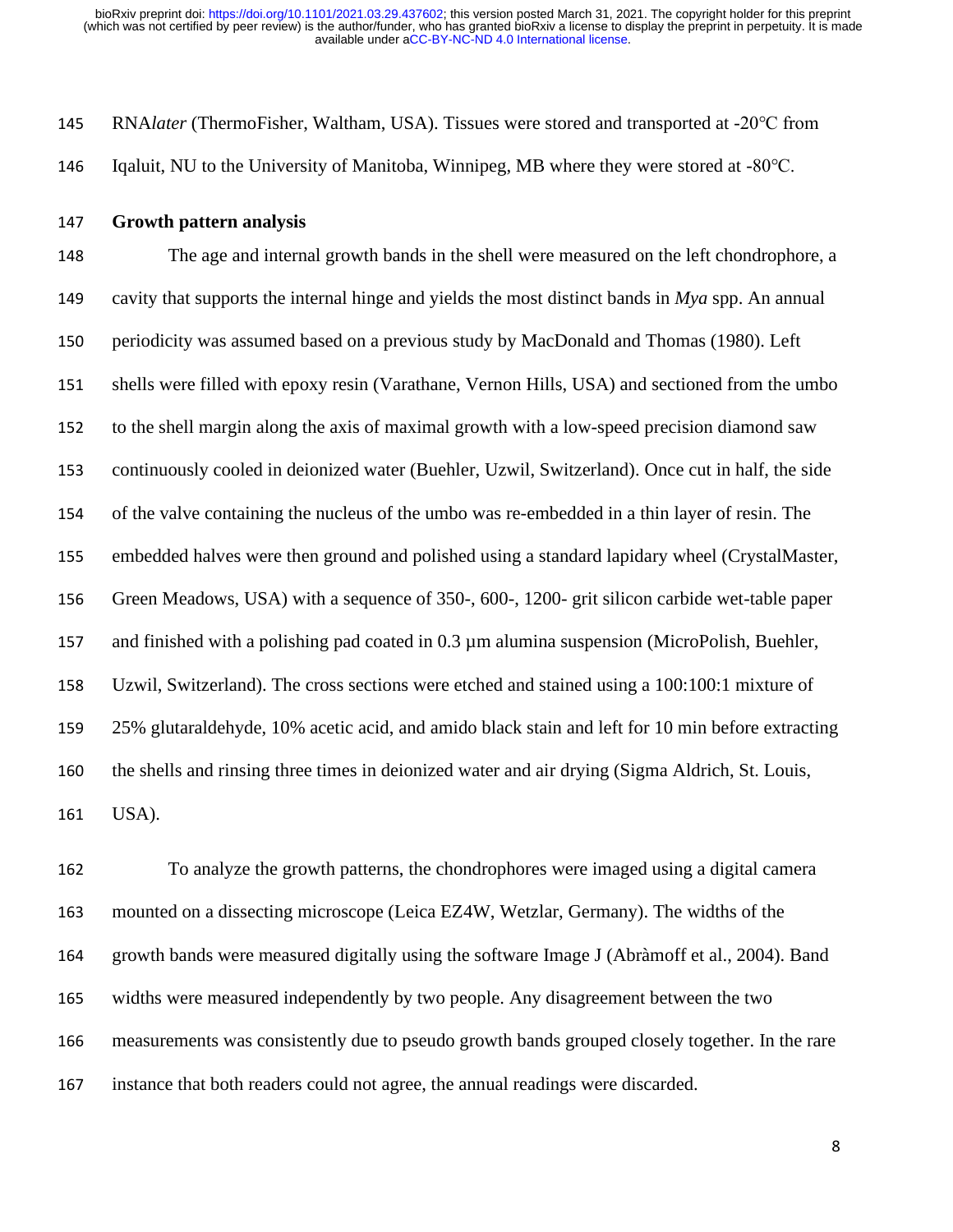#### 168 **Stable isotope analysis**

169 Stable isotope analysis was performed on the two oldest specimens from each sampling 170 location. Sample sizes  $(n = 2)$  were chosen to display intrashell variability that is lost with 171 averaged values and replicate samples were taken within the individuals (n = 33-48). The 172 periostracum was first removed using a rotary tool (Black & Decker, Towson, USA). Carbonate 173 powder samples (50-100µg each) were then taken at intervals of 0.2-0.6 mm along the axis of 174 maximal growth, using a dremel drill (Dremel<sup>TM</sup>, Wisconsin, USA) and later analyzed at the 175 Manitoba Isotope Research Facility at the University of Manitoba. Stable oxygen  $(\delta^{18}O)$  and 176 stable carbon ( $\delta^{13}$ C) isotopes were evaluated by a Costech<sup>TM</sup> 4101 Element Analyzer (Costech 177 Analytical Technologies Inc., Valencia, USA) coupled to a Thermo Finnigan<sup>TM</sup> Delta V plus 178 isotope-ratio mass spectrometer via an open split interface (ThermoFinnigan, San Jose, USA). 179 Isotopes were normalized against calibrated international calcite standards, NBS-18 and -19 180 taken at the beginning, middle and end of each run. To check the quality of analysis 181 performance, isotopes were calibrated against an internal calcite standard, and analysed together 182 with unknown samples within this dataset  $(\delta^{18}O = \pm 0.07\% \text{°C})$ ;  $\delta^{13}C = \pm 0.06\% \text{°C}$ . Shell results are 183 reported in δ-notation for  $\delta^{18}$ O and  $\delta^{13}$ C and in per-mille (‰) versus VPDB (Vienna Pee Dee 184 Belemnite Standard). Analytical precision (1 $\sigma$ ) was  $\pm$  0.08‰ and  $\pm$  0.05‰ for  $\delta^{13}C$  and  $\delta^{18}O$ , 185 respectively.

186 The  $\delta^{18}O$  ratio of seawater ( $\delta^{18}O_{\text{seawater}}$ ) was estimated using Ganssens equation and reported in ‰ versus VSMOW (Vienna Standard Mean Ocean Water; Witbaard et al., 1994). Salinity (psu) was sourced from multiple datasets across time (Supplementary Table S1) to reconstruct more reliable environmental conditions experienced by *M. truncata* due to scarce Arctic records (Bannister et al., 2013; Fisheries and Oceans Canada, 2019, 2018; Spares et al.,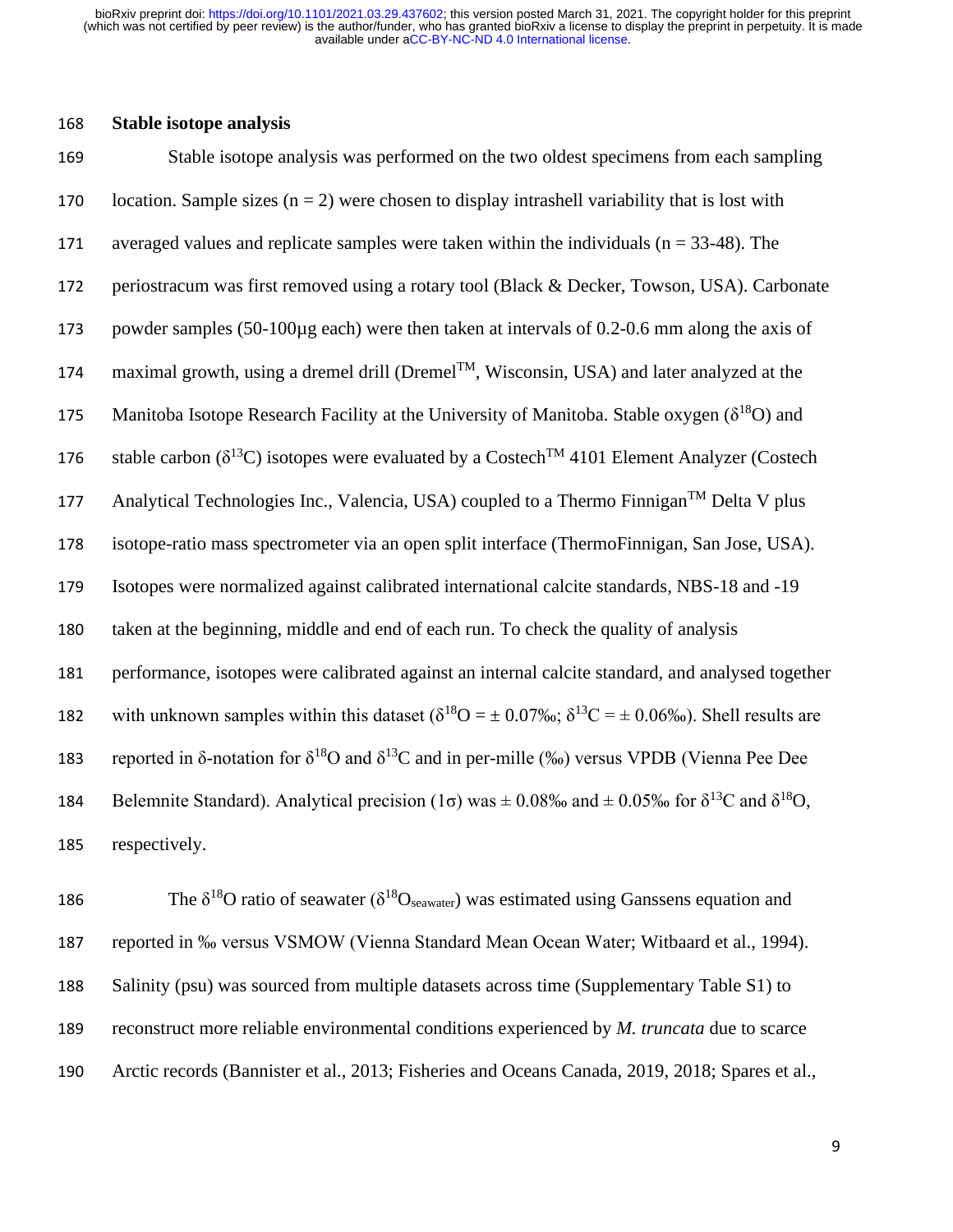2012) and constants were based on cold water geographical regions (i.e., North Atlantic;

Witbaard, 1997):

- $(1)$ 194 (1)  $\delta^{18}O_{\text{seawater}} = 0.417 * \text{salinity} - 14.555$
- 196 Seawater temperatures (°C) were then reconstructed from  $\delta^{18}O_{shell}$  (VPDB) and
- $197 \delta^{18}O_{seawater}$  (VSMOW) values. Constants were defined based on all marine aragonitic molluscs
- 198 and the subtraction of 0.2‰ adjusted the water and carbonate  $\delta^{18}O$  measurements to account for
- the fractionation between water and aragonite and the different scales  $\delta^{18}$ O was measured on
- (i.e., VPDB versus VSMOW). This modified equation was empirically derived for aragonitic
- bivalves and yields a temperature relationship precise to 1℃ accuracies in water greater than
- -10‰ (VSMOW) (Grossman and Ku, 1986):
- 

204 (2) 
$$
T({}^{\circ}C) = 20.6 - 4.34[\delta^{18}O_{shell} - (\delta^{18}O_{seawater} - 0.2)]
$$

#### **Trace element analysis**

 Chondrophores from the right shell were mounted in 0.25-inch-thick epoxy mounts; ground and polished to obtain best analytical results. Chondrophores were cleaned in 10 min intervals to eliminate any external contamination using an ultrasonication cleaning bath (Bransonic Ultrasonic Cleaner; Brookfield, USA), an acetone bath (≥99.5% Acetone; Sigma- Aldrich, St. Louis, USA), a deionized water bath and finally another acetone bath, all conducted on a platform rocker (Vari-mix, ThermoFisher, Waltham, USA). These were left to dry overnight with filtered air passing over the samples.

214 Trace elemental concentrations  $-$  <sup>138</sup>Ba, <sup>25</sup>Mg, <sup>55</sup>Mn, <sup>75</sup>As, <sup>86</sup>Sr, <sup>95</sup>Mo, <sup>107</sup>Ag, <sup>111</sup>Cd, <sup>118</sup>Sn, 215  $^{202}$ Hg,  $^{208}$ Pb,  $^{238}$ U,  $^{7}$ Li,  $^{23}$ Na,  $^{47}$ Ti,  $^{56}$ Fe,  $^{60}$ Ni,  $^{63}$ Cu,  $^{66}$ Zn – in chondrophores were analyzed using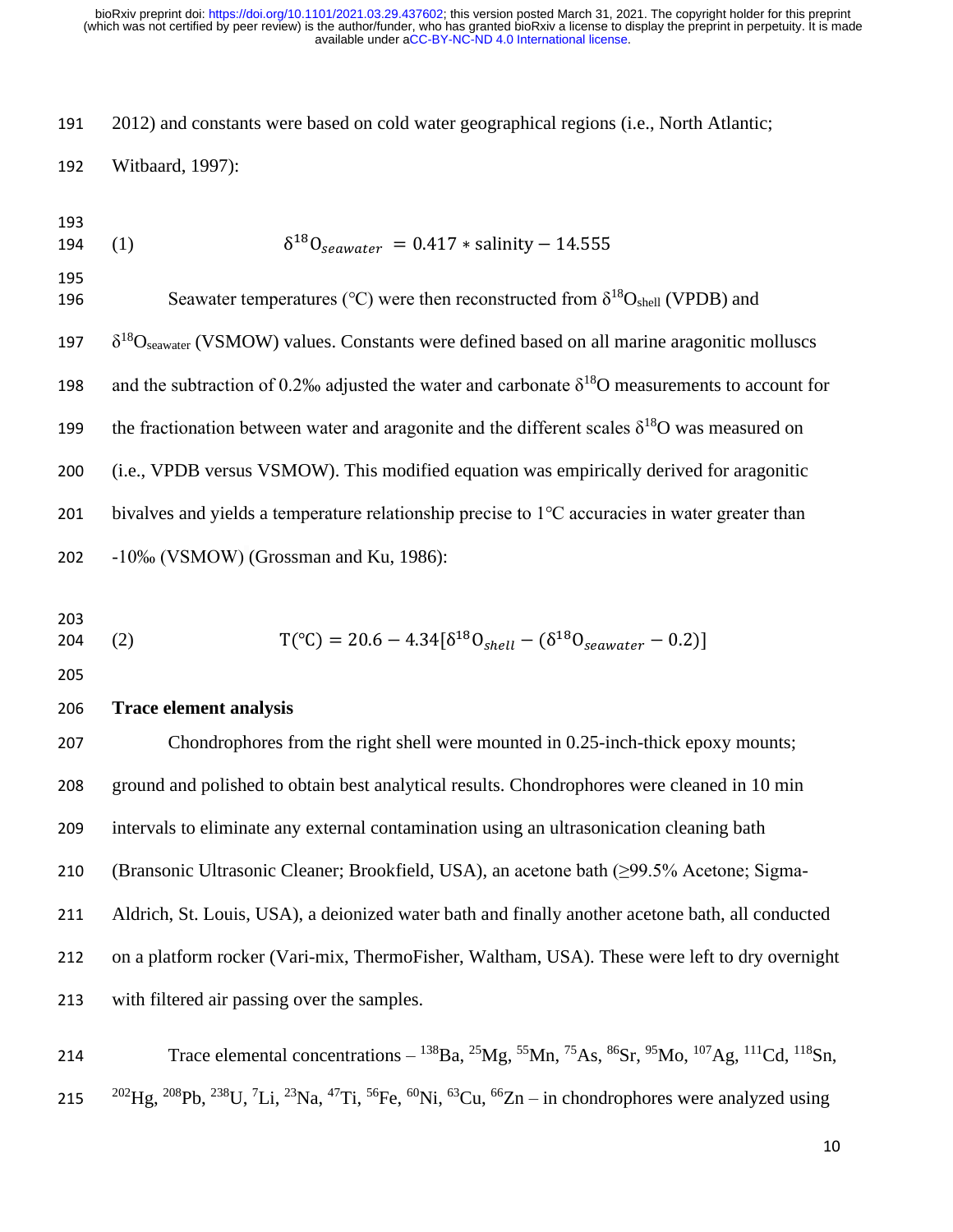laser ablation inductively coupled plasma mass spectrometry (LA ICP-MS) on a New Wave UP- 213 laser ablation system (Merchantek, Frement, USA) connected to an Element 2 high 218 resolution ICP-MS (ThermoFinnigan, San Jose, USA). A total of 46 chondrophores ( $n = 7-8$ ) chondrophores per location) were analyzed over 15 analytical sessions using both medium and low frequencies. Each ablation chamber held three resin-embedded chondrophores from different locations to avoid potential batch effects and machine drift for each sample series. The United States Geological Survey (USGS) carbonate reference material MACS-3 was ablated in duplicate and used as an external calibrator for marine carbonate-like minor elements (Pearce et al., 1997). A secondary external reference, NIST610, was ablated in duplicate to check quality and monitor machine drift (Pearce et al., 1997). MACS-3 and NIST610 were run at the beginning of each ablation chamber sample change, allowing for any correction during analysis. Specifications concerning LA-ICP-MS parameters and precision/accuracy can be found as a supplementary table (Supplementary Table S2). Data reduction (i.e., mapping, subtracting background, calculations of concentrations and limit of detection (LOD)) used *Igor Pro* graphing software (Wavemetrics Incorporated, Portland, USA) with an Iolite v3.7 package for LA ICP- MS following procedures described by Paton et al. (2011). Background signatures were 232 subtracted, and calcium  $(^{43}Ca)$  counts per second were used as an internal standard that normalized each element. Those elements with values that fell below the LOD or equal to below zero, were eliminated. By recording the start time, location and direction of the trace element scans, we were able to calibrate elemental results to calendar years within each growth line using ImageJ (Abràmoff et al., 2004).

### **mRNA expression**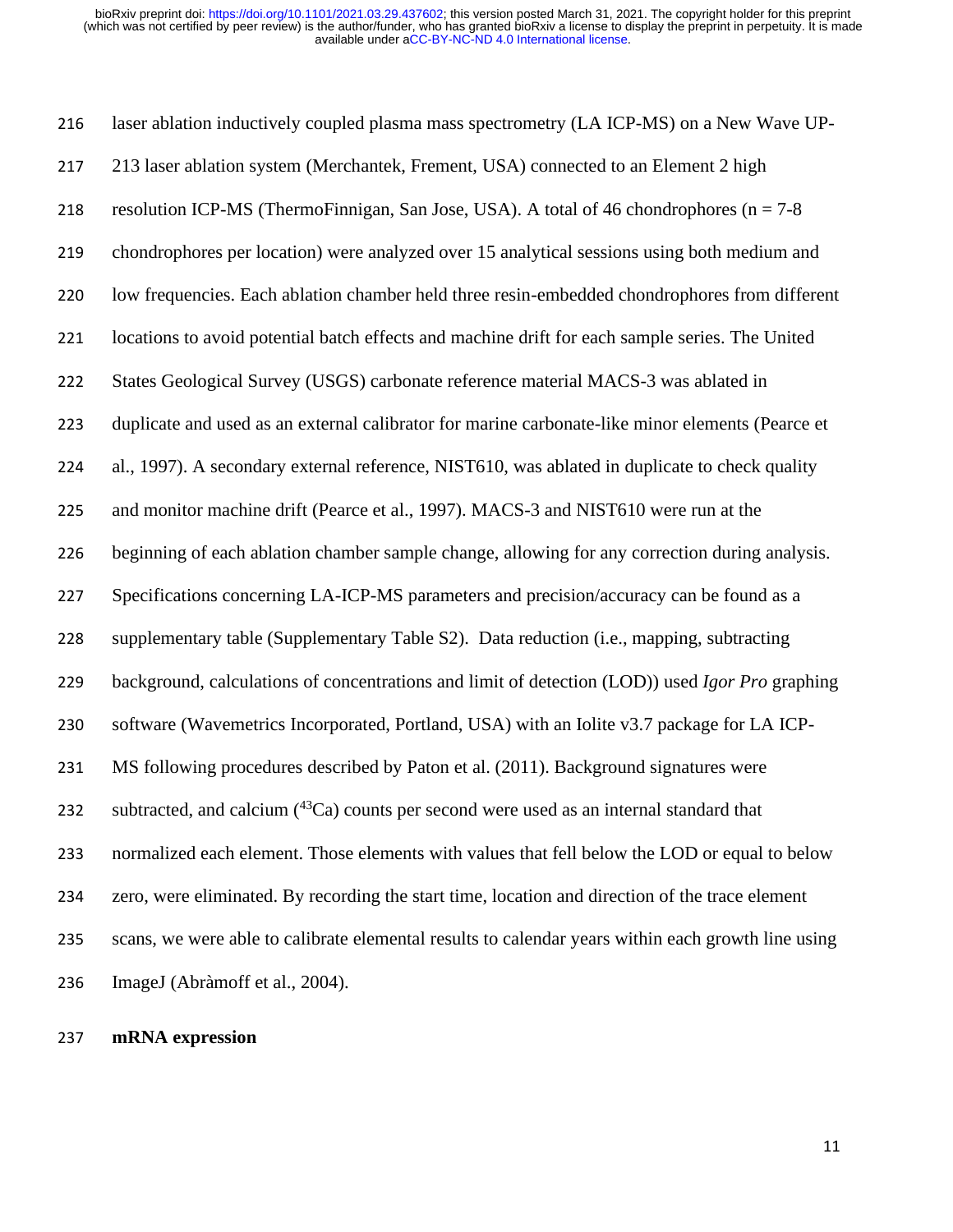| 238 | Total RNA was isolated from the gill and mantle tissues using the RNeasy Plus Mini                  |
|-----|-----------------------------------------------------------------------------------------------------|
| 239 | Prep Kit following manufacturer's protocols (Qiagen, Hilden, Germany). Total RNA                    |
| 240 | concentration and purity were assessed using a NanoDrop One spectrophotometer                       |
| 241 | (ThermoFisher, Waltham, USA) and RNA integrity was further examined by gel electrophoresis.         |
| 242 | Total RNA samples were stored at -80°C until further use. All samples were diluted to 1 µg of       |
| 243 | total RNA and were used to synthesize cDNA using a QuantiTect Reverse Transcription Kit             |
| 244 | (Qiagen, Hilden, Germany) in accordance with manufacturer protocols. cDNA was stored at -           |
| 245 | $20^{\circ}$ C until gene expression analysis.                                                      |
| 246 | A total of ten candidate genes that may represent a cellular response to wastewater                 |
| 247 | effluent and two reference genes were selected for gene expression analysis (Table 1). Gene-        |
| 248 | specific primers for unique exon regions were designed from sequences from the assembled            |
| 249 | reference transcriptome (Sleight et al. 2018) for <i>M. truncata</i> on the mollusc database        |
| 250 | (https://ensembl.molluscdb.org/index.html). Primer Express v3.0.1 (ThermoFisher, Waltham,           |
| 251 | USA) was then used to produce single amplicons with a size greater than 100 bp, an annealing        |
| 252 | temperature of approximately 60°C, and a GC content of approximately 56%. Forward and               |
| 253 | reverse primers were synthesized by Integrated DNA Technologies (IDT; Coralville, IA, USA).         |
| 254 | Primer efficiencies (90-110% accepted) were assessed by using a 1:5 dilution standard               |
| 255 | curve for each primer set using pooled cDNA (Table 1). For a single reaction, primer mix was        |
| 256 | made using $0.5 \mu L$ of forward and reverse primers diluted to a concentration of 60 $\mu$ M each |
| 257 | using UltraPure water (ThermoFisher, Waltham, USA). This primer mix was further diluted with        |
| 258 | 0.9 µL of UltraPure water then combined with 6 µL of PowerUp <sup>TM</sup> SYBR <sup>TM</sup> Green |
| 259 | (ThermoFisher, Waltham, USA) following the manufacturer's guidelines, together making the           |
| 260 | PCR master mix. All qPCR reactions were completed using a QuantStudio 5 Real-Time PCR               |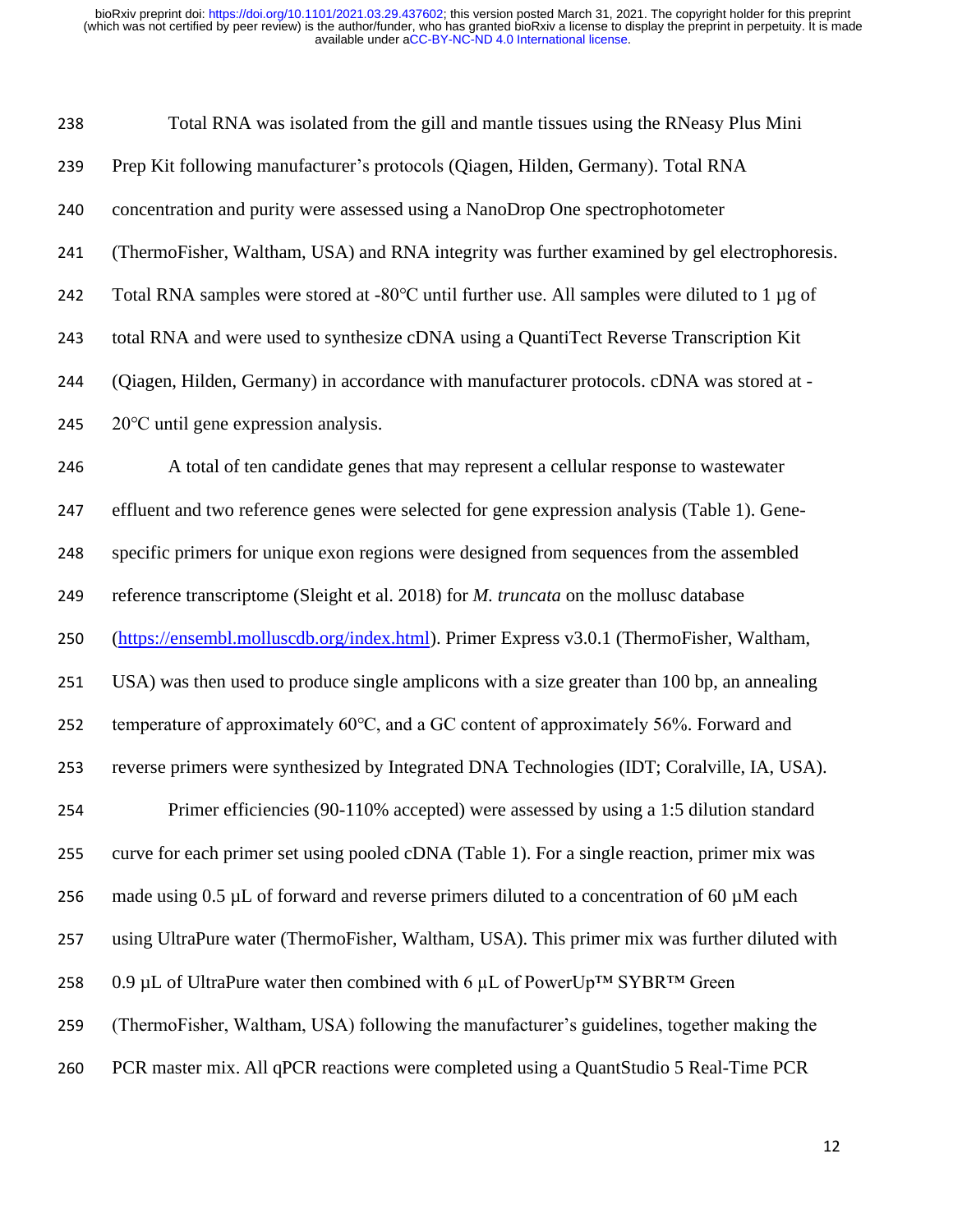| 261        | System (ThermoFisher, Waltham, USA) on 384 well-plates and were run under the same two-                                   |
|------------|---------------------------------------------------------------------------------------------------------------------------|
| 262        | step cycling conditions: 2 min at 50°C, 2 min at 95°C, followed by 40 cycles of 15 s at 95°C, 15                          |
| 263        | s at 60°C and 1 min at 72°C. Melt curve parameters consisted of denaturation for 15 s at 95°C                             |
| 264        | and 1 min decrease to 60°C changing at a rate of 1.6°C s <sup>-1</sup> , followed by a gradual increase to                |
| 265        | 95°C for 15 s rising at a rate of $0.15^{\circ}$ C s <sup>-1</sup> . Twelve genes were run over three 384-well plates for |
| 266        | each tissue and each plate included no template controls.                                                                 |
| 267        | All expression data were normalized to the two reference genes, RPL18a and RPS4.                                          |
| 268        | These reference genes showed no significant differences across sampling locations and were                                |
| 269        | considered stable across treatments when the cycle threshold (Ct) coefficient of variation was                            |
| 270        | less than 25% (Hellemans et al., 2007). Relative changes in the expression of genes of interest                           |
| 271        | were analyzed based on the $2^{-\Delta\Delta Ct}$ method (Livak and Schmittgen, 2001).                                    |
| 272<br>273 | <b>Statistical analysis</b>                                                                                               |
| 274        | <b>Growth Pattern Analysis</b>                                                                                            |
| 275        | The ontogenetic growth patterns displayed by the truncate soft-shell clams were                                           |
| 276        | detrended and standardized for each sample location. Upon comparing four common                                           |
| 277        | dendrochronology methods: smoothing spline, modified negative exponential (NE) curve, simple                              |
| 278        | horizontal line or the modified Hugershoff curve; the detrending method with the lowest                                   |
| 279        | coefficient of variation within the timeseries was the negative exponential curve (Bunn, 2008).                           |
| 280        | Thus, the primary ontogenetic growth signal was removed by applying an NE detrending curve:                               |
| 281<br>282 | $f(x) = y_0 + a * e^{bx}$<br>(3)                                                                                          |
| 283        |                                                                                                                           |
| 284        | Where $f(x)$ is shell length (mm), $y_0$ is the shell length at $f(\infty)$ , x represents the age (year),                |
| 285        | $a$ is the intercept or length at first year of life, and $b$ is the slope or rate of change in shell growth.             |
|            |                                                                                                                           |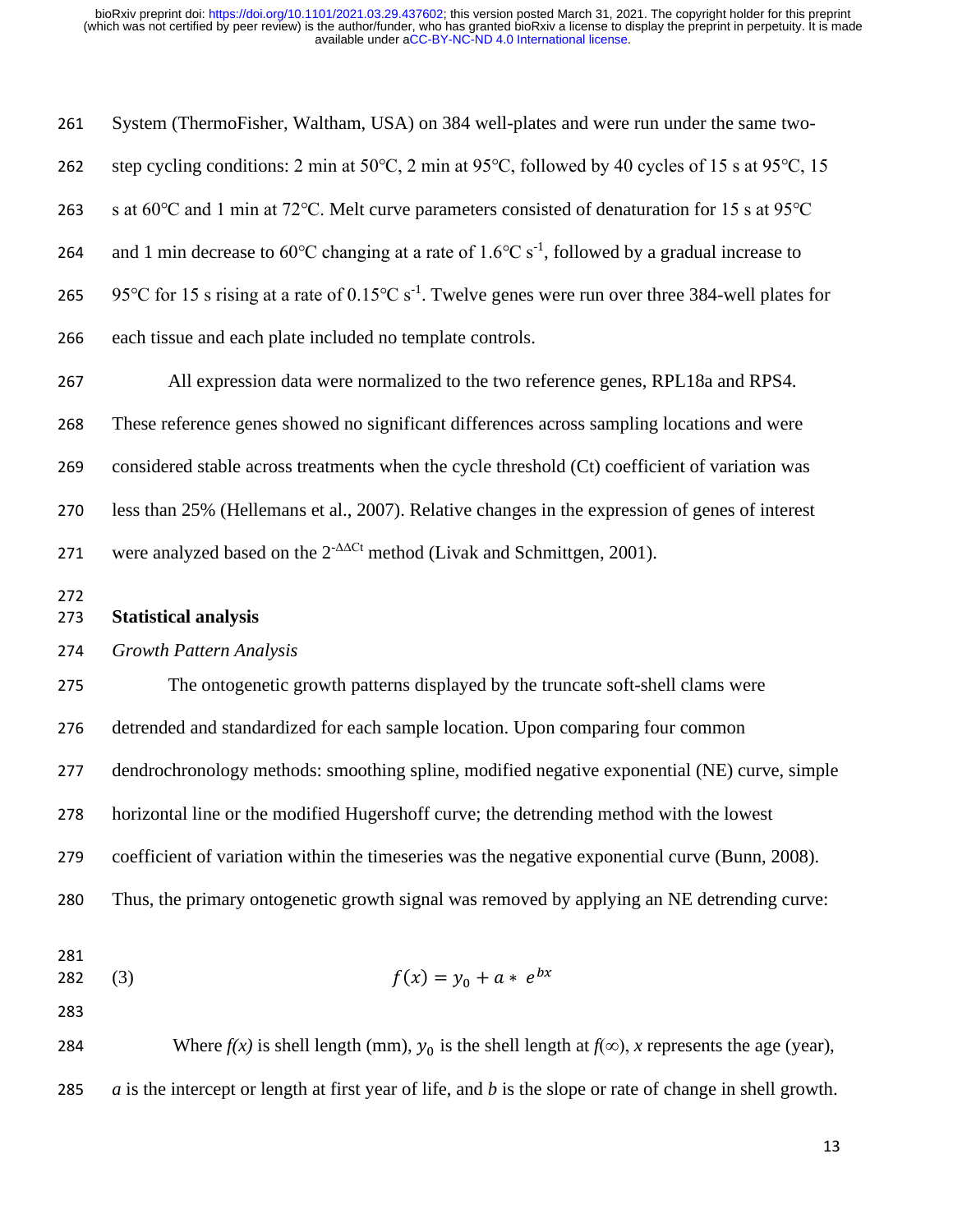| 286        | $y_0$ , a and b are empirical constants which must be calculated for each species (Bunn, 2008). Any                 |
|------------|---------------------------------------------------------------------------------------------------------------------|
| 287        | years that had less than three growth measurements were eliminated from this data set. Slopes $(b)$                 |
| 288        | from the NE curves were then statistically compared between sampling locations using the R                          |
| 289        | package emmeans (Searle et al., 1980) with a one-way analysis of variance (ANOVA) and                               |
| 290        | pairwise comparisons were conducted using a Tukey's Honest Significant Difference (HSD)                             |
| 291        | post-hoc test. All growth standardization and analyses were conducted using the                                     |
| 292        | dendrochronology R package, dplR (Bunn, 2008).                                                                      |
| 293<br>294 | Stable Isotopes<br>Isotope replicates were pooled for each shell and a Pillai's Trace one-way multivariate          |
| 295        | analysis of variance (MANOVA) was conducted to determine the effects of sampling location on                        |
| 296        | $\delta^{18}$ O and $\delta^{13}$ C stable isotope ratios. Follow-up univariate ANOVAs were used to assess if there |
| 297        | was a significant difference in $\delta^{18}$ O and $\delta^{13}$ C between sampling locations. Individual mean     |
| 298        | comparisons across all six sampling sites and between $\delta^{18}$ O and $\delta^{13}$ C were analysed using       |
| 299        | Tukey's HSD post-hoc test. The sea water temperature derived from $\delta^{18}O$ (VSMOW; Equation                   |
| 300        | 2) was analysed with a one-way ANOVA and significance between locations was determined                              |
| 301        | using Tukey's HSD post-hoc test.                                                                                    |
| 302        | <i>Trace elements</i>                                                                                               |

 A multivariate principal components analysis (PCA) was conducted on the trace element data between sample locations and years to examine overall spatial and temporal trends.

Differences between PC individual scores were statistically compared between location and year

by a two-way ANOVA and multiple pairwise comparisons was computed by Tukey's HSD post-

hoc test. All multivariate analyses were performed using the R package FactorMineR (Lê et al.,

2008). Furthermore, a cross-correlation function (CCF) was computed to assess the relationships

(r) between growth rate and specific trace element signatures, Mn, and Sr. Mn and Sr are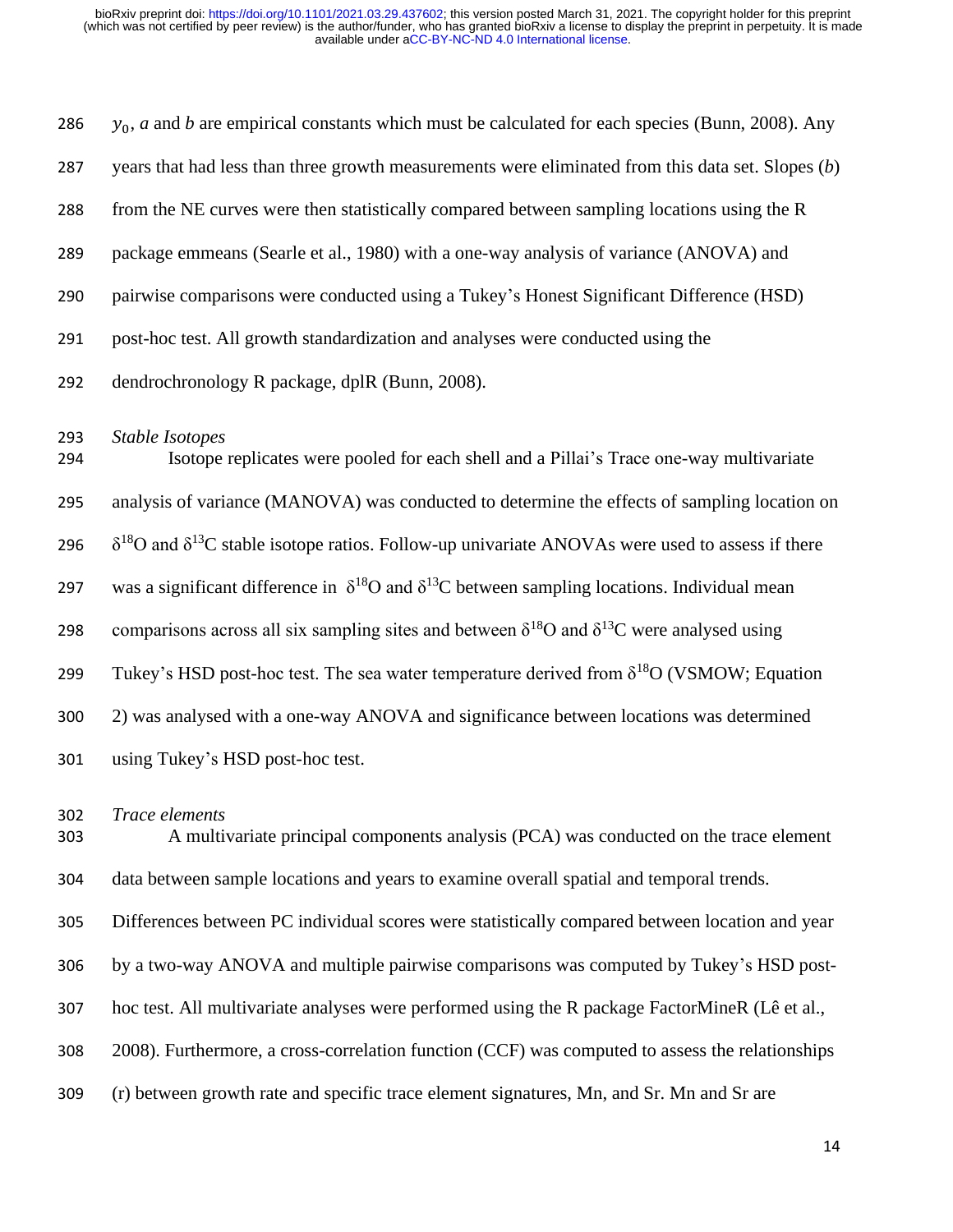| 310 | typically sensitive to biological influences like biomineralization rather than anthropogenic                |
|-----|--------------------------------------------------------------------------------------------------------------|
| 311 | contamination sources. Thus, the CCF function was utilized to determine if their rate of uptake              |
| 312 | was dictated by ontogeny (Carré et al., 2006). This CCF function identifies how far the two time             |
| 313 | series are offset or 'lagged' (i.e., the number of years that naturally separate their correlation).         |
| 314 | mRNA expression                                                                                              |
| 315 | Differences in relative mRNA abundance between sample locations were evaluated using                         |
| 316 | a one-way ANOVA, followed by Tukey's HSD post-hoc test for multiple comparisons for each                     |
| 317 | tissue. A PCA was conducted to visualize the overall relationships between mRNA expression                   |
| 318 | and sampling locations for each tissue type using FactorMineR (Lê et al. 2008). One-way                      |
| 319 | ANOVAs were used to detect significant differences in individual PCA scores between sample                   |
| 320 | locations and multiple pairwise comparisons were assessed using Tukey's HSD post-hoc tests.                  |
| 321 | All statistical analyses were assessed with the level of significance ( $\alpha$ ) of 0.05 and analyses were |
| 322 | performed using the statistical computing software, R v3.6.3 (R Core Team, 2020).                            |

**Results**

#### **Analysis of Growth Variations**

 *M. truncata* specimens ranged from 4-32 years of age and between 26-90 mm in length (maximum anterior to posterior length). Sample size began to decline at eight years of age on the NE detrending curve and only eight specimens reached between 24 to 32 years of age (Fig. 2). *M. truncata* displays an ontogenetic growth pattern, where the growth rate declines with age following the shape of an exponential decay curve (Table 2; Román-González et al., 2017). This rate of change (*b*) in shell growth demonstrated significant differences between locations (one-331 way ANOVA:  $F_{5,105} = 82.6$ ,  $P < 0.001$ ; Fig. 2). Comparisons between groups revealed that the shell growth rate at the WWTP was significantly slower than at Apex, Monument Island, and Kituriaqannigituq (TukeyHSD: *b* = -0.01, *P <* 0.05; Fig. 2). Tundra Ridge also displayed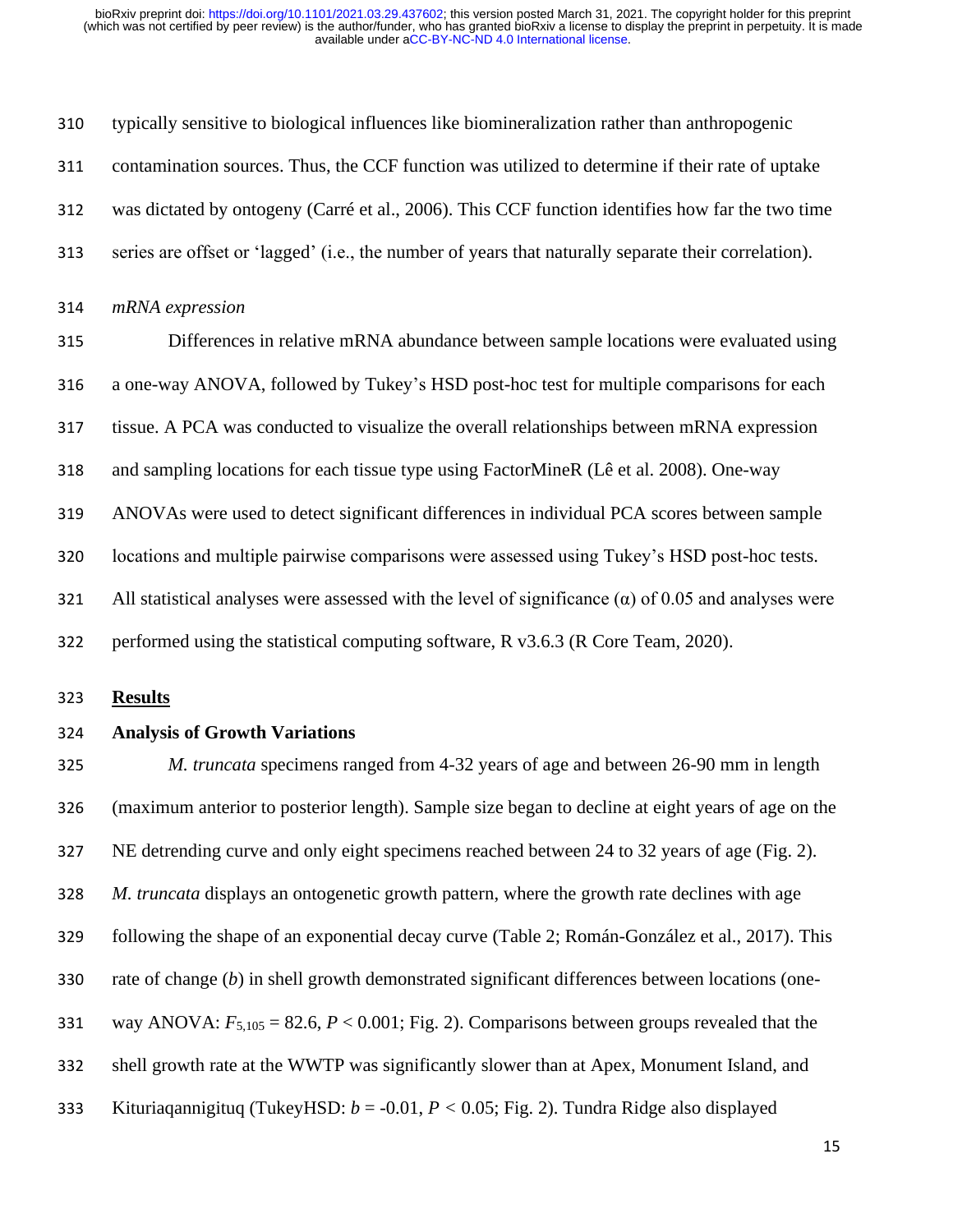334 significantly slower growth rates than Apex (TukeyHSD:  $b = -0.02$ ,  $P < 0.05$ ; Fig. 2). Data on 335 the standardized growth index are provided within the supplementary figures (Supplementary 336 Fig. S1).

337 **Stable Isotopes Signatures**

338 The average shell stable oxygen isotope profiles  $(\delta^{18}O)$  from each site ranged from 1.2-339 1.8‰ and the average shell stable carbon isotope profiles ( $\delta^{13}$ C) from each site ranged from 1.3-340 2.1‰ (Table 3). Mean isotope ratios were significantly different among the six sample locations 341 (Pillai's trace MANOVA:  $F_{10,268} = 12.5$ ,  $P < 0.001$ ; Fig. 3) and follow up univariate analysis 342 displayed significant differences in  $\delta^{18}O$  (univariate ANOVA:  $F_{5,163} = 70.7$ ,  $P < 0.001$ ) and  $\delta^{13}C$ 343 (univariate ANOVA:  $F_{5,163} = 70.2$ ,  $P < 0.001$ ) between sampling locations. The clams near the 344 WWTP had a distinct covariation with  $\delta^{13}C$  and  $\delta^{18}O$  ratios, demonstrating significantly lower **345** isotopic ratios than any other site (TukeyHSD:  $P < 0.001$ ; Fig. 3). A hierarchy formed with δ<sup>13</sup>C 346 ratios displaying: Monument Island and Tundra Ridge >Apex and Aupalajat > WWTP, and 347 Kituriaqannigituq showing no significant differences from any of the sites (Fig. 3). 348 Using shell  $\delta^{18}O$  (VPDB) and estimated seawater  $\delta^{18}O$  (VSMOW) (Equation 2), we 349 found a statistically significant difference (one-way ANOVA  $F_{5,165}$  =13.66,  $P < 0.001$ ; 350 Supplementary Fig. S2) in reconstructed average temperatures (℃) at each location: WWTP 351 (0.62  $\pm$  0.20), Tundra Ridge (-0.68  $\pm$  0.20), Apex (-1.17  $\pm$ 0.15), Monument Island (-0.39  $\pm$ 352 0.27), Aupalajat (-1.63  $\pm$  0.26) and Kituriagannigituq (-0.90  $\pm$  0.20). Pairwise comparisons 353 determined that the WWTP (TukeyHSD: *P* < 0.01) had significantly higher temperatures than all 354 other sites and Aupalajat was significantly lower than all other locations (TukeyHSD: *P* < 0.05).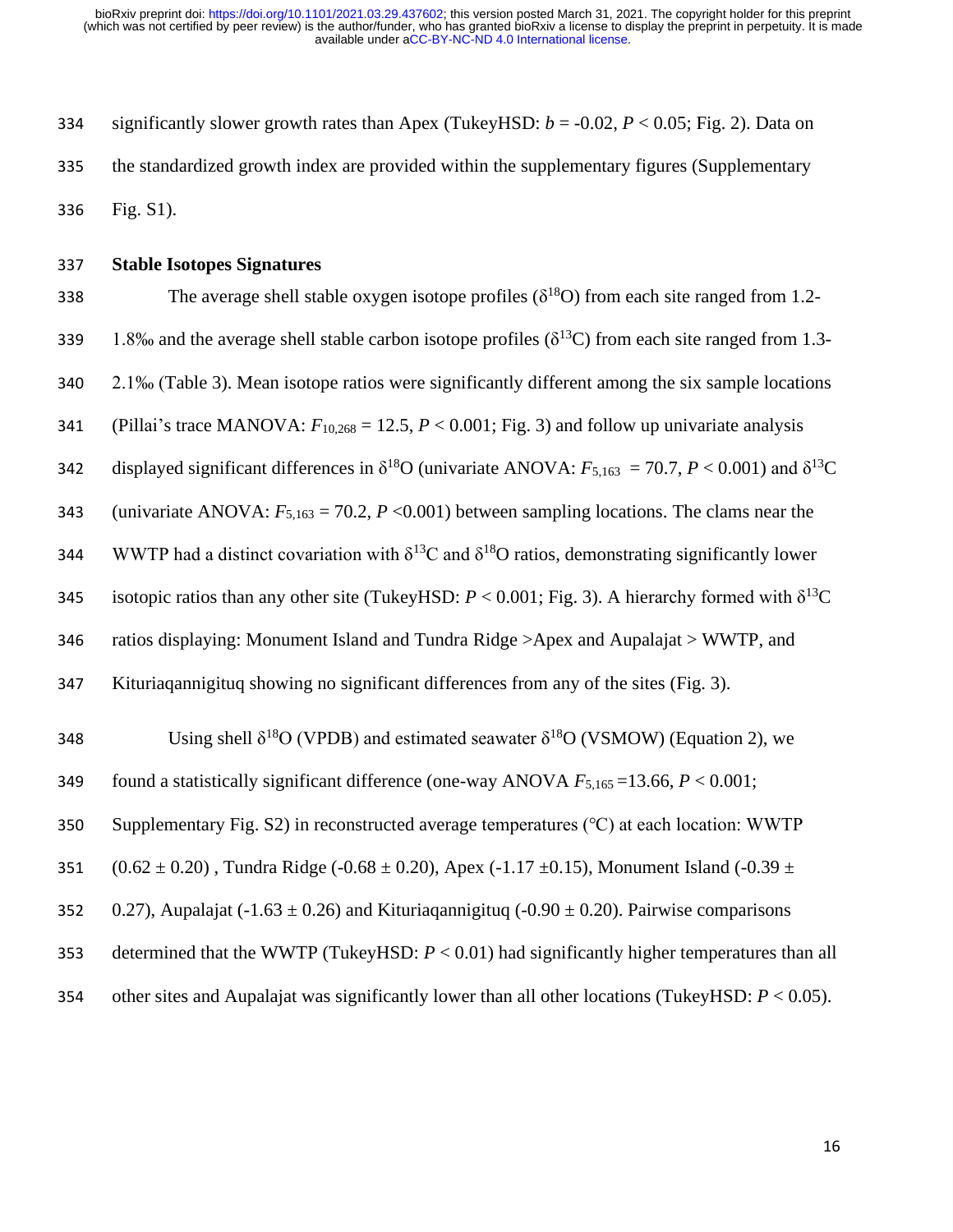#### **Trace Element Profiles**

 Generally, most elements exhibited significant patterns between sampling locations and time, but Mo, Ag, Cd, Sn, Li, and Zn did not differ temporally nor spatially and therefore, only those exhibiting significant patterns will be discussed herein. The first two dimensions of the PCA for the entire set of trace elements explained 37% of the total variance (Fig. 4). The variables driving separation of sites on PC1 (19.5% variance explained) were Cu, Pb, Mg, and Fe ranked in decreasing order of effect. Among individual profiles, these four elements consistently displayed higher overall concentrations at the WWTP and Tundra Ridge and the clams from these sites were on the positive end of PC1. Clams from Monument Island were on the negative side of PC1 with Aupalajat, Apex, and Kituriaqannigituq clustering in the middle. PC1 explained significant differences between locations but not between years (two-way ANOVA: *F*5, 91= 30.7, *P* < 0.001; Fig. 4). Arsenic (As), Sr, Mn, Ba, and Na variables (ranked highest to lowest in their 367 effect) were responsible for the spatial (two-way ANOVA:  $F_{5,91} = 7.7$ ,  $P < 0.001$ ; Fig. 4) and temporal (two-way ANOVA: *F*19,83 = 18.3, *P* < 0.001; Fig. 4) separation on PC2 (17.5% variance explained). Temporally, seven groups were formed, showing a ranked chronology with year 2000 on the positive side of PC2, to year 2019 being on the negative side of PC2 (TukeyHSD: *P*  < 0.05; Fig. 4). Along PC2, sample locations were split into two groups, with Monument Island, Apex, Aupalajat, and Kituriaqannigituq on the negative end of PC2 while Tundra Ridge and the WWTP were on the positive end of PC2 (TukeyHSD: *P* < 0.05; Fig. 4).

 The relationship between growth rate, Sr, and Mn were compared and these two elements followed opposite patterns over time as Sr had a marked increase in concentration and Mn had a decline in concentration over time within each sampling location. Cross-correlation analysis 377 found a significant negative relationship between Sr and growth rate at all sites (CCF:  $r = -0.42$ )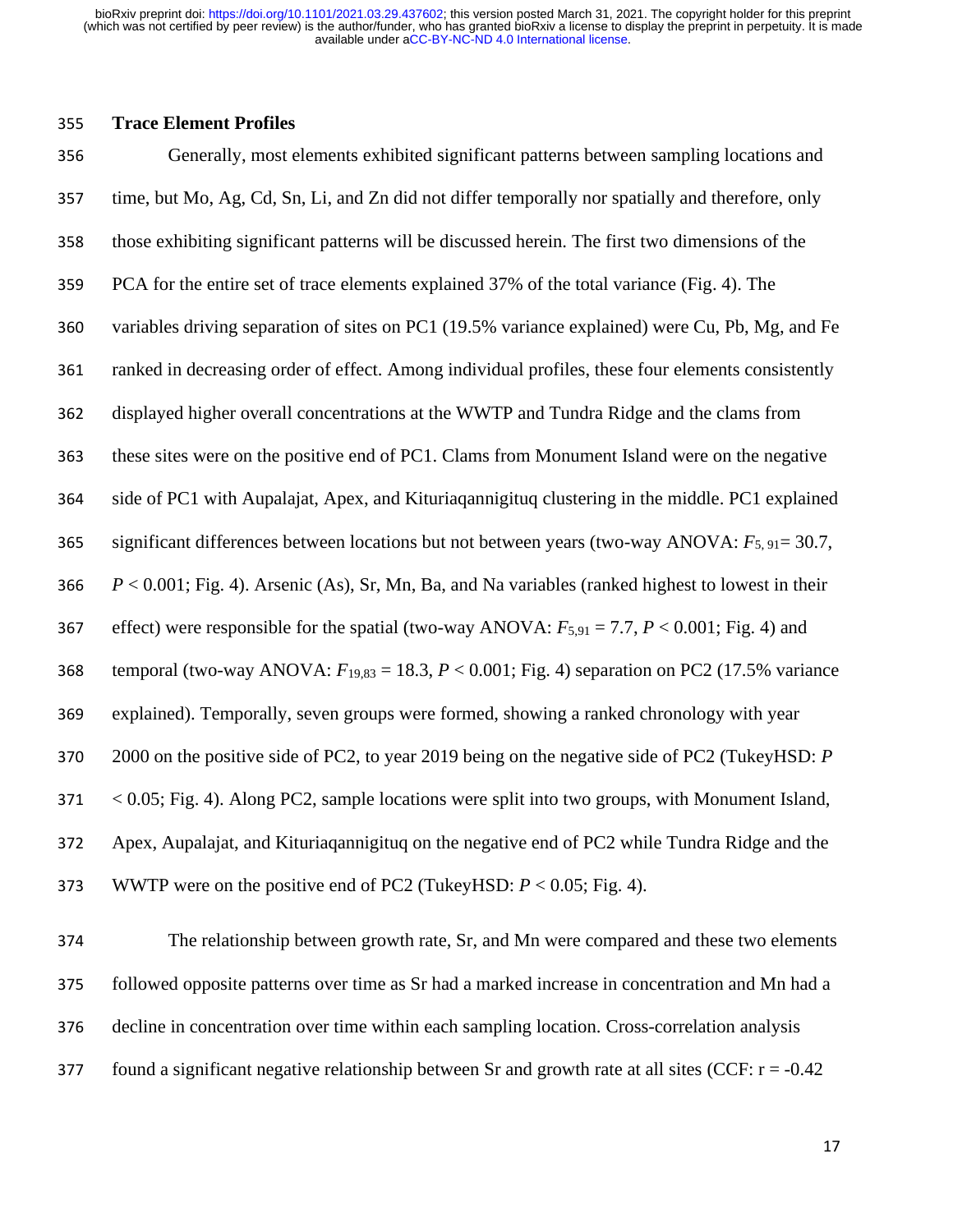378 to  $-0.81$ ,  $P < 0.05$ ; Table 4) except the WWTP (CCF:  $r = 0.37$ ; Table 4). Similarly, Mn displayed 379 a positive relationship with growth rate at all sites (CCF:  $r = 0.57$  to 0.78,  $P < 0.05$ ; Table 4)

- 380 except the WWTP which displayed a negative relationship (CCF:  $r = -0.16$ ; Table 4).
- **mRNA Expression Profiles**
- *Gill mRNA Abundance*

 We identified whether the abundance of select genes were significantly different among the six sampling locations. The first two PC dimensions explained 45.4% of total variance in the overall gill expression among sampling locations (Fig. 5). PC1 (29.1% variance explained) was driven by the cellular stress response genes GS, HSP90, GST, and LDH and the phase III xenobiotic response ABCA1 (one-way ANOVA: *F*5,51 = 4.6, *P* < 0.01; Fig. 5). The abundance of all five mRNA transcripts were low at the WWTP and Kituriaqannigituq and elevated at Aupalajat with varying degrees of expression (TukeyHSD: *P* < 0.05; Supplementary Fig. S3). Due to these similar expression patterns, PC1 had Kituriaqannigituq, the WWTP, Apex, and Tundra Ridge on the negative side of the PC1 axis and Aupalajat on the positive side of the PC1 axis (TukeyHSD: *P* < 0.05; Fig. 5). Monument Island individuals were mixed between the two groups. PC2 (16.3% variance explained) was primarily driven by genes MDRP1 and MnSOD 394 (one-way ANOVA:  $F_{5,51} = 5.0$ ,  $P < 0.001$ ; Fig. 5). MnSOD displayed a similar expression pattern with Monument Island and the WWTP having low abundance but Kituriaqannigituq having the highest expression (TukeyHSD: *P* < 0.01; Supplementary Fig. S3). MDRP1 exhibited 397 significantly different abundance among sampling locations (one-way ANOVA:  $F_{5,51} = 5.3$ ,  $P <$  0.01; Supplementary Fig. S3) with a 3-fold increase in expression at the WWTP compared to all other locations (TukeyHSD: *P* < 0.001; Supplementary Fig. S3). Three groups formed in pairwise analysis of PC2 significantly separating the WWTP on the negative side of the PC2 axis and Kituriaqannigituq on the positive side of the PC2 axis (TukeyHSD: *P* < 0.001; Fig. 5).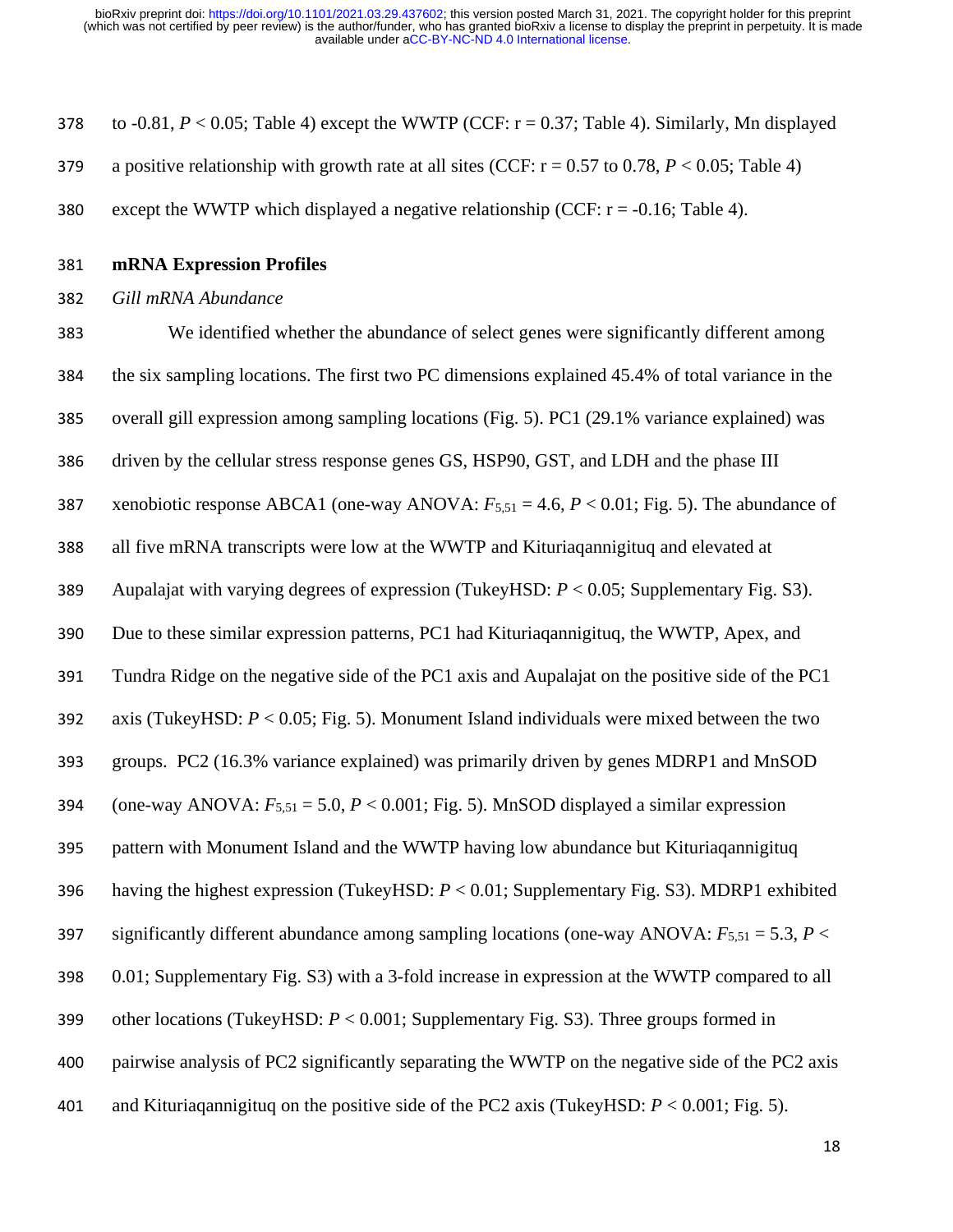#### *Mantle mRNA Abundance*

 Mantle tissues examined had a lower abundance of mRNA and displayed less significance in expression among sampling locations than the gill. The first two PC axes explained 41.9% of the total variance in genes expressed in the mantle among sampling locations (Fig. 6). The significant separation between sampling location on PC1 (24.4% variance explained) was primarily driven by the cellular stress response gene LDH and phase II xenobiotic response gene GS (one-way ANOVA: *F*5,50 = 6.8, *P* < 0.001; Fig. 6). LDH expression was highest at Apex and lowest at Kituriaqannigituq (TukeyHSD: *P* < 0.05; Supplementary Fig. S4). Similarly, the highest abundance of GS was displayed at the WWTP, Apex, and Aupalajat and had the lowest expression at Kituriaqannigituq (TukeyHSD: *P* < 0.05; Supplementary Fig. S4). These significant differences led to Kituriaqannigituq separating on the negative end of PC1 413 and Apex, the WWTP, and Aupalajat on the positive side of PC1 (TukeyHSD:  $P < 0.05$ ; Fig. 6). The PC2 axis (17.5% variance explained) was primarily driven by the genes CYP1A1 and MDRP1 and while these genes showed significant patterns between sample locations, there was no significant separation of sites along PC2. The phase III biotransformation gene MDRP1 was highly expressed at the WWTP and exhibited a gradual decline in expression with increasing distance from the wastewater effluent source having its lowest abundance at Monument Island, Kituriaqannigituq, and Aupalajat (one-way ANOVA: *F*5,41 = 3.4, *P* < 0.05; Supplementary Fig. S4).

#### **Discussion**

 This study explicitly examined the effects of municipal wastewater on the Arctic truncate soft-shell clam using a combination of endpoints including growth metrics, biogeochemical records (i.e., trace elements and stable isotopes), and mRNA abundance profiles to interpret the impacts of wastewater contamination in Inner Frobisher Bay. The municipal wastewater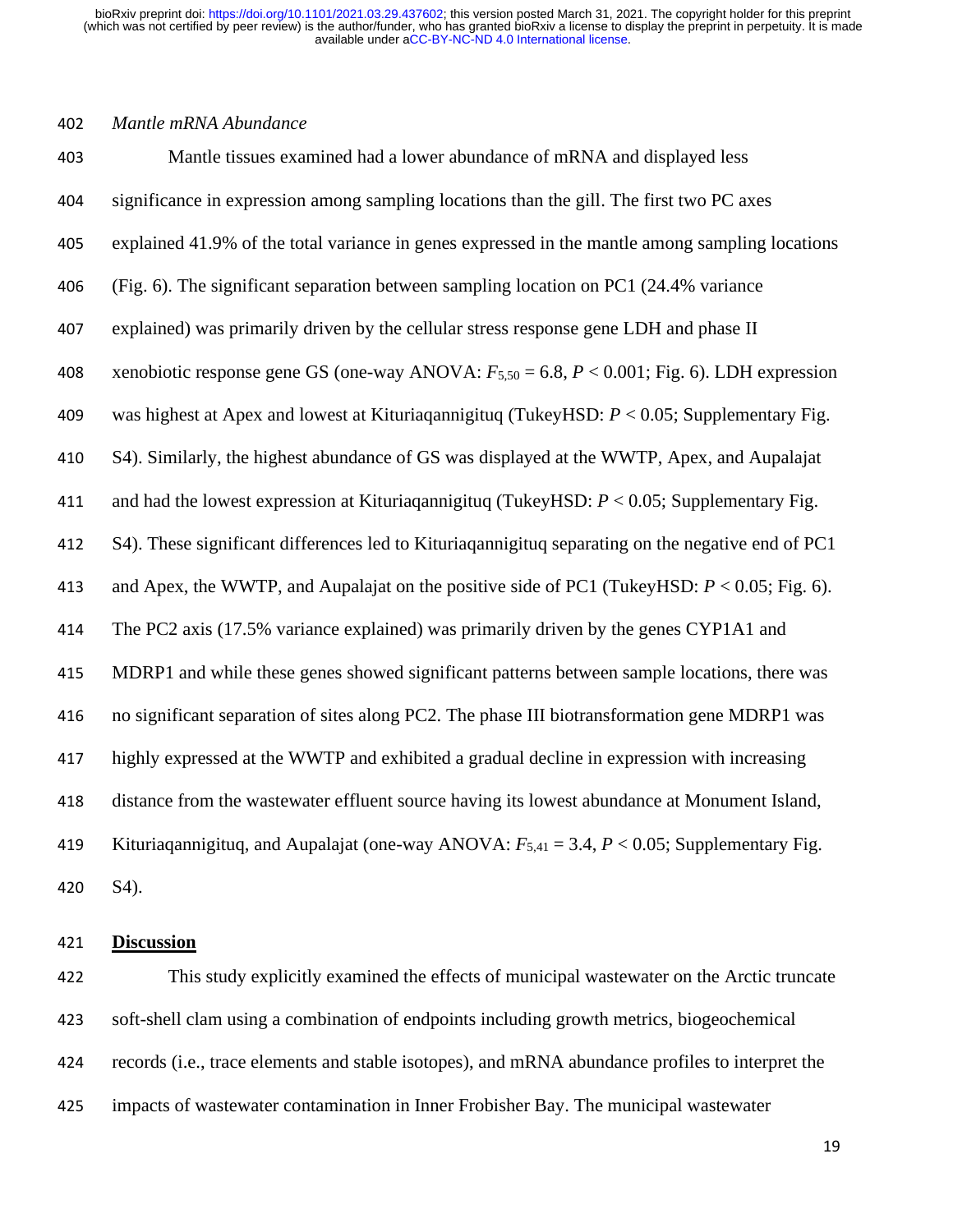426 treatment plant in Iqaluit discharges approximately 1.2 x  $10^6$  m<sup>3</sup> of municipal wastewater into Frobisher Bay each year (Neudorf et al., 2017). This volume is set to increase as Iqaluit has seen a dramatic population increase, rising 15.6% between 2011 and 2016 (Statistics Canada, 2017). The raw effluent consistently exceeds the federally regulated maximum for biological oxygen demand (BOD), total suspended solids (TSS), total and fecal coliform concentrations, and numerous studies have documented the presence of ammonia (City of Iqaluit, 2019), phosphate, phosphorus, and metals (e.g., Al, Ba, Cd, Cu, Fe, Mn, Hg, Ag, Sr, and Zn; Daley et al., 2015; Krumhansl et al., 2015; Nunami Stantec, 2015). The impact of this discharge on organisms in the Arctic environment is largely unknown. We found evidence of reduced growth rate, elemental accumulation in the shell, and covariant depleted stable isotopes in clams sampled near the WWTP suggesting that the wastewater effluent is a source of contamination to the aquatic environment. Furthermore, detailed sclerochronological record of isotopes and elements substantiated the truncate soft-shell clam's potential to be an Arctic biomonitor species. Finally, the decrease in abundance of mRNA transcripts of molecular chaperones, antioxidants, metabolic biomarkers, and phase I and II biotransformation enzymes concurrently happened alongside an increase in the expression of phase III xenobiotic defense genes and the nitrogen specific binding enzyme, which suggested that these bivalves were physiologically responding to the chronic contamination source.

#### **Growth Metrics and Stable Isotopes**

 Growth rate is a common metric used to assess physiological responses to contamination sources in bivalves (Nobles and Zhang, 2015; Sabatini et al., 2011). Previous studies have found growth impairment in bivalves upon chronic exposure to wastewater effluent sources in a wide array of environments, using diverse wastewater treatment methods (i.e., primary to tertiary;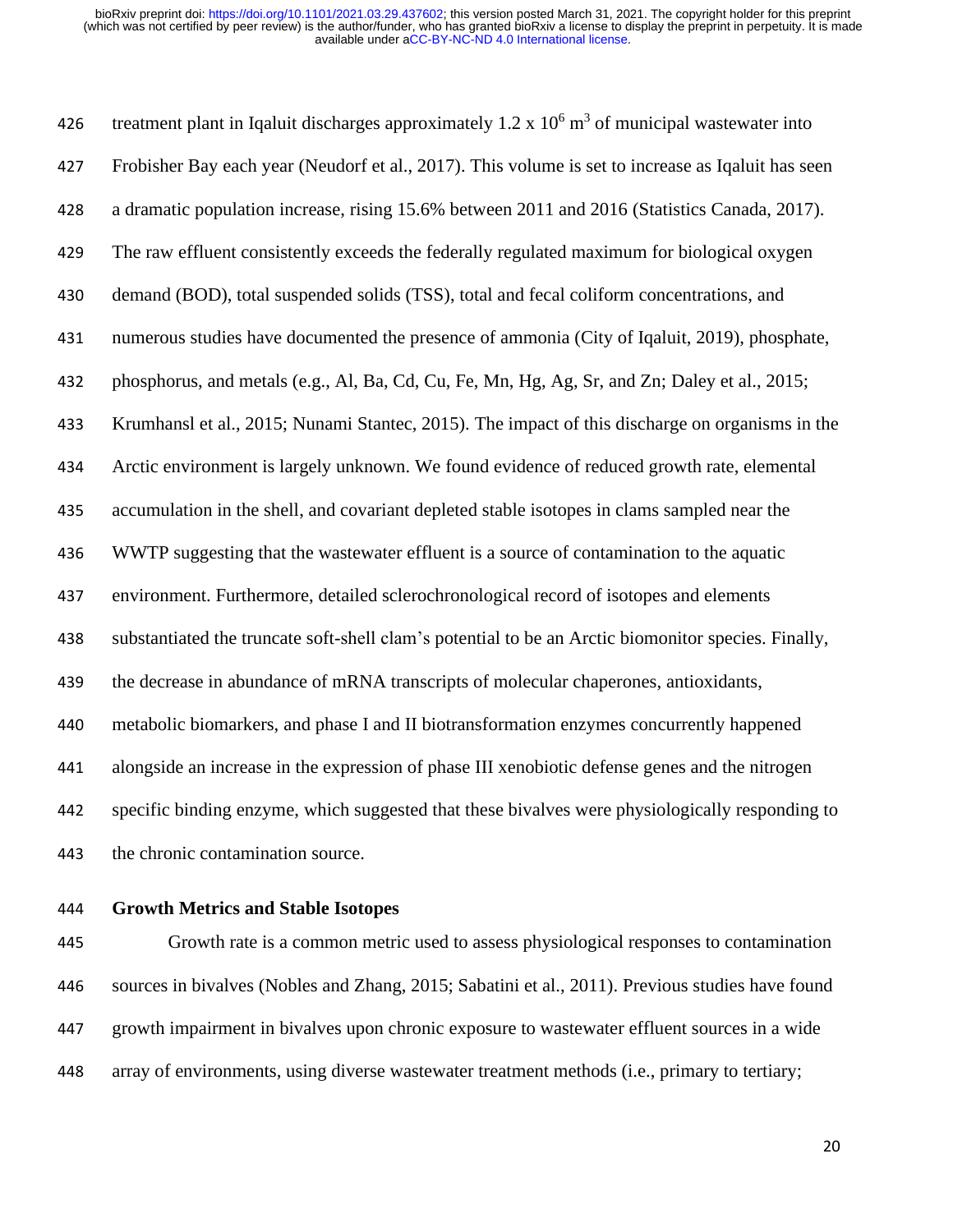Gangloff et al., 2009; Goudreau et al., 1993; Nobles and Zhang, 2015). The present study agrees with these previous observations as the relative growth rate of the truncate soft-shell clam was significantly lower at the two sites nearest the WWTP (i.e., WWTP and Tundra Ridge) compared to more distant locations. Krumhansl et al. (2015) also found altered community structure in benthic fauna 580 m away from the WWTP in Iqaluit. Benthic sediments were anoxic due to nutrient enrichment and had visible reductions in species diversity, density, richness, and evenness. Our study builds on these findings, showing the alteration of softshell clam physiology and growth nearly 3 km away at Tundra Ridge, highlighting concerns for the range of impact from the WWTP. Numerous factors have been shown to impact the growth rate of bivalves, but the isotopic reconstruction of heightened temperature, lower salinity, and elevated organic matter confined to the WWTP site in our study supports the notion that these environmental variations are likely anthropogenically-driven (Brown, 1978; Schöne and Surge, 2012).

 Elevated water temperatures are common in the receiving waters of wastewater effluent (Francy et al., 1996; Tuncay, 2016). Iqaluit's effluent has previously been recorded to be as warm as 15℃ discharging into the ~1.9℃ receiving waters (in 2013 and 2014 Neudorf et al., 464 2017). This supports the higher average reconstructed sea temperatures (via  $\delta^{18}O$  VSMOW) in this study and could influence the reduced growth in these organisms. While these organisms could achieve maximal growth within an ideal temperature range, minor increases beyond this range could depress these growth rates (Nobles and Zhang, 2015; Talmage and Gobler, 2011). The reconstructed sea temperatures only reflect ambient temperatures during active growth and therefore do not represent temperature for the entire year.

470 Many studies have recorded the utility of covarying trends of  $\delta^{13}$ C and  $\delta^{18}$ O recorded in bivalve shells and the depleted ratios found in the clams nearest the WWTP detected in the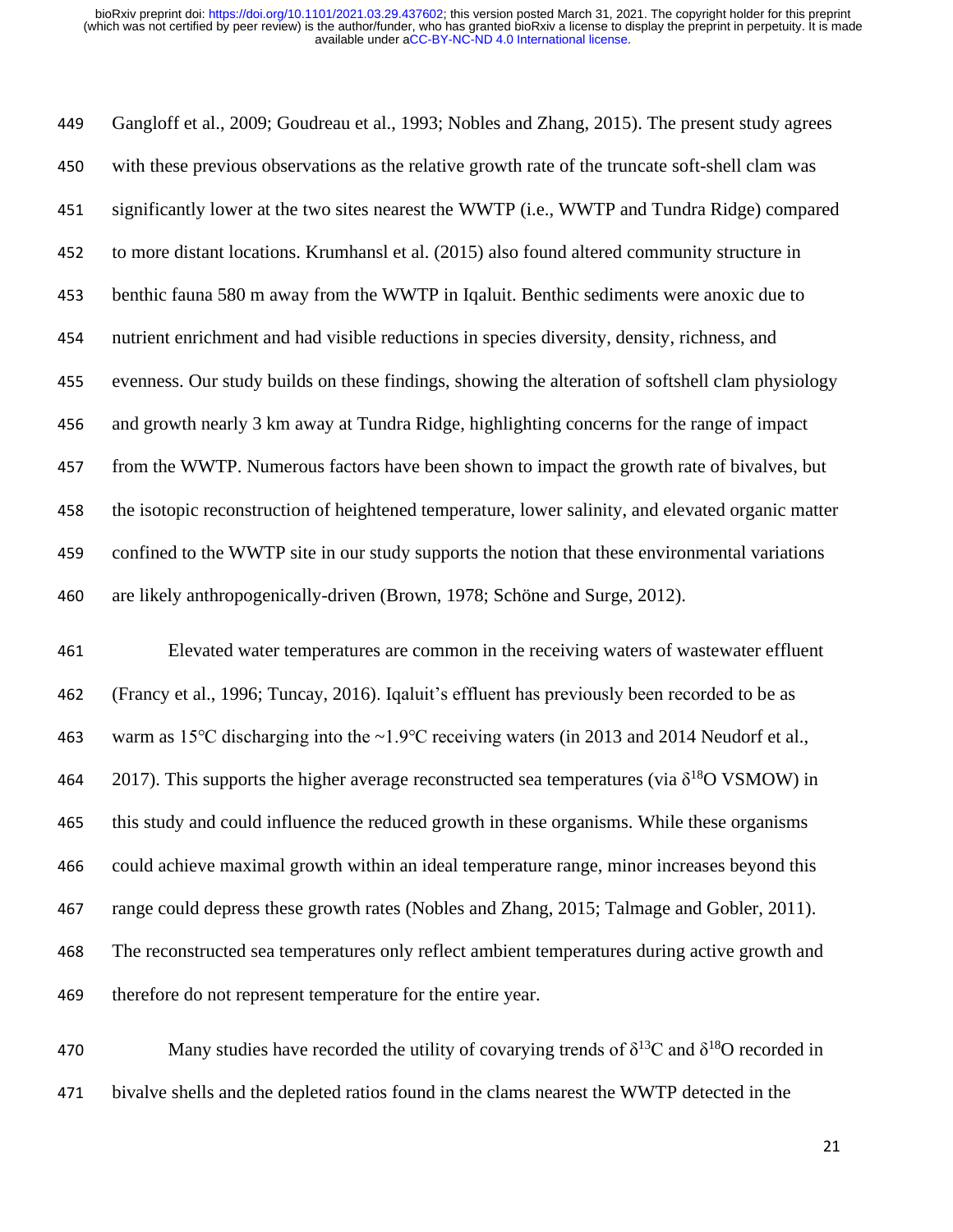present study could be indicative of brackish water and increased organic matter (Jones and Quitmyer, 1996). The distinctive pattern of elevated organic matter near the wastewater outfall is further supported by the incorporation of Ba in the shell. Ba is often used to discern ocean productivity and nutrient dynamics, thus, its higher concentration paired with the reproducible seasonality at the WWTP, Apex, and Tundra Ridge provides a potential record of the WWTP 477 discharging nutrient enriched effluent to the area (Putten et al., 2000; Stecher et al., 1996).

 In the present study, the incorporation of Sr and Mn into the shell are under the strong biological influence of biomineralization rates rather than anthropogenic sources. Therefore, the rate of Sr and Mn elemental incorporation is dictated by ontogeny and metabolism. The rate of uptake is dependent on the size of ions as well as the organisms affinity for calcium uptake over other elements (Carré et al., 2006; Ferrier-Pagès et al., 2002). In this study, Sr showed strong negative correlations while Mn displayed strong positive correlations with growth rate at all sites except the WWTP. This irregular pattern from the WWTP could be explained by the overall slower growth rate or site-specific differences in sea temperature, nutrient availability, salinity, or toxicity.

#### **Trace Elements**

 The temporal progression of elements in the shells of individuals nearest the wastewater effluent source display the benefit of primary treatment by containing higher concentrations of Mn, Na, and Ti from 2000-2010 to incorporating higher concentrations of Cu, Pb, and Mg in later years, 2010-2018. These temporal trends can therefore potentially be attributed to two things. The first is the implementation of primary treatment in 2006, which included the installation of a Salsnes filter that eliminates elements already low in concentrations from being released into the receiving waters and has been shown to remove approximately 50% of TSS in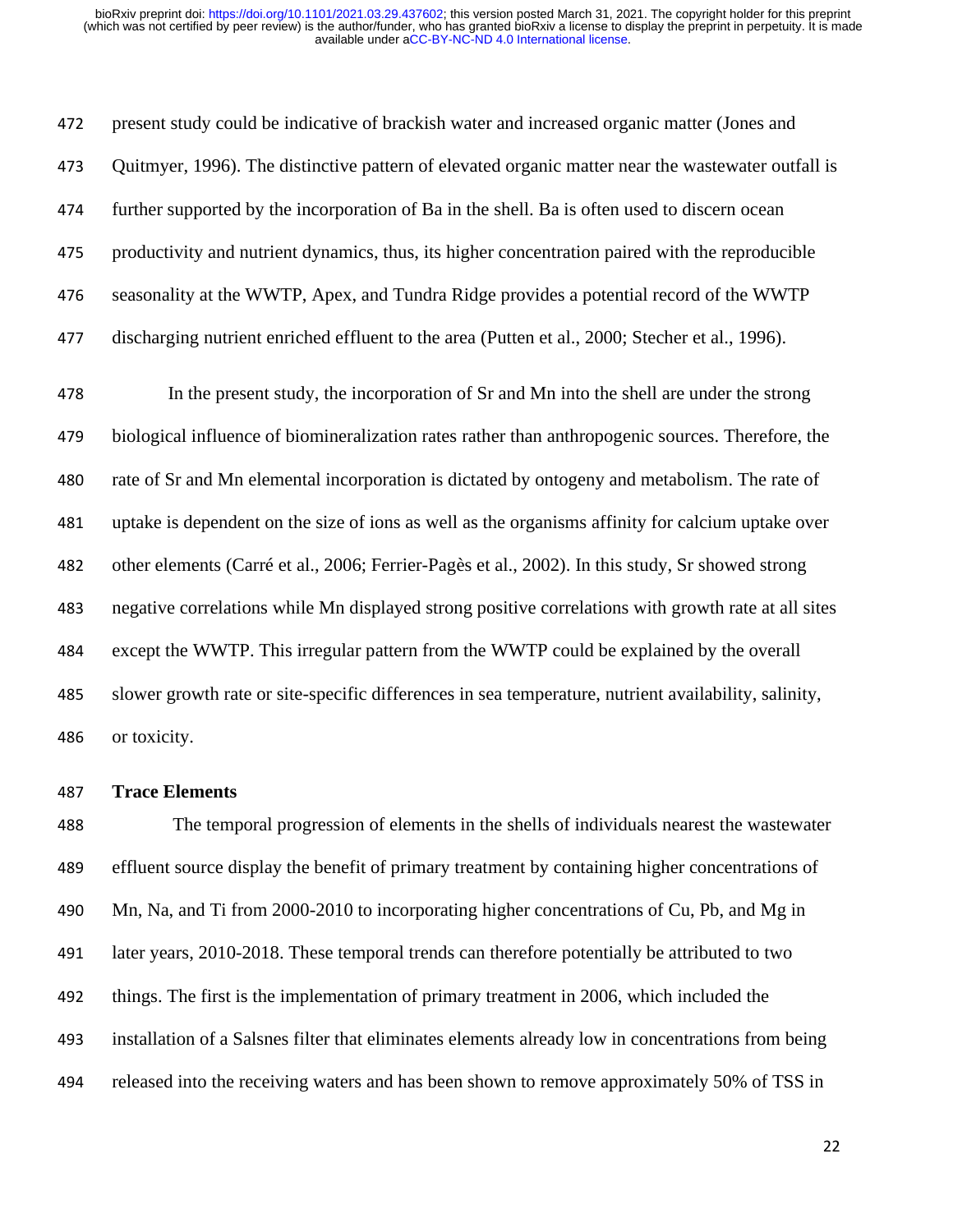wastewater effluent (Nunami Stantec, 2015). The increased concentration of Cu, Pb, and Mg between 2010 and 2018 may be a result of a rising population (15.6% increase; Statistics Canada, 2017) eliciting more effluent volume and thereby causing elements most common to wastewater discharge to be at higher concentrations. In general, metals like Pb and Cu do not show any predictable variance with respect to environmental and biological controls and hence their variability can be linked to local contamination sources (Price and Pearce, 1997).

**mRNA Expression Patterns**

 Given the evidence of metal accumulation and isotopic change in clams near the WWTP, we expected to see physiological responses to these contaminants and modifications in mRNA abundance related to the xenobiotic response (i.e., phase I, II and II biotransformation biomarkers) and cellular stress response (i.e., molecular chaperones, antioxidants, metabolic regulators). When exposed to contamination, xenobiotics have been shown to greatly enhance the abundance of CYP1A1 (Viarengo et al., 2007); an enzyme regularly recruited to ensure xenobiotics are more easily removed from the cell (Goksøyr, 1995). This study displayed opposite results as CYP1A1 had a lower expression near the WWTP. However, a negative feedback loop occurs in that as CYP1A1 activity increases, so does the production of its by- products, ROS and hydrogen peroxide (Morel et al., 1999). The resulting hydrogen peroxide may act to repress CYP1A1 at the transcriptional level to ultimately prevent ROS production and oxidative stress (Barouki and Morel, 2001; Morel and Barouki, 1998). This mechanism is a possible cause for the decreased CYP1A1 activity at the four sites nearest the wastewater effluent source relative to the two sites shielded from direct wastewater exposure (i.e., Aupalajat and Kituriaqannigituq).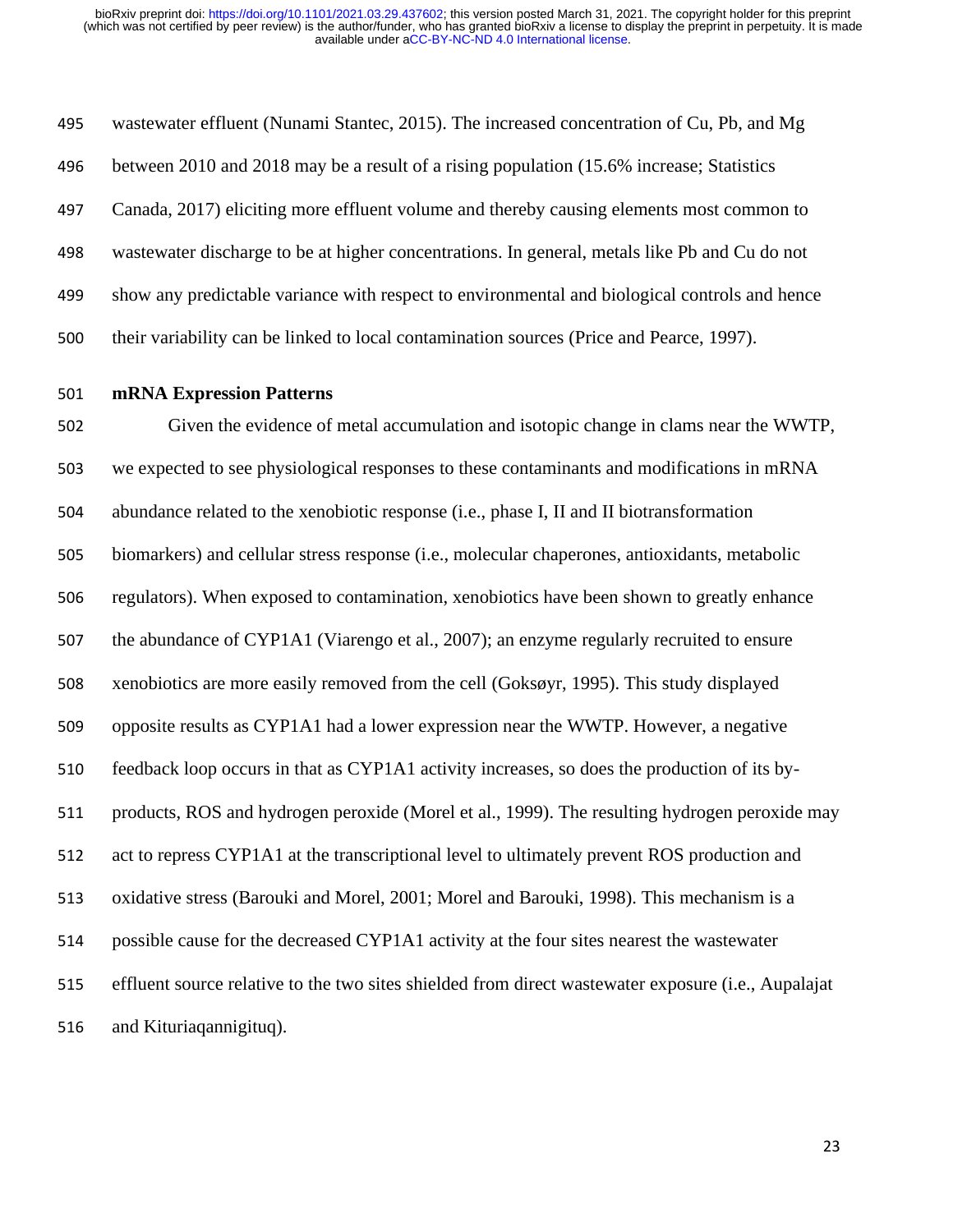The phase II biotransformation enzyme GST operates to bind xenobiotics by conjugating glutathione, acting as a first step towards their elimination from the cell (Bonnafé et al., 2015). The reduced abundance of GST mRNA transcripts near the WWTP is supported by numerous other studies on bivalves demonstrating a decrease in GST expression when exposed to chronic wastewater (Ballesteros et al., 2009; Bonnafé et al., 2015; Lüdeking and Köhler, 2002). One hypothesis suggests that this low expression is a result of excess metabolites produced by CYP1A1 competing with GST endogenous substrates (Bonnafé et al., 2015). Another phase II enzyme in the xenobiotic response is GS, which specifically binds to nitrogen and ammonia and plays an essential role in the metabolism of nitrogen (Bao et al., 2013). GS binds to ammonia to synthesize glutamine, an amino acid heavily involved in the immune system of bivalves (Hanson and Dietz, 1976). Its increased expression has been linked to increased protein catabolism, amino acid turnover, nitrogen detoxification, and nitrogen 529 pollution (Tanguy et al., 2005; Thomsen et al., 2016). We found greater expression of GS activity at the WWTP, Apex, and Aupalajat, which could be related to both nitrogen pollution and increased production of nitrogenous waste products. P-glycoproteins (P-gp) like MDRP1 and ABCA1 contribute to the removal of xenobiotics out of the cell through ATP-dependent pumps to prevent intracellular toxicity (Smital et al., 2000; Veldhoen et al., 2009). In both tissue types, MDRP1 was significantly upregulated at the WWTP, which may be due to the increased need to eliminate xenobiotics from the cell (Lüdeking and Köhler, 2002). Heat shock proteins are used to measure a vast array of physiological stress in bivalves and more specifically, HSP90 is recruited to maintain homeostasis and protect the cell against

nearest the WWTP suggests that expression is more related to oxidative stress than other stimuli

xenobiotics (Fabbri et al., 2008). In this study, the low abundances of HSP90 in the gills of clams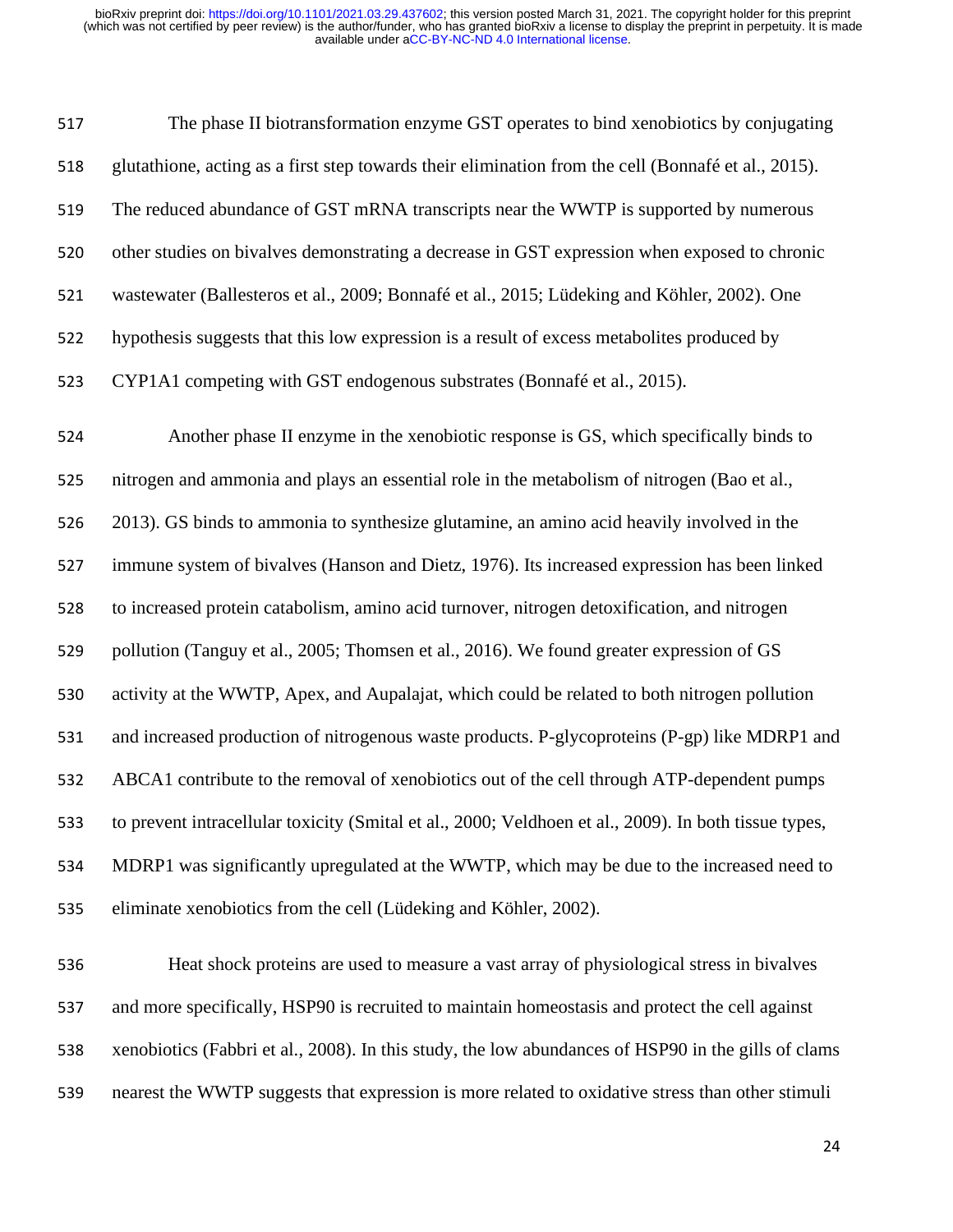as chronic exposure to contamination could inhibit its function (Fabbri et al., 2008; Foster and Fulweiler, 2019). The conditions of oxidative stress at the WWTP is further supported by the expression pattern of MnSOD, a chief ROS scavenging enzyme (Holley et al., 2011). Excess contaminants and metal exposure have been shown to interfere with ROS defense mechanisms like MnSOD, especially in cold water environments (Cossu et al., 2000; Ransberry et al., 2015). Thus, the low abundance of MnSOD displayed at the WWTP is potentially a response to contamination. Interestingly, the Kituriaqannigituq reference site also had low expression of HSP90 and MnSOD, which suggests potential oxidative stress and hypoxic conditions in that region. Lactate dehydrogenase is another gene that could support the presence of hypoxic conditions and the potential impact on metabolic rates. The reduced LDH expression displayed in the present study could reflect a possible decrease in overall biosynthetic activities under chronic exposure conditions and ultimately result in the decreased capacity for anaerobic ATP production under hypoxic conditions (Sifi and Soltani, 2019; Sonawane, 2017). Further investigation on the environmental conditions and mitochondrial capacity of the truncate soft- shell clam is required, but an inhibition of LDH could indicate a reduction in metabolic capacity, potentially associating this physiological response to the reduced growth seen in soft-shell clams nearest the WWTP site.

### **Conclusion**

 We present an empirical assessment of *Mya truncata* as a biomonitor of municipal wastewater in remote Arctic communities. As northern communities continue to grow, the ecological implications of chronic wastewater introductions to coastal marine systems will also increase. Over time, wastewater effluent could disrupt the ecological processes and physiological function of Arctic marine organisms. We show that the truncate soft-shell clam has already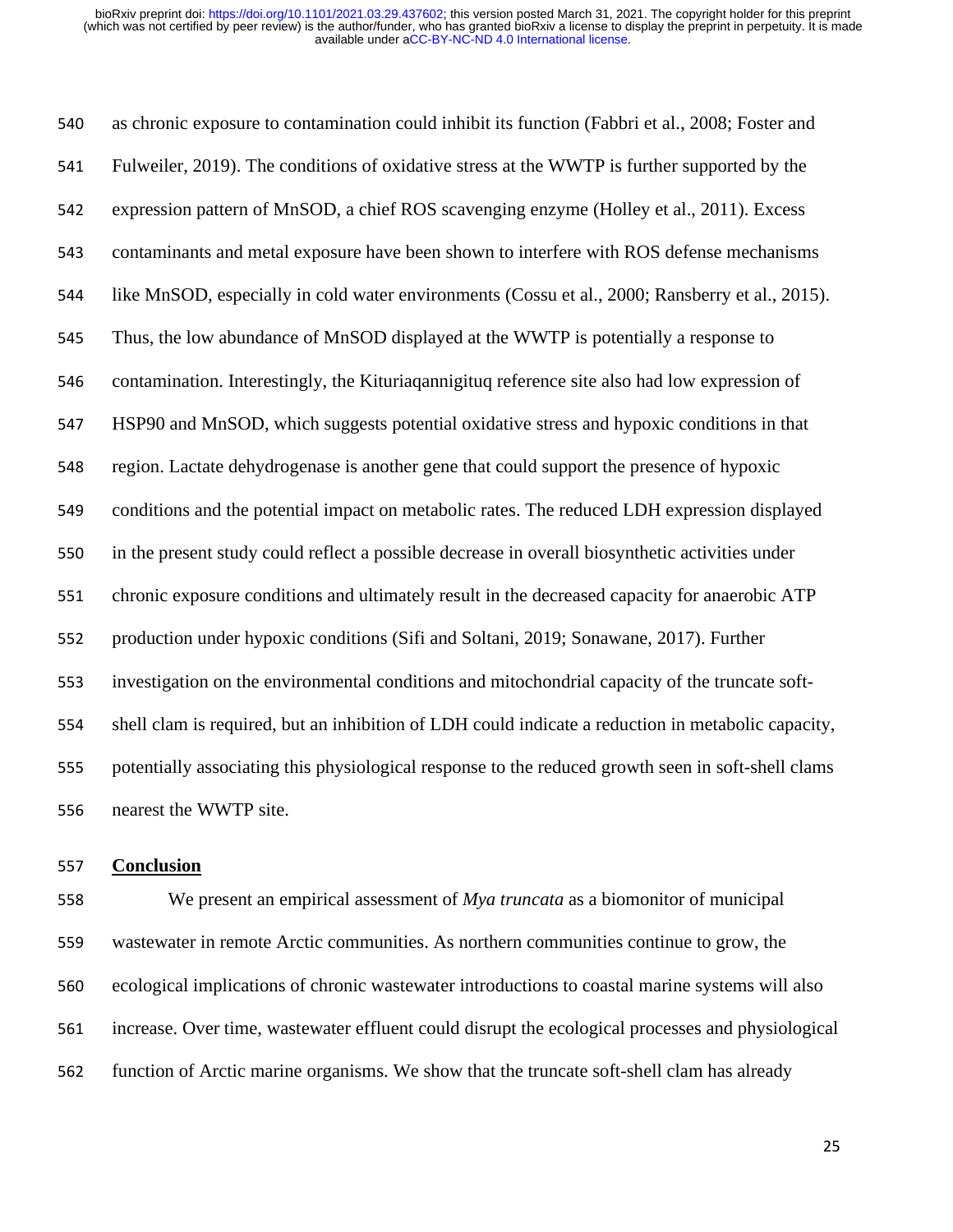displayed modified physiological function in response to wastewater exposure near Iqaluit, the largest city in Eastern Arctic Canada. Having a relevant organism to assess the impact of contaminants on Arctic marine systems will be extremely useful for monitoring the effects of wastewater effluent in ecosystems where conventional monitoring programs are challenging.

### **Acknowledgements**

This project was supported by funds from Fisheries and Oceans Canada (DFO) Coastal

Environmental Baseline Program, as well as an NSERC Discovery Grant (#05479) awarded to

KMJ, and a University of Manitoba University Indigenous Research Program grant (UM project

#50683) awarded to KMJ and DD. We thank the Amaruq Hunters and Trappers Association for

their guidance and collection license. We also thank Christopher Lewis, Davidee Qaumariaq, and

Alex Flaherty for their field assistance, coordination, and sample collection. Moreover, we thank

Jordan Kroeker and Isabel Hilgendag for their field and sample collection assistance. We

gratefully acknowledge Mark Ouellette for constructing the site map and Daniel Gedig for acting

as a secondary ager for this study. Furthermore, we thank Victoria Sleight for providing

annotated reference transcriptomes. We appreciate Panseok Yang for help with operating the LA

ICP-MS and Misuk Yun for operating and conducting stable isotope analyses. We thank Dirk

 Weihrauch and Mark Hanson for input on analyses and interpretations, and Jason Treberg for the use of his microscope.

### **References**

 Abràmoff, M.D., Magalhaes, P.J., Eliceiri, K.W., 2004. Image Processing with ImageJ. Biophotonics International 11, 36–42.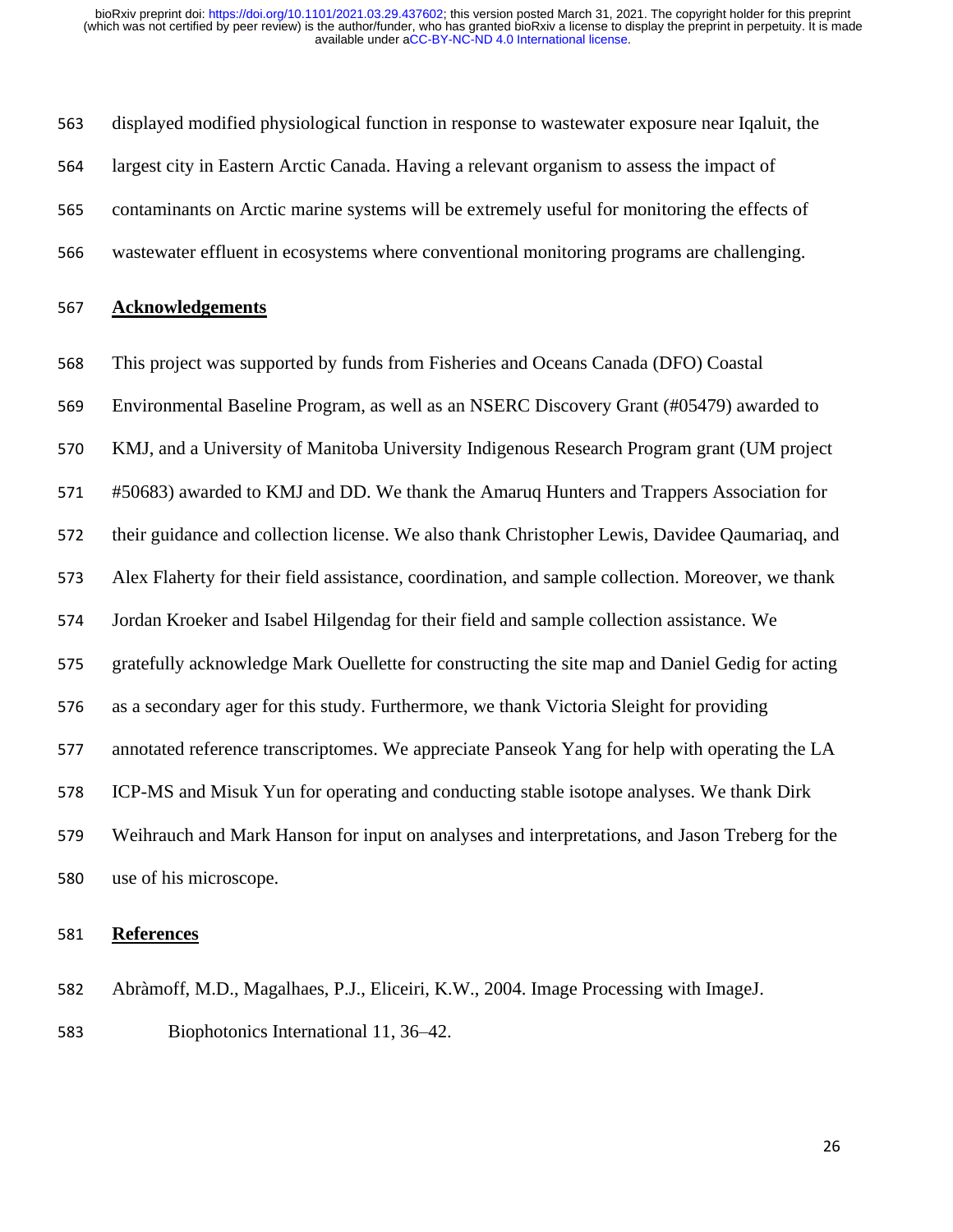- AMAP, 1998. AMAP assessment report: Arctic pollution issues. Arctic Monitoring and
- Assessment Programme, Oslo, Norway.
- Ballesteros, M.L., Wunderlin, D.A., Bistoni, M.A., 2009. Oxidative stress responses in different
- organs of Jenynsia multidentata exposed to endosulfan. Ecotoxicol. Environ. Saf. 72,
- 199–205. https://doi.org/10.1016/j.ecoenv.2008.01.008
- Bannister, C., Snarby, A., Cheater, J., Ishulutaq, L., 2013. RV Nuliajuk Seabed Mapping Cruise Report. University of New Brunswick.
- Bao, Y.B., Li, L., Ye, M.X., Dong, Y.H., Jin, W.X., Lin, Z.H., 2013. Expression of glutamine
- synthetase in Tegillarca granosa (Bivalvia, Arcidae) hemocytes stimulated by Vibrio
- parahaemolyticus and lipopolysaccharides. Genet. Mol. Res. 12, 1143–1154.
- https://doi.org/10.4238/2013.April.10.9
- Barouki, R., Morel, Y., 2001. Repression of cytochrome P450 1A1 gene expression by oxidative
- stress: mechanisms and biological implications. Biochem. Pharmacol. 61, 511–516.
- https://doi.org/10.1016/S0006-2952(00)00543-8
- Bonnafé, E., Sroda, S., Budzinski, H., Valière, A., Pedelluc, J., Marty, P., Geret, F., 2015.
- Responses of cytochrome P450, GST, and MXR in the mollusk Corbicula fluminea to the
- exposure to hospital wastewater effluents. Environ. Sci. Pollut. Res. 22, 11033–11046.
- https://doi.org/10.1007/s11356-015-4309-x
- Brown, J.R., 1978. The influence of environmental factors upon the growth and survival of the
- Pacific oyster, Crassostrea gigas Thunberg. Simon Fraser University, Burnaby, British Columbia.
- Bunn, A.G., 2008. A dendrochronology program library in R (dplR). Dendrochronologia 26,
- 115–124. https://doi.org/10.1016/j.dendro.2008.01.002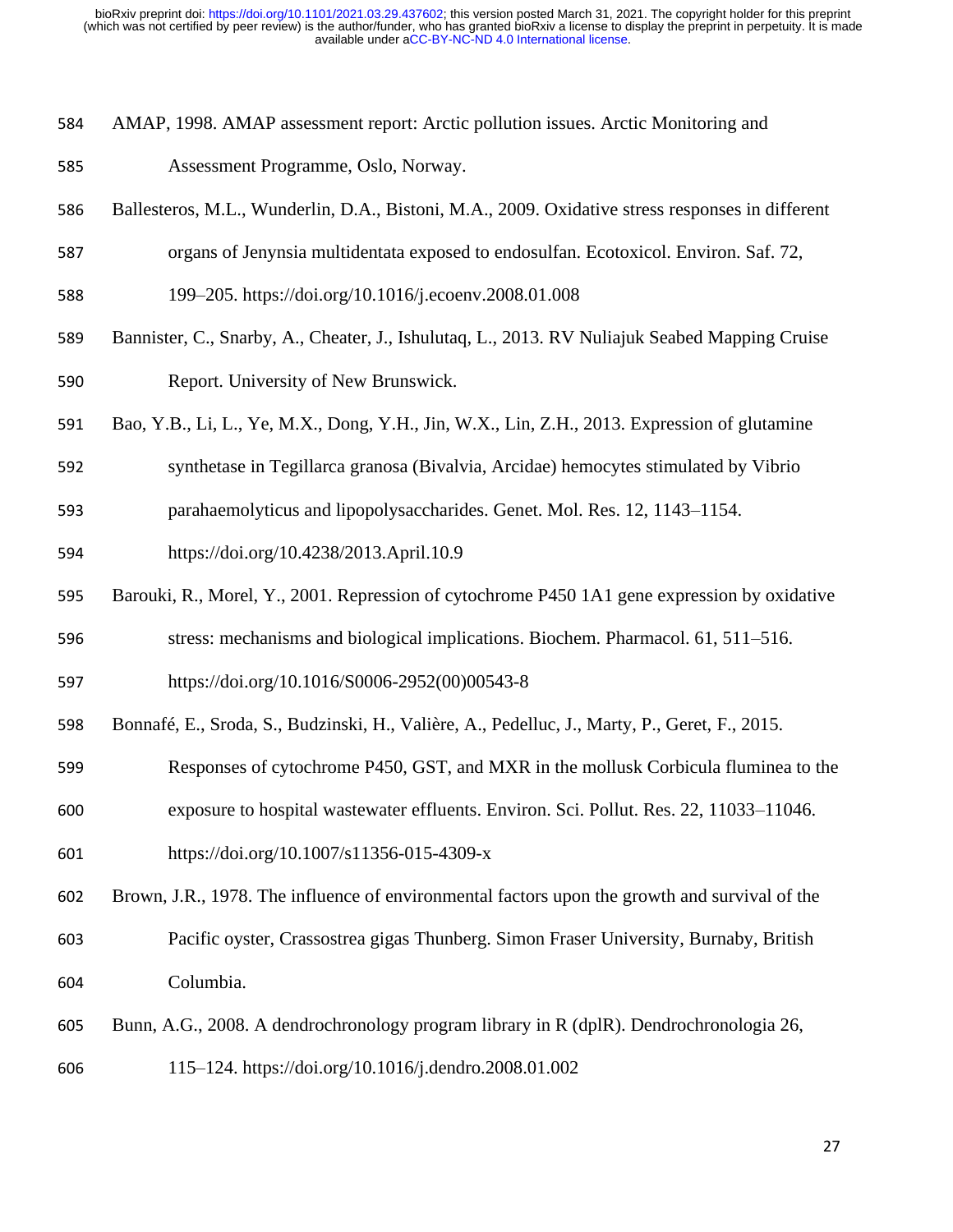- Carré, M., Bentaleb, I., Bruguier, O., Ordinola, E., Barrett, N.T., Fontugne, M., 2006.
- Calcification rate influence on trace element concentrations in aragonitic bivalve shells:
- Evidences and mechanisms. Geochim. Cosmochim. Acta 70, 4906–4920.
- https://doi.org/10.1016/j.gca.2006.07.019
- City of Iqaluit, 2019. 2018 Annual Water Licence Report (No. 3AM-IQA1626). Nunavut Water
- Board Department of Engineering, Iqaluit, Nunavut.
- Cossu, C., Doyotte, A., Babut, M., Exinger, A., Vasseur, P., 2000. Antioxidant Biomarkers in
- Freshwater Bivalves, Unio tumidus, in Response to Different Contamination Profiles of
- Aquatic Sediments. Ecotoxicol. Environ. Saf. 45, 106–121.
- https://doi.org/10.1006/eesa.1999.1842
- Daley, K., Castleden, H., Jamieson, R., Furgal, C., Ell, L., 2015. Water systems, sanitation, and
- public health risks in remote communities: Inuit resident perspectives from the Canadian
- Arctic. Soc. Sci. Med. 135, 124–132. https://doi.org/10.1016/j.socscimed.2015.04.017
- Etteieb, S., Tarhouni, J., Isoda, H., 2019. Cellular stress response biomarkers for toxicity
- potential assessment of treated wastewater complex mixtures. Water Environ. J. 33, 4–13.
- https://doi.org/10.1111/wej.12361
- Fabbri, E., Valbonesi, P., Franzellitti, S., 2008. HSP expression in bivalves.
- Falfushynska, H.I., Gnatyshyna, L.L., Osadchuk, O.Y., Farkas, A., Vehovszky, A., Carpenter,
- D.O., Gyori, J., Stoliar, O.B., 2014. Diversity of the molecular responses to separate
- wastewater effluents in freshwater mussels. Comp. Biochem. Physiol. Part C Toxicol.
- Pharmacol. 164, 51–58. https://doi.org/10.1016/j.cbpc.2014.04.007
- Ferrier-Pagès, C., Boisson, F., Allemand, D., Tambutté, E., 2002. Kinetics of strontium uptake in
- the scleractinian coral Stylophora pistillata. Mar. Ecol. Prog. Ser. 245, 93–100.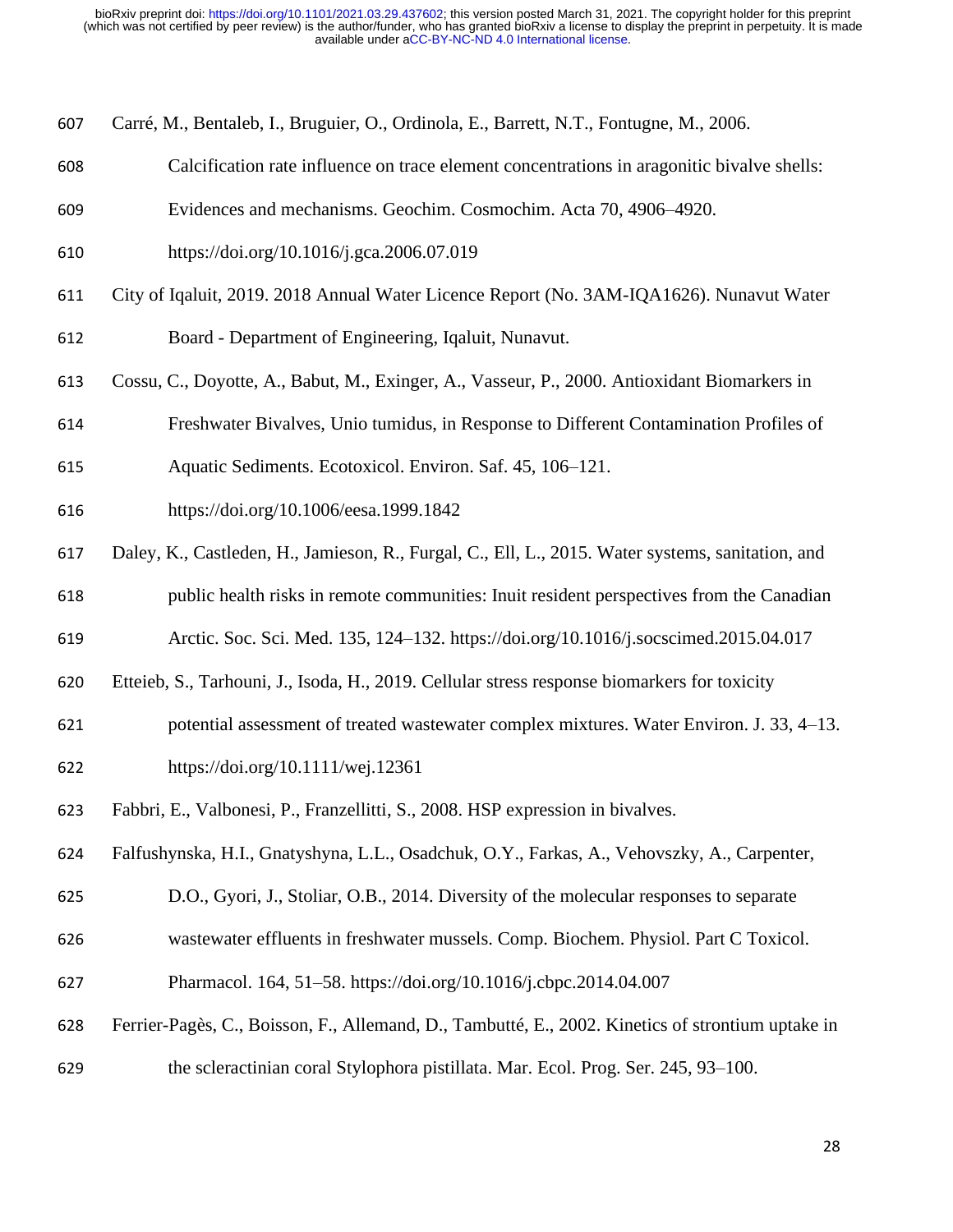| 630 | Fisheries and Oceans Canada, 2019. Coastal Environmental Baseline Project (Salinity). |  |  |  |  |  |  |
|-----|---------------------------------------------------------------------------------------|--|--|--|--|--|--|
|-----|---------------------------------------------------------------------------------------|--|--|--|--|--|--|

- Department of Fisheries and Oceans, Frobisher Bay, Nunavut.
- Fisheries and Oceans Canada, 2018. Coastal Environmental Baseline Project (Salinity).
- Department of Fisheries and Oceans, Frobisher Bay, Nunavut.
- Foster, S.Q., Fulweiler, R.W., 2019. Estuarine Sediments Exhibit Dynamic and Variable
- Biogeochemical Responses to Hypoxia. J. Geophys. Res. Biogeosciences 124, 737–758. https://doi.org/10.1029/2018JG004663
- Francy, D., Hart, T., Virosteck, C., 1996. Effects of receiving-water quality and wastewater
- treatment on injury, survival, and regrowth of fecal-indicator bacteria and implications
- for assessment of recreational water quality. Ohio Water Development Authority.
- https://doi.org/10.3133/wri964199
- Gangloff, M.M., Siefferman, L., Seesock, W., Cliff Webber, E., 2009. Influence of urban
- tributaries on freshwater mussel populations in a biologically diverse piedmont (USA)
- stream. Hydrobiologia 636, 191–201. https://doi.org/10.1007/s10750-009-9948-9
- Gillikin, D.P., Lorrain, A., Navez, J., Taylor, J.W., André, L., Keppens, E., Baeyens, W.,
- Dehairs, F., 2005. Strong biological controls on Sr/Ca ratios in aragonitic marine bivalve
- shells. Geochem. Geophys. Geosystems 6. https://doi.org/10.1029/2004GC000874
- Goksøyr, A., 1995. Use of cytochrome P450 1A (CYP1A) in fish as a biomarker of aquatic
- pollution, in: Degen, G.H., Seiler, J.P., Bentley, P. (Eds.), Toxicology in Transition,
- Archives of Toxicology. Springer, Berlin, Heidelberg, pp. 80–95.
- https://doi.org/10.1007/978-3-642-79451-3\_7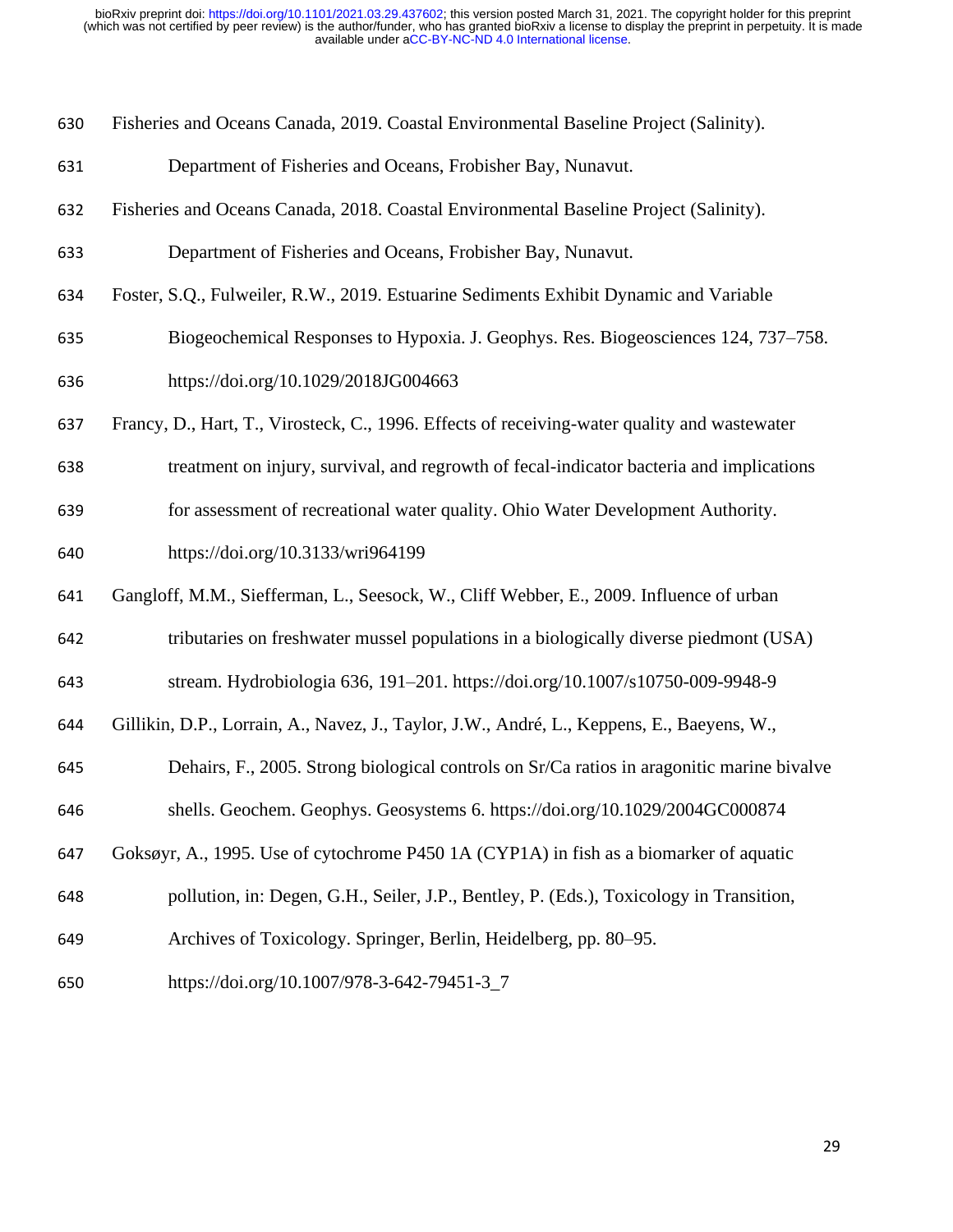- Goudreau, S.E., Neves, R.J., Sheehan, R.J., 1993. Effects of wastewater treatment plant effluents
- on freshwater mollusks in the upper Clinch River, Virginia, USA. Hydrobiologia 252,
- 211–230. https://doi.org/10.1007/BF00005471
- Grossman, E., Ku, T., 1986. Carbon and oxygen isotopic fractionation in biogenic aragonite -
- temp effects. Chem Geol 59.
- Gunnarsdóttir, R., Jenssen, P.D., Erland Jensen, P., Villumsen, A., Kallenborn, R., 2013. A
- review of wastewater handling in the Arctic with special reference to pharmaceuticals
- and personal care products (PPCPs) and microbial pollution. Ecol. Eng. 50, 76–85.
- https://doi.org/10.1016/j.ecoleng.2012.04.025
- Hanson, J.A., Dietz, T.H., 1976. The role of free amino acids in cellular osmoregulation in the

freshwater bivalve *Ligumia subrostrata* (Say). Can. J. Zool. 54, 1927–1931.

- https://doi.org/10.1139/z76-223
- Hatje, V., 2016. Biomonitors, in: Kennish, M.J. (Ed.), Encyclopedia of Estuaries. Springer
- Netherlands, Dordrecht, pp. 83–84. https://doi.org/10.1007/978-94-017-8801-4\_140
- Hellemans, J., Mortier, G., De Paepe, A., Speleman, F., Vandesompele, J., 2007. qBase relative
- quantification framework and software for management and automated analysis of real-
- time quantitative PCR data. Genome Biol. 8, R19. https://doi.org/10.1186/gb-2007-8-2-
- r19
- Holley, A.K., Bakthavatchalu, V., Velez-Roman, J.M., St. Clair, D.K., 2011. Manganese
- Superoxide Dismutase: Guardian of the Powerhouse. Int. J. Mol. Sci. 12, 7114–7162.
- https://doi.org/10.3390/ijms12107114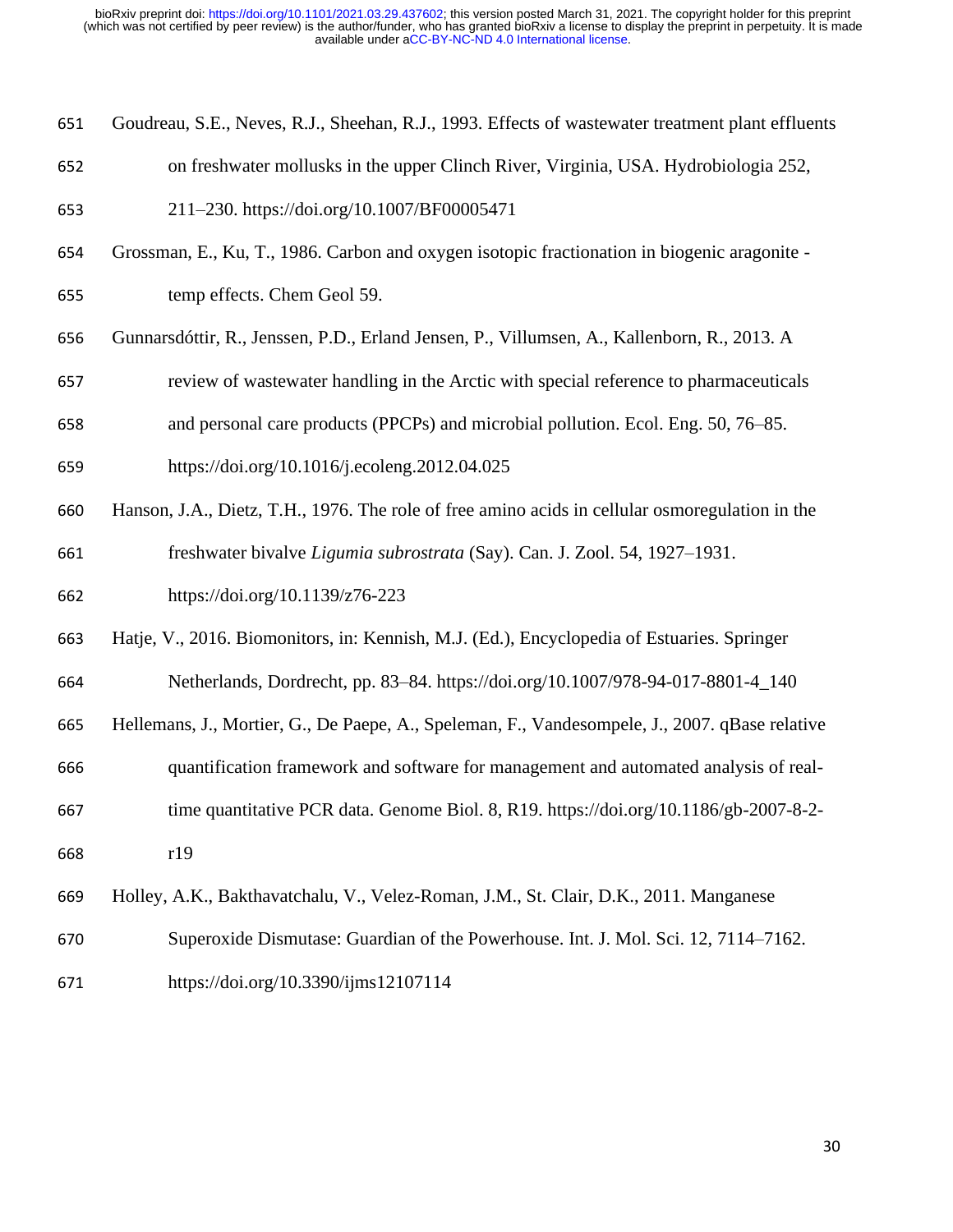- Jones, D.S., Quitmyer, I.R., 1996. Marking Time with Bivalve Shells: Oxygen Isotopes and
- Season of Annual Increment Formation. PALAIOS 11, 340–346.
- https://doi.org/10.2307/3515244
- Krumhansl, K.A., Krkosek, W.H., Greenwood, M., Ragush, C., Schmidt, J., Grant, J., Barrell, J.,
- Lu, L., Lam, B., Gagnon, G.A., Jamieson, R.C., 2015. Assessment of Arctic Community
- Wastewater Impacts on Marine Benthic Invertebrates. Environ. Sci. Technol. 49, 760–
- 766. https://doi.org/10.1021/es503330n
- Kültz, D., 2005. Molecular and Evolutionary Basis of the Cellular Stress Response. Annu. Rev.
- Physiol. 67, 225–257. https://doi.org/10.1146/annurev.physiol.67.040403.103635
- Lê, S., Josse, J., Husson, F., 2008. FactoMineR : An R Package for Multivariate Analysis. J. Stat. Softw. 25. https://doi.org/10.18637/jss.v025.i01
- Li, Q., Zhao, X., Kong, L., Yu, H., 2013. Transcriptomic response to stress in marine bivalves.
- Invertebr. Surviv. J 10, 84–93.
- Livak, K.J., Schmittgen, T.D., 2001. Analysis of Relative Gene Expression Data Using Real-
- Time Quantitative PCR and the 2−ΔΔCT Method. Methods 25, 402–408.
- https://doi.org/10.1006/meth.2001.1262
- Lüdeking, A., Köhler, A., 2002. Identification of six mRNA sequences of genes related to
- multixenobiotic resistance (MXR) and biotransformation in Mytilus edulis. Mar. Ecol.
- Prog. Ser. 238, 115–124. https://doi.org/10.3354/meps238115
- MacDonald, B.A., Thomas, M.L.H., 1980. Age determination of the soft-shell clam Mya
- arenaria using shell internal growth lines. Mar. Biol. 58, 105–109.
- https://doi.org/10.1007/BF00396121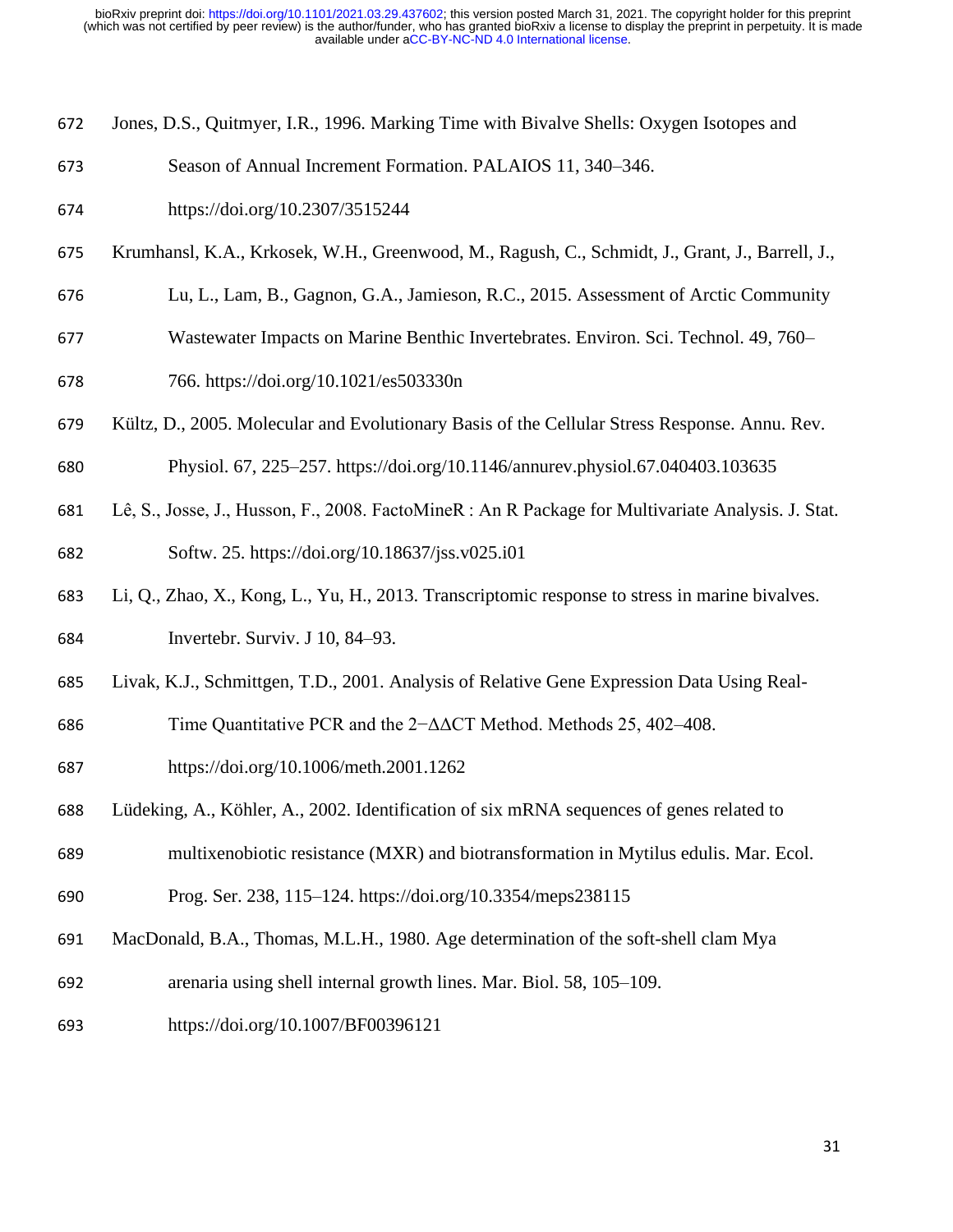| 694 |  |  |  |  | Medeiros, I.D., Siebert, M.N., de Toledo e Silva, G., Moraes, M.O., Marques, M.R.F., Bainy, |
|-----|--|--|--|--|---------------------------------------------------------------------------------------------|
|-----|--|--|--|--|---------------------------------------------------------------------------------------------|

- A.C.D., 2008. Differential gene expression in oyster exposed to sewage. Mar. Environ.
- Res. 66, 156–157. https://doi.org/10.1016/j.marenvres.2008.02.048
- Meistertzheim, A.-L., Tanguy, A., Moraga, D., Thébault, M.-T., 2007. Identification of
- differentially expressed genes of the Pacific oyster Crassostrea gigas exposed to
- prolonged thermal stress: Thermal stress-induced gene expression in C. gigas. FEBS J.
- 274, 6392–6402. https://doi.org/10.1111/j.1742-4658.2007.06156.x
- Morel, Y., Barouki, R., 1998. Down-regulation of Cytochrome P450 1A1 Gene Promoter by
- Oxidative Stress Critical Contribution of Nuclear Factor 1. J. Biol. Chem. 273, 26969–
- 26976. https://doi.org/10.1074/jbc.273.41.26969
- Morel, Y., Mermod, N., Barouki, R., 1999. An Autoregulatory Loop ControllingCYP1A1 Gene Expression: Role of H2O2and NFI. Mol. Cell. Biol. 19, 6825–6832.
- https://doi.org/10.1128/MCB.19.10.6825
- National Atlas of Canada, 2020. Inner Frobisher Bay [computer file]. Generated by Mark
- Oullette, October 10, 2020. Using: ArcMap [GIS software]. Version 10.7. Winnipeg, Manitoba, Canada.
- Neudorf, K.D., Huang, Y.N., Ragush, C.M., Yost, C.K., Jamieson, R.C., Truelstrup Hansen, L.,
- 2017. Antibiotic resistance genes in municipal wastewater treatment systems and
- receiving waters in Arctic Canada. Sci. Total Environ. 598, 1085–1094.
- https://doi.org/10.1016/j.scitotenv.2017.04.151
- Nobles, T., Zhang, Y., 2015. Survival, Growth and Condition of Freshwater Mussels: Effects of
- Municipal Wastewater Effluent. PLOS ONE 10, e0128488.
- https://doi.org/10.1371/journal.pone.0128488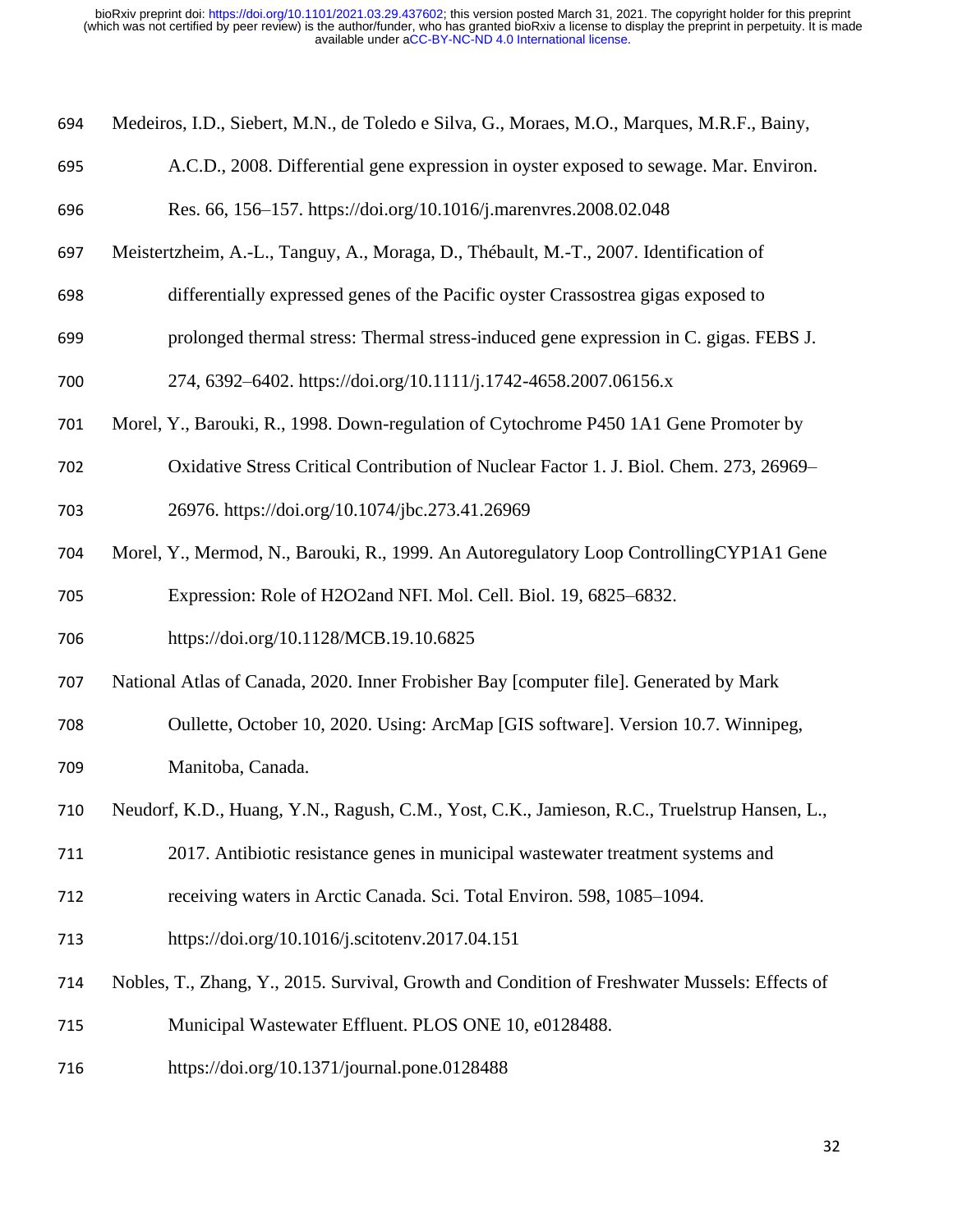- Nunami Stantec, 2015. Iqaluit WWTP Upgrade/Expansion Feasibility Study, Feasibility Report -
- Final Revised. Iqaluit, Nunavut.
- Paton, C., Hellstrom, J., Paul, B., Woodhead, J., Hergt, J., 2011. Iolite: Freeware for the
- visualisation and processing of mass spectrometric data. J. Anal. At. Spectrom. 26, 2508–
- 2518. https://doi.org/10.1039/C1JA10172B
- Pearce, N.J.G., Perkins, W.T., Westgate, J.A., Gorton, M.P., Jackson, S.E., Neal, C.R., Chenery,
- S.P., 1997. A Compilation of New and Published Major and Trace Element Data for
- NIST SRM 610 and NIST SRM 612 Glass Reference Materials. Geostand. Geoanalytical
- Res. 21, 115–144. https://doi.org/10.1111/j.1751-908X.1997.tb00538.x
- Phillips, D.J.H., Segar, D.A., 1986. Use of bio-indicators in monitoring conservative
- contaminants: Programme design imperatives. Mar. Pollut. Bull. 17, 10–17.
- https://doi.org/10.1016/0025-326X(86)90797-6
- Price, G.D., Pearce, N.J.G., 1997. Biomonitoring of pollution by Cerastoderma edule from the
- British Isles: a Laser Ablation ICP-MS study. Mar. Pollut. Bull. 34, 1025–1031.
- https://doi.org/10.1016/S0025-326X(97)00098-2
- Putten, E.V., Dehairs, F., Keppens, E., Baeyens, W., 2000. High resolution distribution of trace
- elements in the calcite shell layer of modern mytilus edulis: environmental and biological
- controls. Geochim. Cosmochim. Acta 64, 997–1011. https://doi.org/10.1016/S0016-
- 7037(99)00380-4
- R Core Team, 2020. R: A language and environment for statistical computing. R Foundation for Statistical Computing. Vienna, Austria.
- Ransberry, V.E., Morash, A.J., Blewett, T.A., Wood, C.M., McClelland, G.B., 2015. Oxidative
- stress and metabolic responses to copper in freshwater- and seawater-acclimated killifish,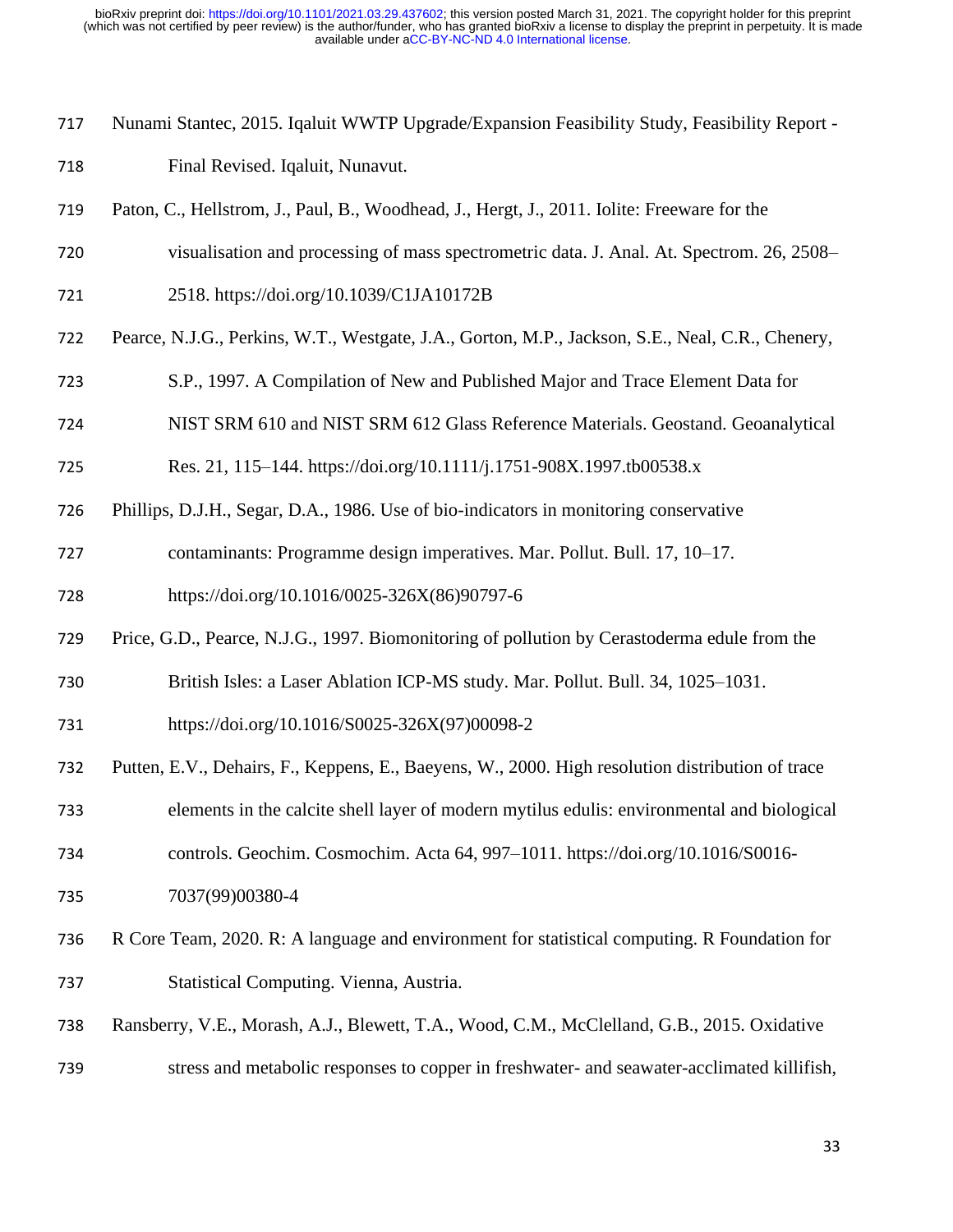- Fundulus heteroclitus. Aquat. Toxicol. 161, 242–252.
- https://doi.org/10.1016/j.aquatox.2015.02.013
- Román-González, A., Scourse, J.D., Butler, P.G., Reynolds, D.J., Richardson, C.A., Peck, L.S.,
- Brey, T., Hall, I.R., 2017. Analysis of ontogenetic growth trends in two marine Antarctic
- bivalves Yoldia eightsi and Laternula elliptica: Implications for sclerochronology.
- Palaeogeogr. Palaeoclimatol. Palaeoecol. 465, 300–306.
- https://doi.org/10.1016/j.palaeo.2016.05.004
- Sabatini, S.E., Rocchetta, I., Luquet, C.M., Guido, M.I., de Molina, M. del C.R., 2011. Effects of
- sewage pollution and bacterial load on growth and oxidative balance in the freshwater
- mussel Diplodon chilensis. Limnologica 41, 356–362.
- https://doi.org/10.1016/j.limno.2011.04.004
- Schöne, B.R., Surge, D.M., 2012. Chapter 14: Bivalve Sclerochronology and Geochemistry.
- Treatise Online 1, 24.
- Searle, S.R., Speed, F.M., Milliken, G.A., 1980. Population Marginal Means in the Linear
- Model: An Alternative to Least Squares Means. Am. Stat. 34, 216–221.
- https://doi.org/10.1080/00031305.1980.10483031
- Sifi, K., Soltani, N., 2019. Seasonal changes of two biomarkers of oxidative stress (LDH, MDA)
- in the edible mollusc *Donax trunculus* (Mollusca: Bivalvia) from the Gulf of Annaba
- (Algeria): correlation with carbohydrate and lipid contents. Molluscan Res. 39, 44–52.
- https://doi.org/10.1080/13235818.2018.1499389
- Sleight, V.A., Peck, L.S., Dyrynda, E.A., Smith, V.J., Clark, M.S., 2018. Cellular stress
- responses to chronic heat shock and shell damage in temperate Mya truncata. Cell Stress
- Chaperones 23, 1003–1017. https://doi.org/10.1007/s12192-018-0910-5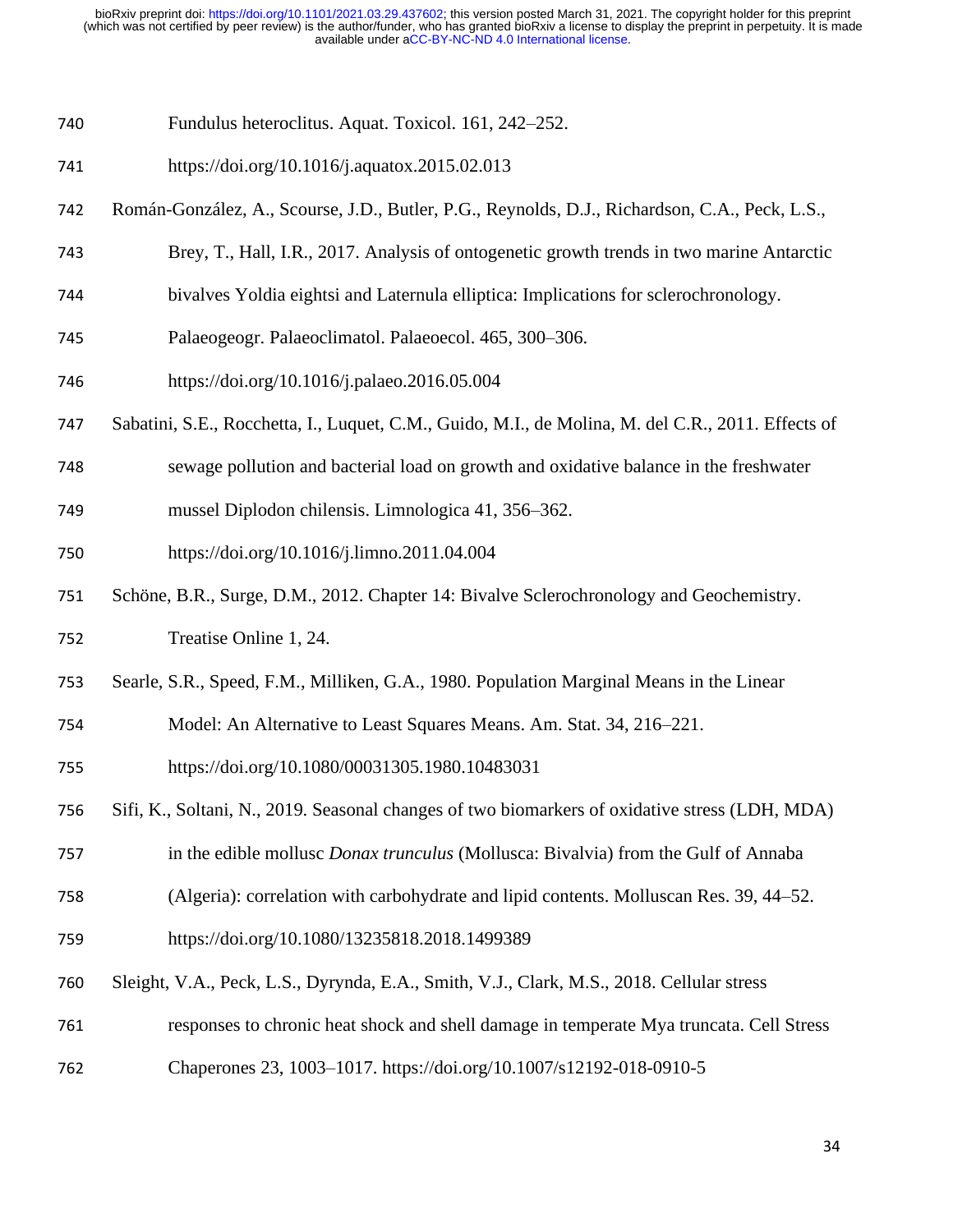|  |  | 763 Sleight, V.A., Thorne, M.A.S., Peck, L.S., Arivalagan, J., Berland, S., Marie, A., Clark, M.S., |  |  |
|--|--|-----------------------------------------------------------------------------------------------------|--|--|
|  |  |                                                                                                     |  |  |

- 2016. Characterisation of the mantle transcriptome and biomineralisation genes in the
- blunt-gaper clam, Mya truncata. Mar. Genomics 27, 47–55.
- https://doi.org/10.1016/j.margen.2016.01.003
- Smital, T., Sauerborn, R., Pivčević, B., Krča, S., Kurelec, B., 2000. Interspecies differences in P-
- glycoprotein mediated activity of multixenobiotic resistance mechanism in several
- marine and freshwater invertebrates. Comp. Biochem. Physiol. C Pharmacol. Toxicol.
- Endocrinol. 126, 175–186. https://doi.org/10.1016/S0742-8413(00)00110-9
- Sonawane, S.M., 2017. Effect of heavy metals on SDH and LDH enzymes activity of Bivalve
- Lamellidens marginalis….. J. Pharm. 7, 8.
- Spares, A.D., Stokesbury, M.J.W., O'Dor, R.K., Dick, T.A., 2012. Temperature, salinity and
- prey availability shape the marine migration of Arctic char, Salvelinus alpinus, in a
- macrotidal estuary. Mar. Biol. 159, 1633–1646. https://doi.org/10.1007/s00227-012- 1949-y
- Statistics Canada, 2017. Iqaluit [Population centre], Nunavut and Baffin, REG [Census division], Nunavut (Census Profile), 2016 Census. Ottawa.
- Stecher, H.A., Krantz, D.E., Lord, C.J., Luther, G.W., Bock, K.W., 1996. Profiles of strontium

and barium in Mercenaria mercenaria and Spisula solidissima shells. Geochim.

- Cosmochim. Acta 60, 3445–3456. https://doi.org/10.1016/0016-7037(96)00179-2
- Talmage, S.C., Gobler, C.J., 2011. Effects of Elevated Temperature and Carbon Dioxide on the
- Growth and Survival of Larvae and Juveniles of Three Species of Northwest Atlantic
- Bivalves. PLoS ONE 6. https://doi.org/10.1371/journal.pone.0026941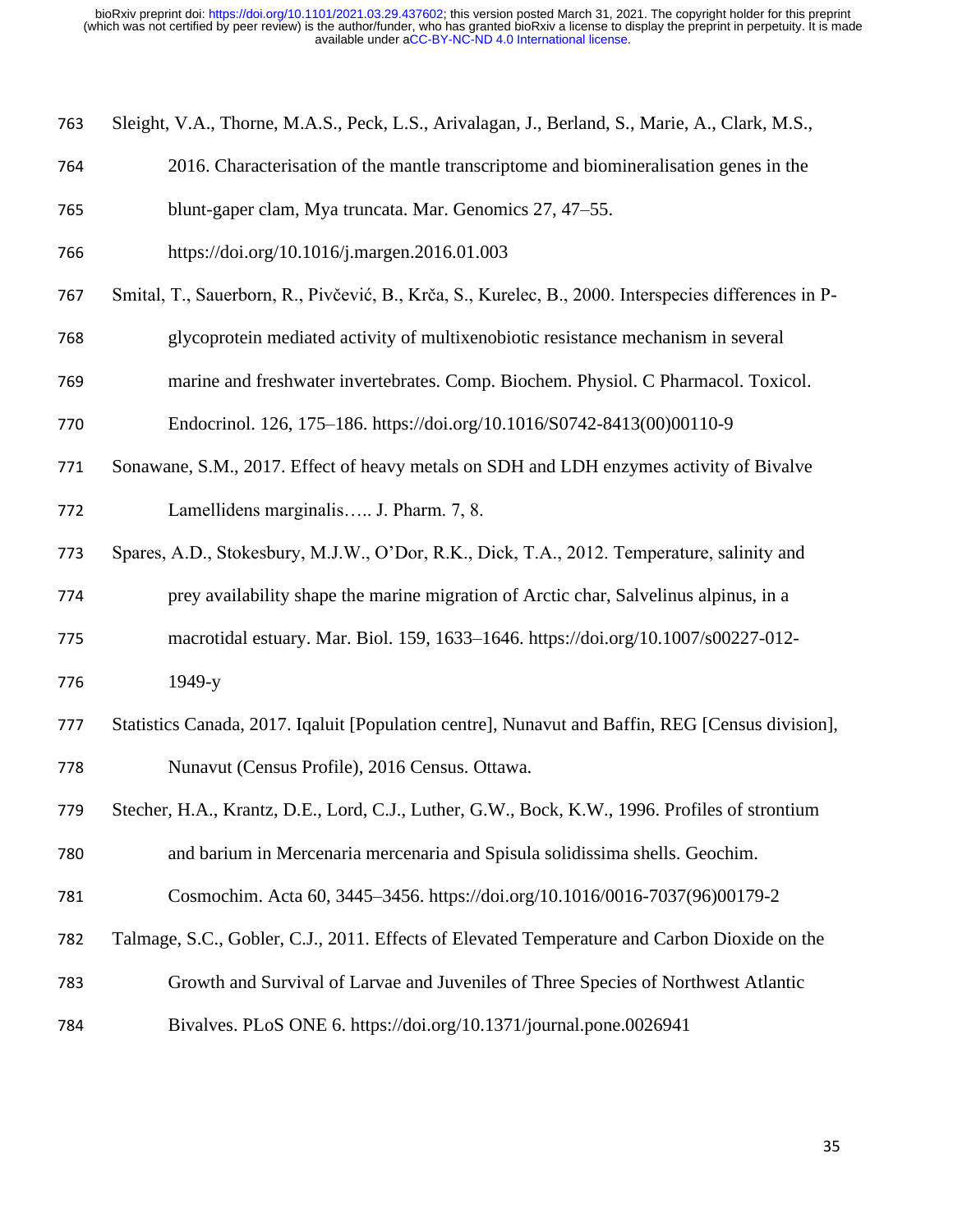| 785 | Tanguy, A., Boutet, I., Laroche, J., Moraga, D., 2005. Molecular identification and expression |
|-----|------------------------------------------------------------------------------------------------|
| 786 | study of differentially regulated genes in the Pacific oyster Crassostrea gigas in response    |
| 787 | to pesticide exposure. FEBS J. 272, 390-403. https://doi.org/10.1111/j.1742-                   |
| 788 | 4658.2004.04479.x                                                                              |
| 789 | Thomsen, J., Himmerkus, N., Holland, N., Sartoris, F.J., Bleich, M., Tresguerres, M., 2016.    |
| 790 | Ammonia excretion in mytilid mussels is facilitated by ciliary beating. J. Exp. Biol. 219,     |
| 791 | 2300-2310. https://doi.org/10.1242/jeb.139550                                                  |
| 792 | Tuncay, E., 2016. The Effect of Wastewater Treatment Plant Effluent on Water Temperature,      |
| 793 | Macroinvertebrate Community, and Functional Feeding Groups Structure in the Lower              |
| 794 | Rouge River, Michigan.pdf. University of Michigan-Dearborn.                                    |
| 795 | Veldhoen, N., Lowe, C.J., Davis, C., Mazumder, A., Helbing, C.C., 2009. Gene expression        |
| 796 | profiling in the deep water horse mussel Modiolus modiolus (L.) located near a marine          |
| 797 | municipal wastewater outfall. Aquat. Toxicol. 93, 116-124.                                     |
| 798 | https://doi.org/10.1016/j.aquatox.2009.04.002                                                  |
| 799 | Viarengo, A., Lowe, D., Bolognesi, C., Fabbri, E., Koehler, A., 2007. The use of biomarkers in |
| 800 | biomonitoring: A 2-tier approach assessing the level of pollutant-induced stress syndrome      |
| 801 | in sentinel organisms. Comp. Biochem. Physiol. 20.                                             |
| 802 | Wakegijig, J., Osborne, G., Statham, S., Issaluk, M.D., 2013. Collaborating toward improving   |
| 803 | food security in Nunavut. Int. J. Circumpolar Health 72, 21201.                                |
| 804 | https://doi.org/10.3402/ijch.v72i0.21201                                                       |
| 805 | Witbaard, R., 1997. Tree of the Sea. University of Groningen.                                  |
|     |                                                                                                |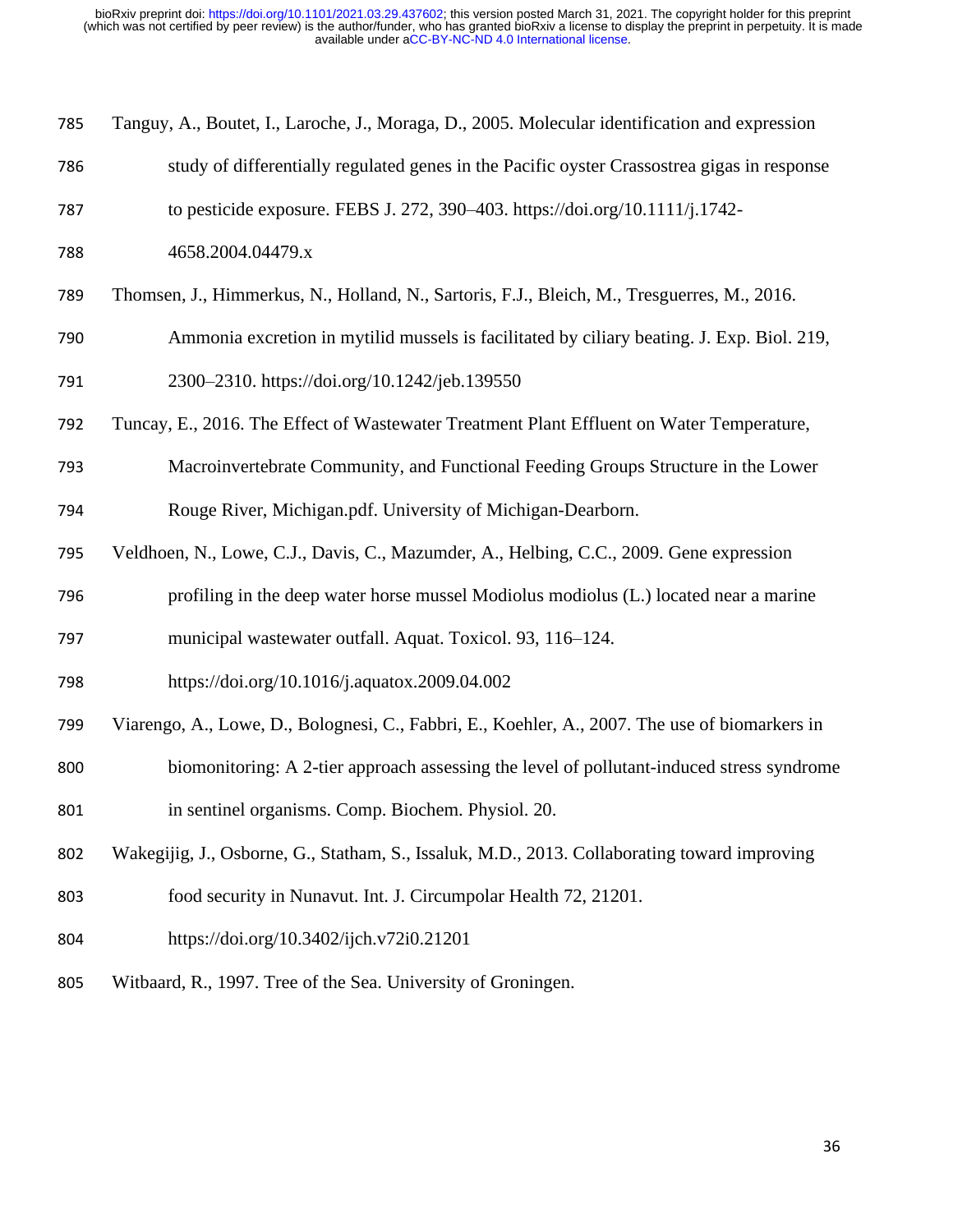| 806 | Witbaard, R., Jenness, M.I., Van Der Borg, K., Ganssen, G., 1994. Verification of annual growth |
|-----|-------------------------------------------------------------------------------------------------|
| 807 | increments in Arctica islandica L. from the North Sea by means of oxygen and carbon             |
| 808 | isotopes. Neth. J. Sea Res. 33, 91–101. https://doi.org/10.1016/0077-7579(94)90054-X            |
| 809 |                                                                                                 |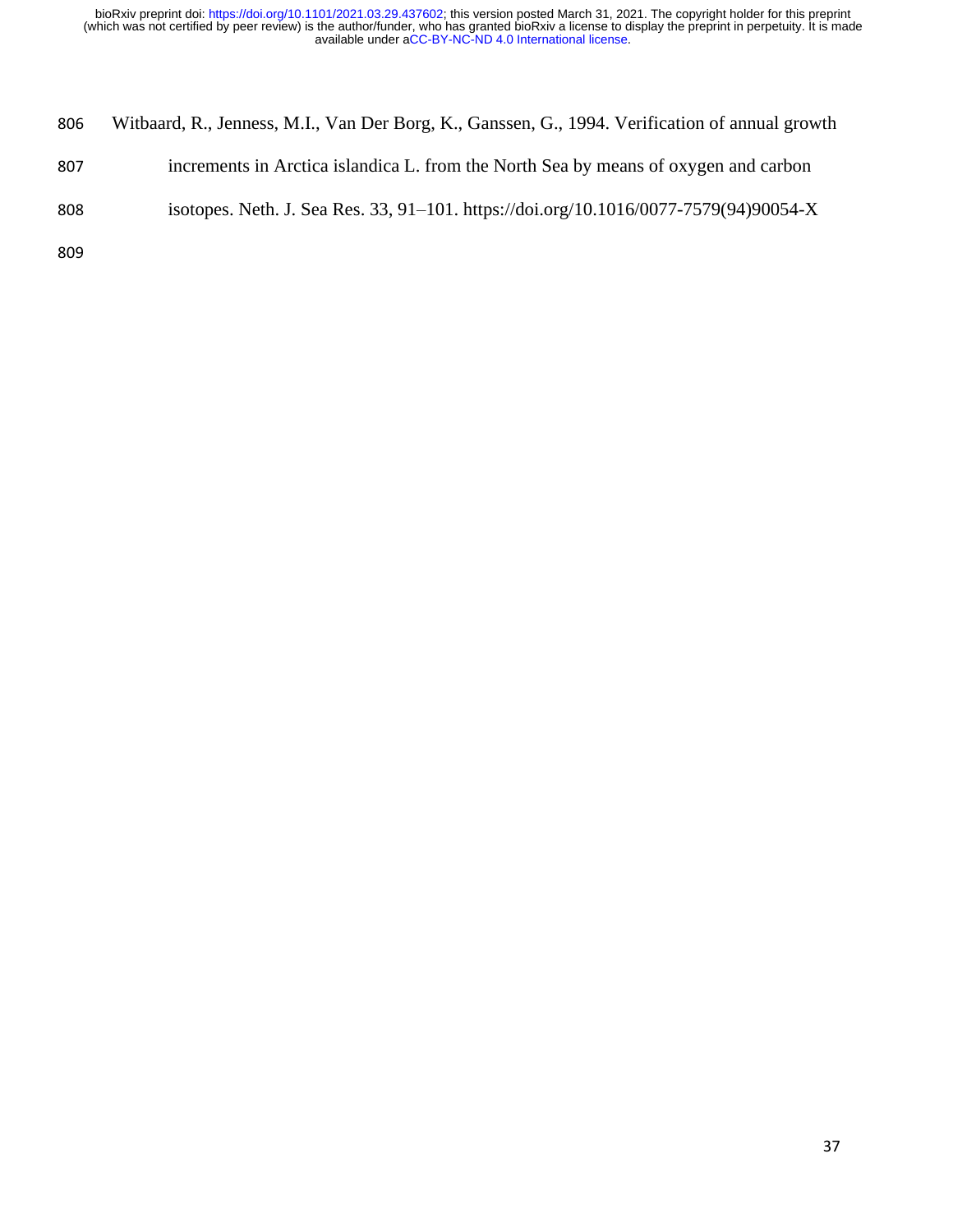- 810 **Tables**
- 811 **Table 1.** Primer sequences used to quantify mRNA transcript abundance of genes associated
- 812 with stress, metabolism, and contaminant exposure in *Mya truncata* using qPCR*.* The Gene\_ID's
- 813 are from the assembled reference transcriptome in Sleight et al. (2018) and the sequences were
- 814 downloaded from the MolluscDB [\(https://ensembl.molluscdb.org/index.html\)](https://ensembl.molluscdb.org/index.html).

| Gene         | <b>Gene Name</b>                 | Gene_ID                                         | Effcy | <b>Primer Sequence</b>     |
|--------------|----------------------------------|-------------------------------------------------|-------|----------------------------|
|              |                                  |                                                 | (%)   |                            |
| RPL18a       | 60S ribosomal                    | DN129185_                                       | 101.7 | F: CACAGCCAAGTCACGTTTCTG   |
|              | protein L18a                     | $c0$ $g2$ $i1$                                  |       | R: GCCCAGTGTCCTCTTCATCTTC  |
| RPS4         | 40S ribosomal                    | DN133274                                        | 98.1  | F: CGGTAAGGGCGTGAAACTGA    |
|              | protein S4                       | $c1$ <sub>g2</sub> $i1$                         |       | R: TGCGACTTGACGGCCATT      |
| <b>HSP60</b> | Heat shock                       | DN157452                                        | 103.0 | F: TGCACTTGTGTTGCTGTGTGA   |
|              | protein 60                       | $c1$ <sub>g</sub> $1$ <sup>i</sup> <sub>2</sub> |       | R: TCAAGGGCAGGGAGTATGGA    |
| HSP90        | Heat shock                       | DN148936                                        | 95.3  | F: CGACATCACCACAGAGGAGTATG |
|              | protein 90                       | $c2$ <sub>g2</sub> $i2$                         |       | R: GAGATGGTCCTCCCAGTCGTT   |
| <b>MnSOD</b> | Manganese                        | DN148890                                        | 107.9 | F: CCGGATCTCGACATGTGCTA    |
|              | Superoxide                       | $c0_g1_i2$                                      |       | R: AGTGGTACGTGACCGGTGGTA   |
|              | Dismutase                        |                                                 |       |                            |
| CS           | Citrate                          | DN156644                                        | 103.4 | F: GTTCAGCGCAGCCATCACA     |
|              | Synthase                         | $c3$ <sub>_g</sub> $4$ <sub>_i</sub> 1          |       | R: CCGTCAGCGTAAGCTTTAGCA   |
| <b>LDH</b>   | D-Lactate                        | DN157111_                                       | 104.7 | F: GCAGGCCTCAAAGAGCAAAC    |
|              | Dehydrogenase                    | $c1$ g $1$ i3                                   |       | R: TCTGACCCCCCATTCATCTG    |
| CYP1A1       | Cytochrome                       | DN125127_                                       | 105.1 | F: CAGAACGCTTCCTGGACCAA    |
|              | P <sub>450</sub> 1A <sub>1</sub> | $c1$ <sub>gl</sub> $i1$                         |       | R: ATTGAGTCTGAGCGGGTGTTG   |
| <b>GSTO</b>  | Glutathione S-                   | DN136940                                        | 96.2  | F: CAGCATGCCTTTGACGTTGA    |
|              | transferase                      | $c0$ g <sub>1</sub> i <sub>1</sub>              |       | R: TGGTGTGGGTTCGGGATAAG    |
|              | Omega 1                          |                                                 |       |                            |
| <b>GS</b>    | Glutamine                        | DN157620                                        | 89.3  | F: ACGAAGCGAAGAGCGAGATC    |
|              | Synthetase                       | $c1$ <sup>1</sup> $\frac{1}{3}$                 |       | R: TGCCAGGAGGGTGTACTCTTG   |
| MDRP1        | Multidrug                        | DN119073                                        | 90.5  | F: CCATCCAGAACGCTGACAAA    |
|              | resistance                       | $c0$ <sup>1</sup> i1                            |       | R: GACGACCCTGTTCTGTGACAAC  |
|              | protein 1                        |                                                 |       |                            |
| ABCA1        | ATP-binding                      | DN161260_                                       | 101.6 | F: GTCTCCCGCATAAACGTAACG   |
|              | cassette sub-                    | $c0$ g <sub>1</sub> i <sub>1</sub>              |       | R: CCACTGACAACTTCCGCTTCA   |
|              | family A                         |                                                 |       |                            |
|              | member 1                         |                                                 |       |                            |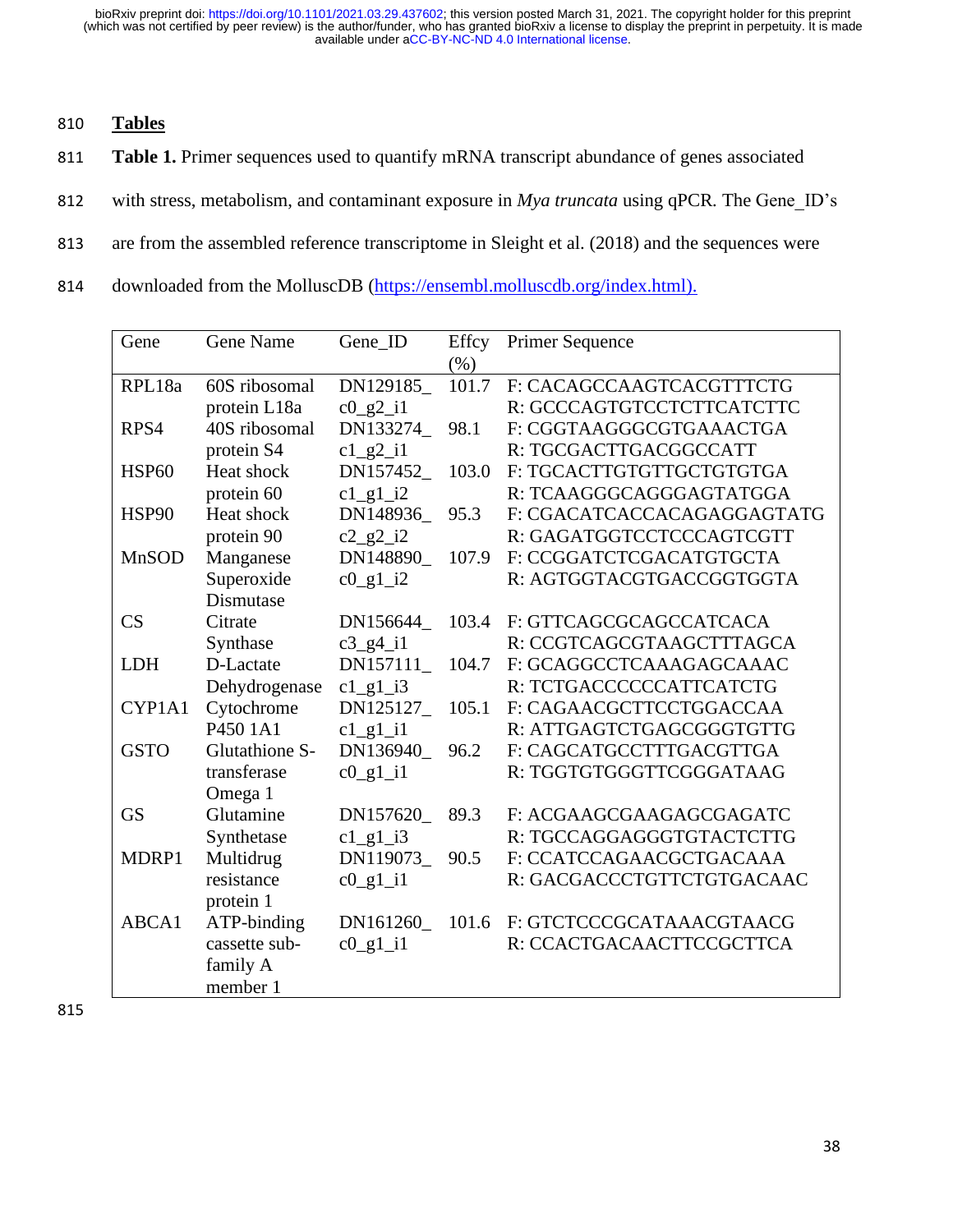- 816 **Table 2.** Resolved negative exponential detrending curve equations for *Mya truncata* shell
- 817 growth (mm) at six sampling locations in Inner Frobisher Bay, Nunavut, Canada (Equation 2.3).
- 818 CV represents the coefficient of variation.

| Site              | Intercept $(a)$ | Slope $(b)$ | $R^2$ value | F-statistic | CV<br>(% ) |
|-------------------|-----------------|-------------|-------------|-------------|------------|
| Apex              | 118.88          | $-0.06$     | 0.90        | 117.1       | 8.7        |
| Aupalajat         | 32.6            | $-0.04$     | 0.83        | 80.46       | 10         |
| Monument Island   | 66.2            | $-0.03$     | 0.70        | 33.37       | 15.6       |
| Kituriagannigituq | 59.4            | $-0.03$     | 0.69        | 49.97       | 3.2        |
| Tundra Ridge      | 31.6            | $-0.02$     | 0.49        | 15.47       | 6.8        |
| Wastewater        | 16.6            | $-0.01$     | 0.18        | 4.667       | 13.2       |

819

- 820 **Table 3.** Summary of stable isotope parameters from *Mya truncata* shells for each sample
- 821 location in Inner Frobisher Bay, Nunavut, Canada. For each location, n represents the number of
- 822 samples analyzed and s.e.m. is the standard error to the mean.

| Location          | (n) | $\delta^{18}O(n)$ | $\delta^{13}$ C mean ± s.e.m | $\delta^{18}$ O mean ± s.e.m. |
|-------------------|-----|-------------------|------------------------------|-------------------------------|
| Tundra Ridge      | 29  | 30                | $1.98 \pm 0.06$              | $1.65 \pm 0.04$               |
| Monument island   | 26  | 22                | $1.92 \pm 0.04$              | $1.65 \pm 0.04$               |
| Aupalajat         | 35  | 33                | $1.71 \pm 0.05$              | $1.81 \pm 0.05$               |
| Kituriaqannigituq | 24  | 23                | $1.70 \pm 0.09$              | $1.66 \pm 0.04$               |
| Apex              | 25  | 25                | $1.63 \pm 0.07$              | $1.74 \pm 0.03$               |
| Wastewater plant  | 33  | 33                | $1.38 \pm 0.05$              | $1.31 \pm 0.04$               |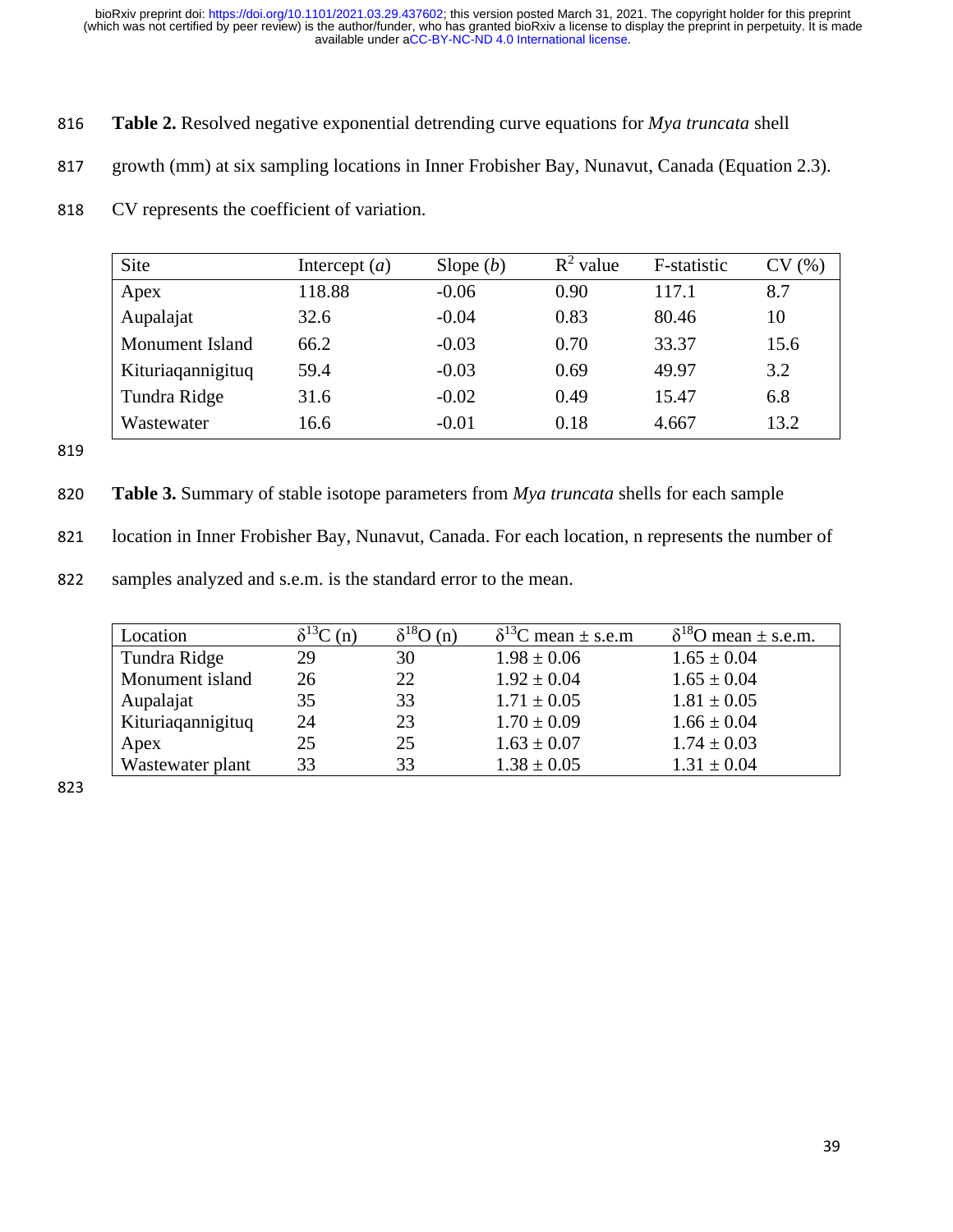- 824 **Table 4.** Pearson cross correlation values (r) and significance between strontium (Sr), manganese
- 825 (Mn), and growth rate (GR) for *Mya truncata* shells in each sampling location in Inner Frobisher
- 826 Bay, Nunavut, Canada. Lag represents the number of years that naturally separate the two time
- 827 series ( $\alpha$  < 0.05) and n.s. indicates no significance found.

| Site              | Relationship | r       | Lag(yrs)       | p-value |
|-------------------|--------------|---------|----------------|---------|
| Aupalajat         | Sr:GR        | $-0.69$ |                | < 0.05  |
|                   | Mn:GR        | 0.78    | $\overline{0}$ | < 0.01  |
| Kituriaqannigituq | Sr:GR        | $-0.42$ | $\overline{0}$ | n.s.    |
|                   | Mn:GR        | 0.68    | $\overline{0}$ | < 0.05  |
| Wastewater        | Sr:GR        | 0.37    | $-4$           | n.s.    |
|                   | Mn:GR        | $-0.16$ | -9             | n.s.    |
| Tundra Ridge      | Sr:GR        | $-0.81$ | $\overline{0}$ | < 0.01  |
|                   | Mn:GR        | 0.57    | $-2$           | < 0.05  |
| Monument Island   | Sr:GR        | $-0.65$ | $-1$           | < 0.05  |
|                   | Mn:GR        | 0.63    | $-1$           | < 0.05  |
| Apex              | Sr:GR        | $-0.69$ | $-1$           | < 0.01  |
|                   | Mn:GR        | 0.7     | $-2$           | < 0.05  |

828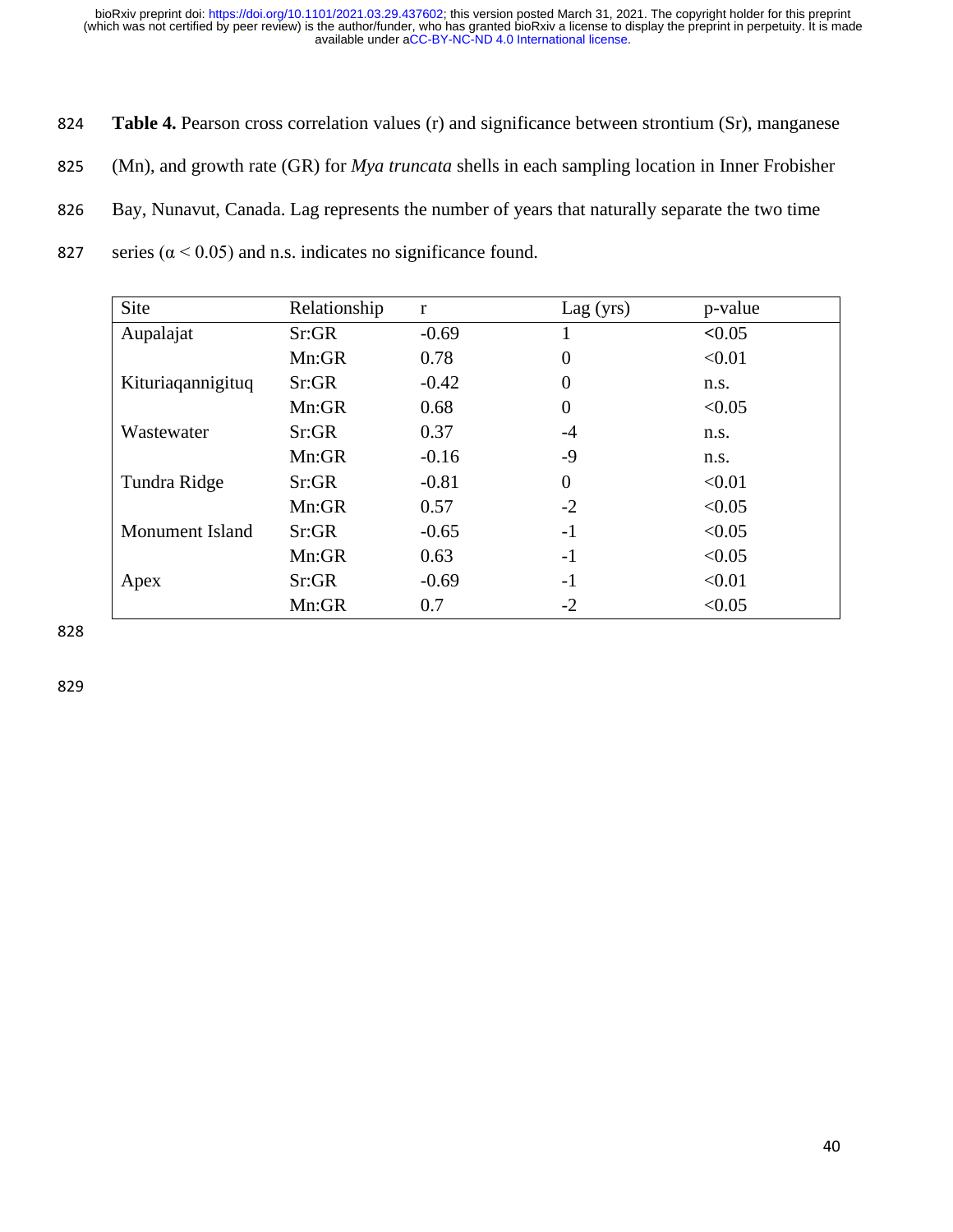#### **Figure Captions**

 **Figure 1.** Location of Iqaluit's wastewater effluent source and *Mya truncata* sampling locations in Inner Frobisher Bay, Nunavut, Canada. Inset shows area of study within Canada. This map was generated using ArcMap v10.7 with data from the National Atlas of Canada (National Atlas of Canada, 2020).

**Figure 2.** Raw ontogenetic shell growth (mm) over time (years) with detrending negative

exponential curves for *Mya truncata* organisms in each of the six sampling locations in Inner

Frobisher Bay, Nunavut, Canada. NE detrending curve equations can be found in Table 2 and

838 follows an exponential decay pattern with  $y = 0$  as an asymptote. Lowercase letters denote

839 statistical significance between the slopes of sampling sites ( $\alpha$  < 0.05) as determined by a one-

way ANOVA and Tukey's HSD post-hoc test.

**Figure 3.** Average *Mya truncata* shell  $\delta^{18}O$  versus  $\delta^{13}C$  isotope ratios (‰ VPDB  $\pm$  s.e.m.) for

each respective sampling location in Inner Frobisher Bay, Nunavut, Canada. One-way

MANOVA and Tukey's HSD post-hoc tests were conducted to determine effect of sampling

844 Iocation on  $\delta^{18}$ O and  $\delta^{13}$ C stable isotopes (α < 0.05).

**Figure 4.** Principal components analysis biplot of trace elements found in the shells of *Mya* 

*truncata* organisms characterized by year and location. Years range from 2000 – 2019 and

locations include the six sampling locations within Inner Frobisher Bay, Nunavut, Canada. X-

848 axis represents PC1 (19.5% variance) while the Y-axis represents PC2 (17.5% variance).

**Figure 5.** Principal components biplot analysis on the gill gene expression for *Mya truncata* 

organisms from the six sampling locations in Inner Frobisher Bay, Nunavut, Canada. The X-axis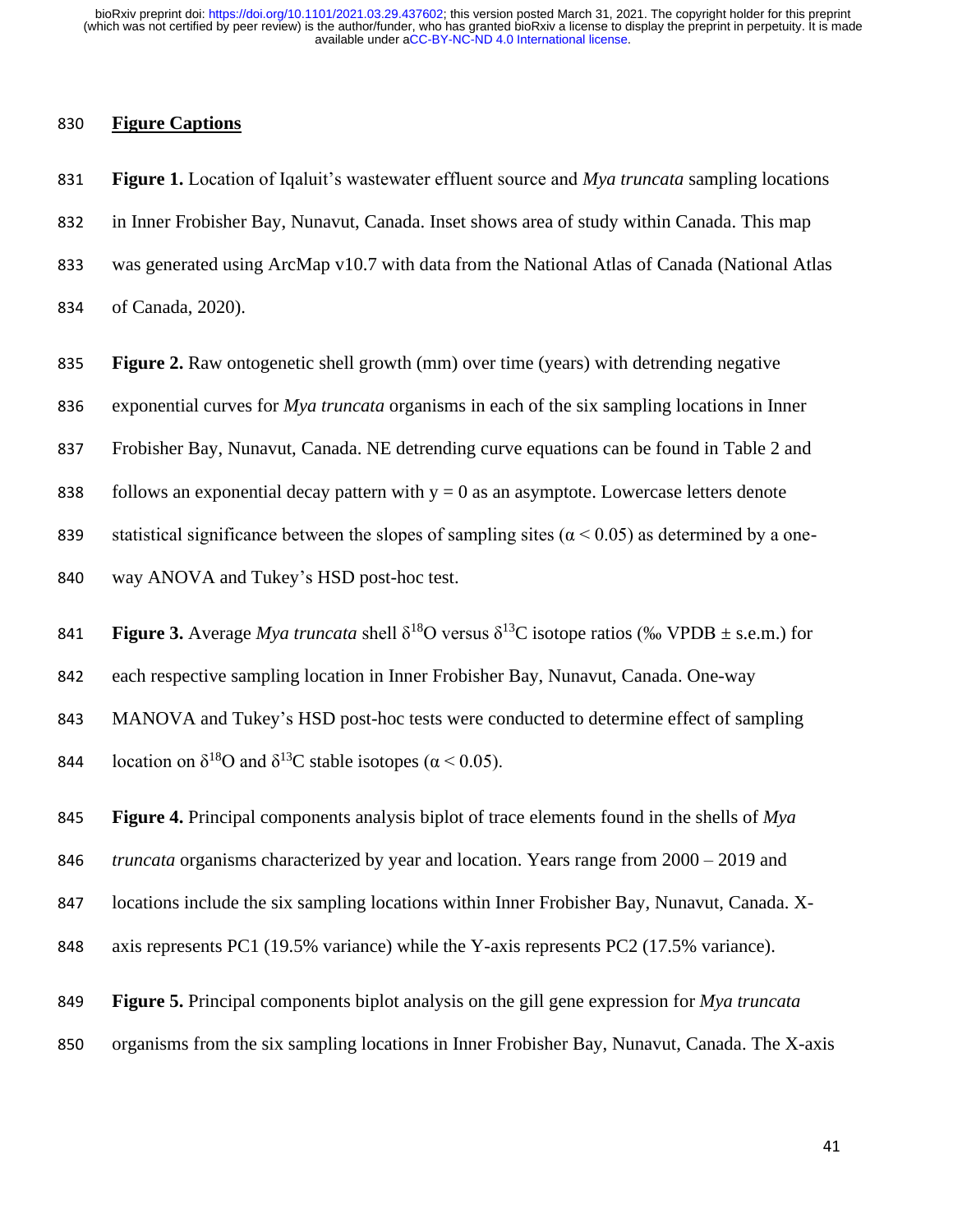- represents PC1 (29.1% variance), while the Y-axis represents PC2 (16.3% variance). Larger
- symbols indicate the mean for that sample site.
- **Figure 6.** Principal components biplot analysis on the mantle gene expression for *Mya truncata*
- organisms from the six sampling locations in Inner Frobisher Bay, Nunavut, Canada. The X-axis
- represents PC1 (24.4% variance), while the Y-axis represents PC2 (17.5% variance). Larger
- symbols indicate the mean for that sample site.

#### **Figure 1.**

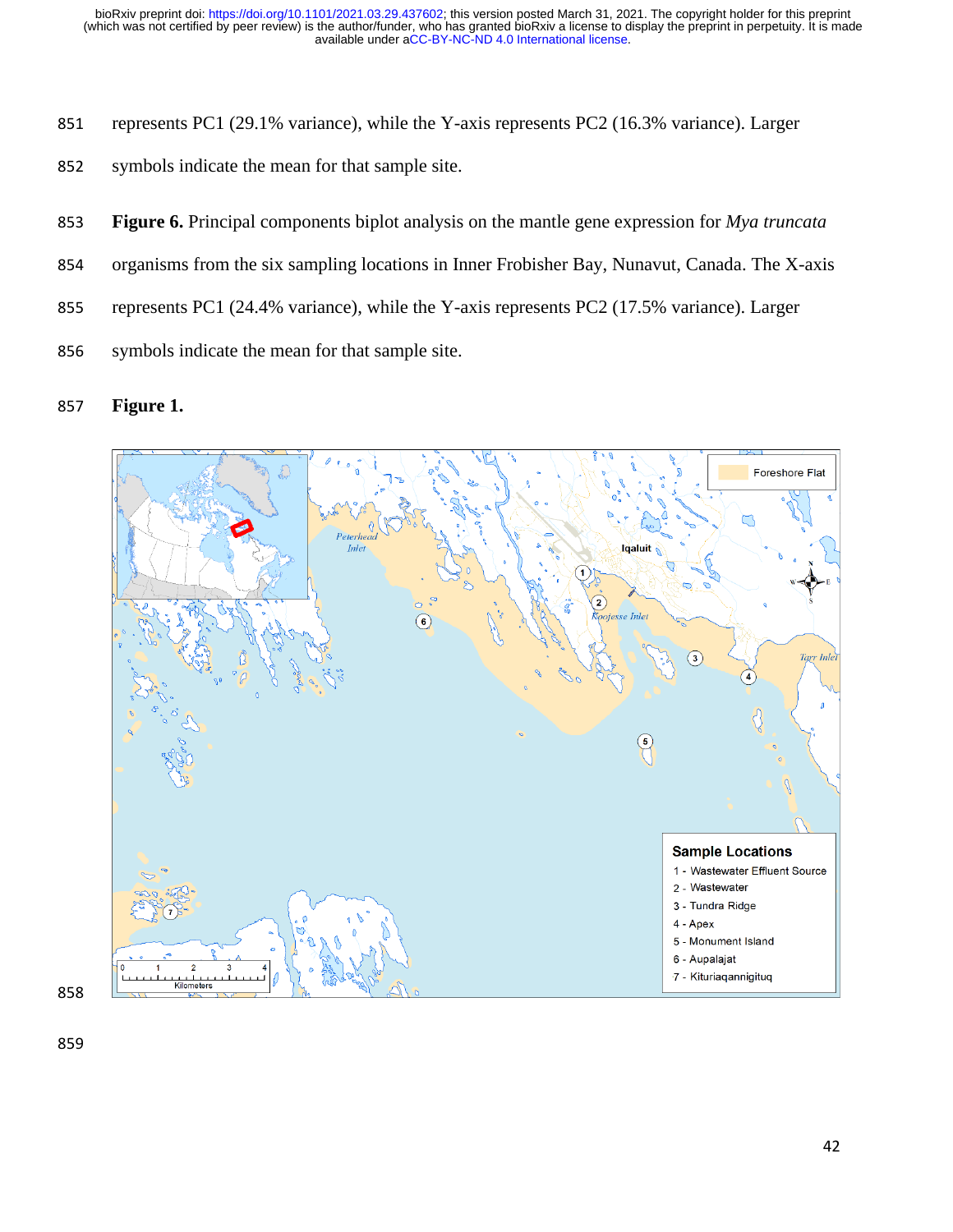# 860 **Figure 2.**



861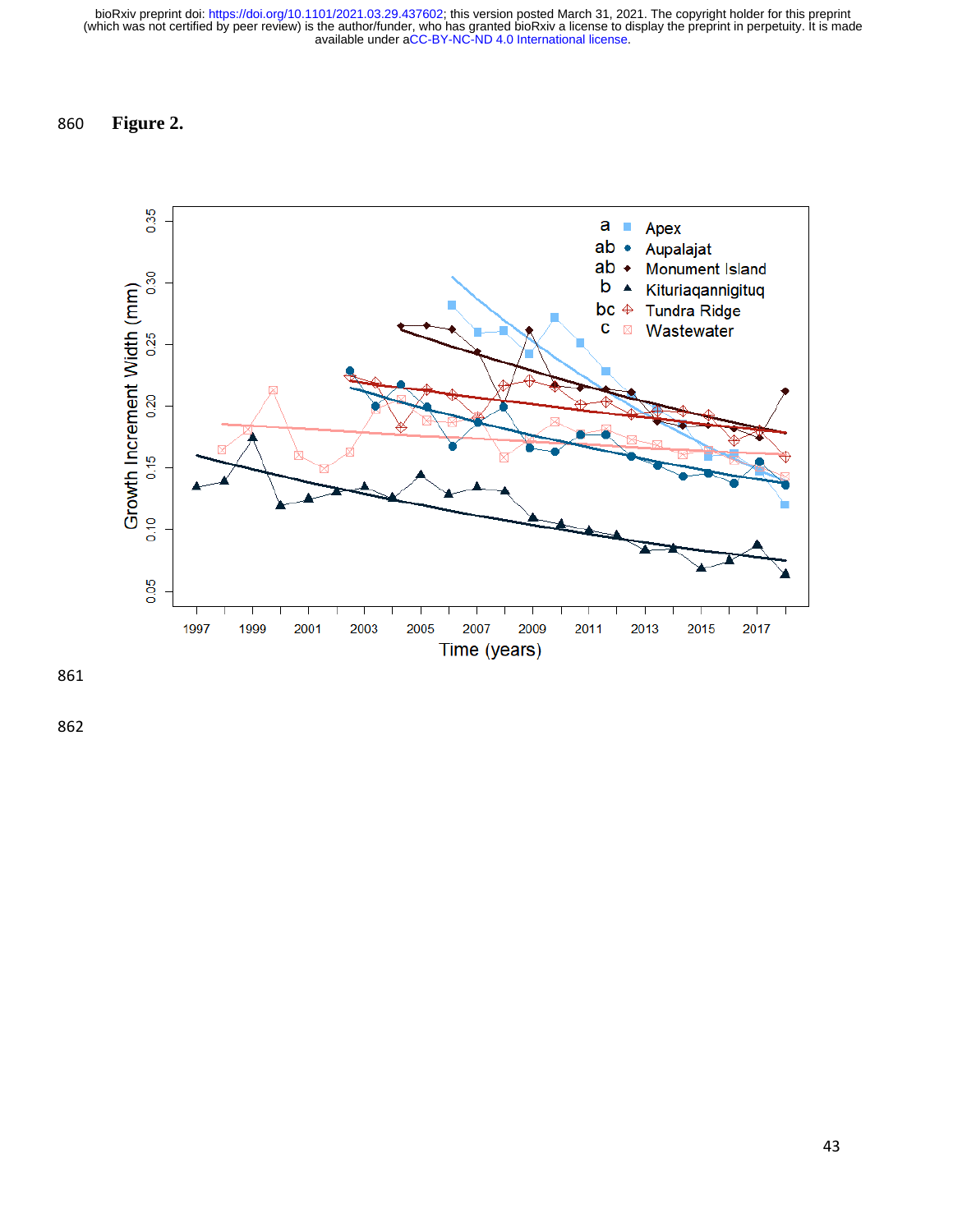# 863 **Figure 3.**



MANOVA,  $F(10,268) = 12.52$ ,  $p = 0.0001$ 

865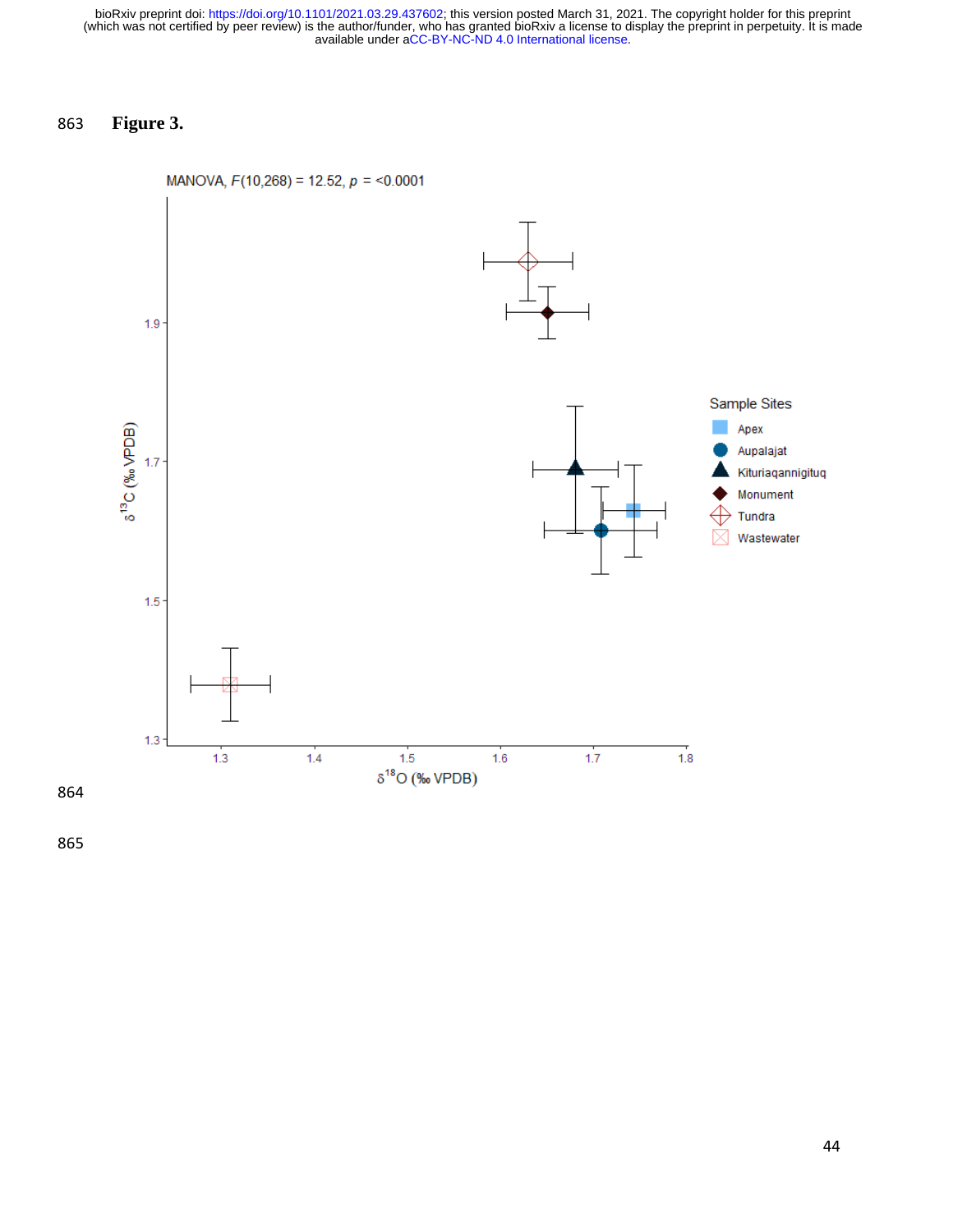# 866 **Figure 4.**

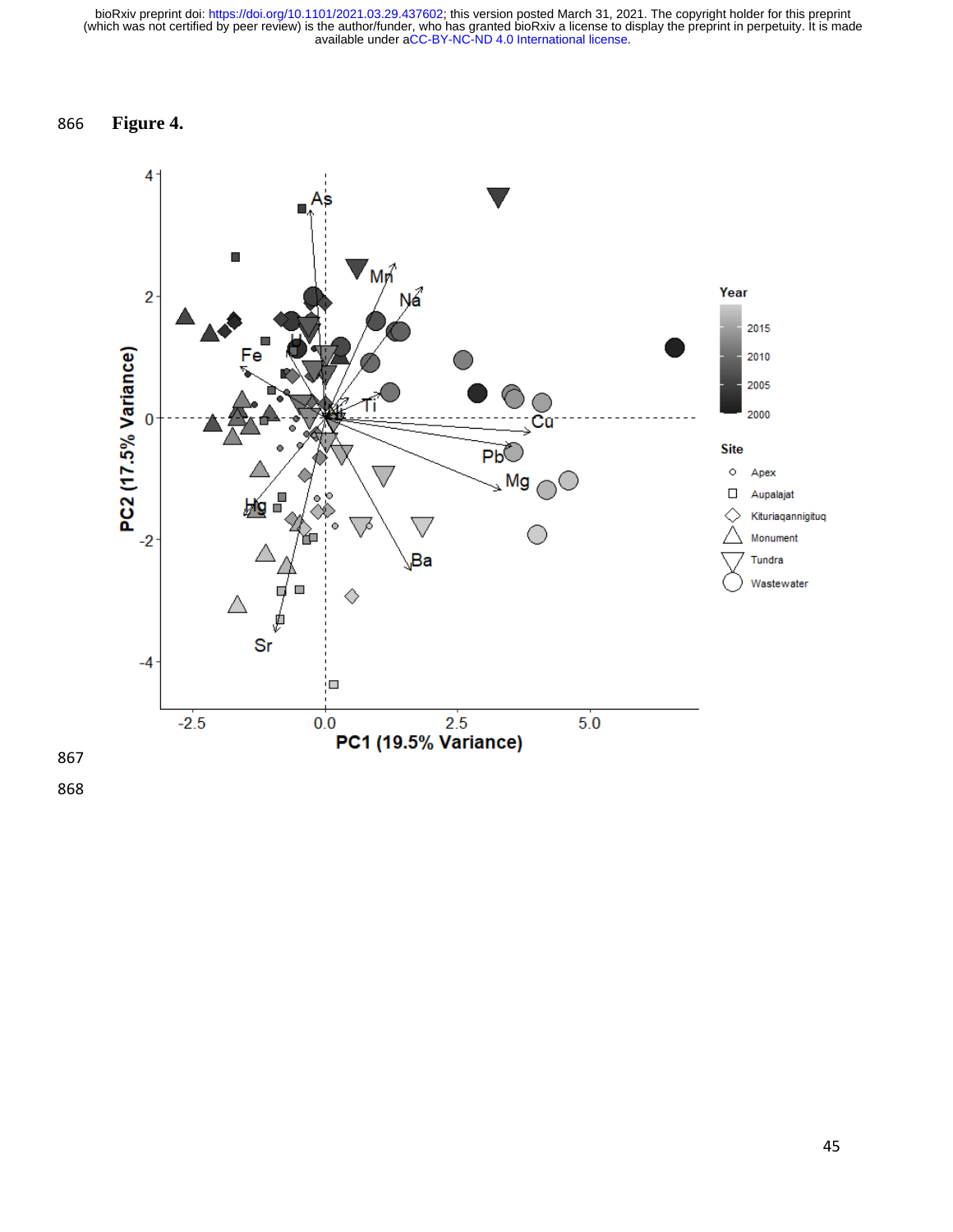